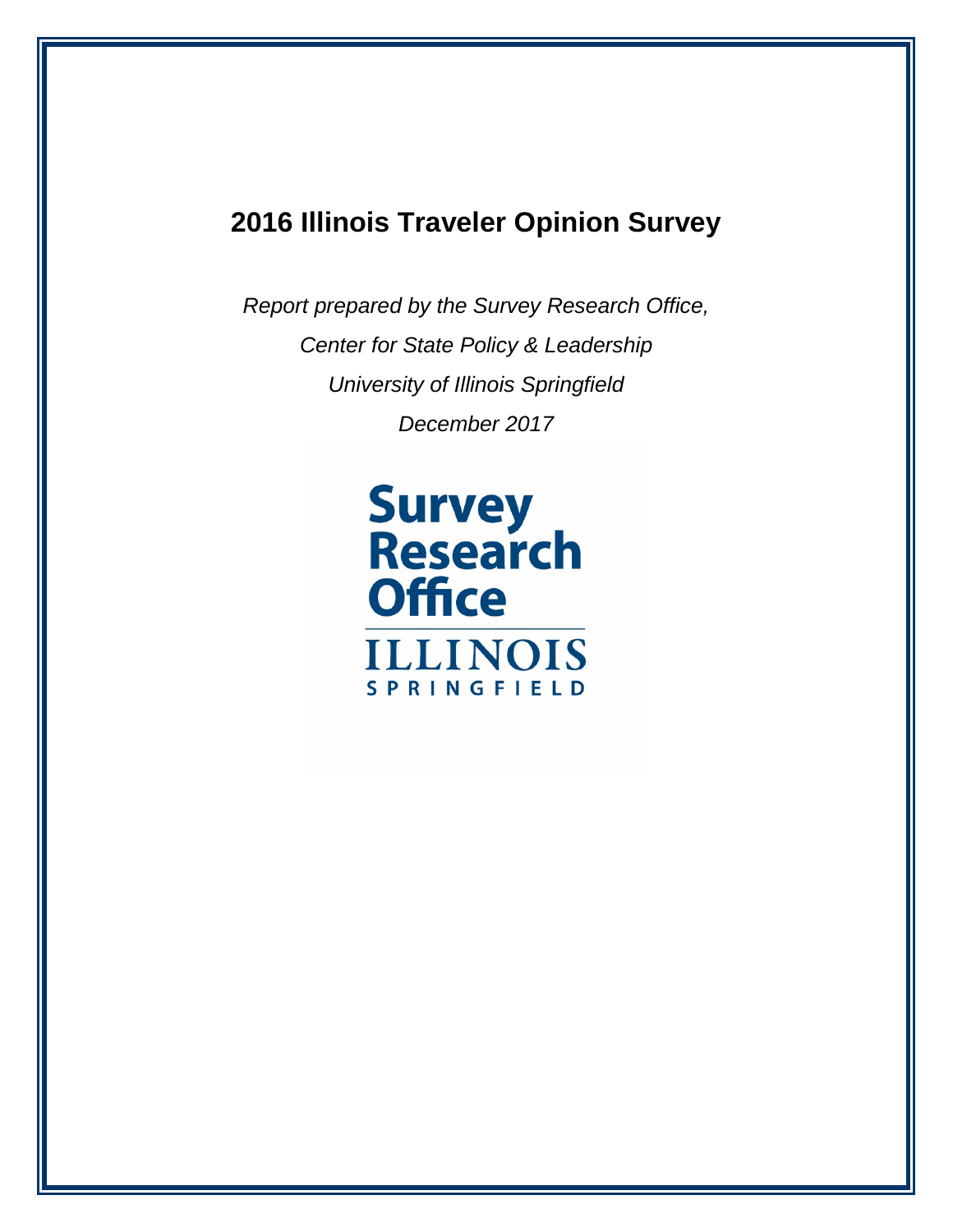## Table of Contents

|                                             | Page |
|---------------------------------------------|------|
| <b>Project Overview</b>                     |      |
| Project Methodology                         |      |
| Sample Demographics                         | 3    |
| Roads and Highways                          | 5    |
| Passenger Rail                              | 14   |
| Mass Transit / Public Transportation        | 19   |
| Commuting                                   | 20   |
| <b>Traveler Services</b>                    | 24   |
| <b>Driving Behavior</b>                     | 31   |
| Media Awareness                             | 35   |
| Funding for Infrastructure Improvements     | 37   |
| <b>General IDOT Questions</b>               | 39   |
| Appendix A. Topline Report                  | 41   |
| Appendix B. Answers to open-ended questions | 62   |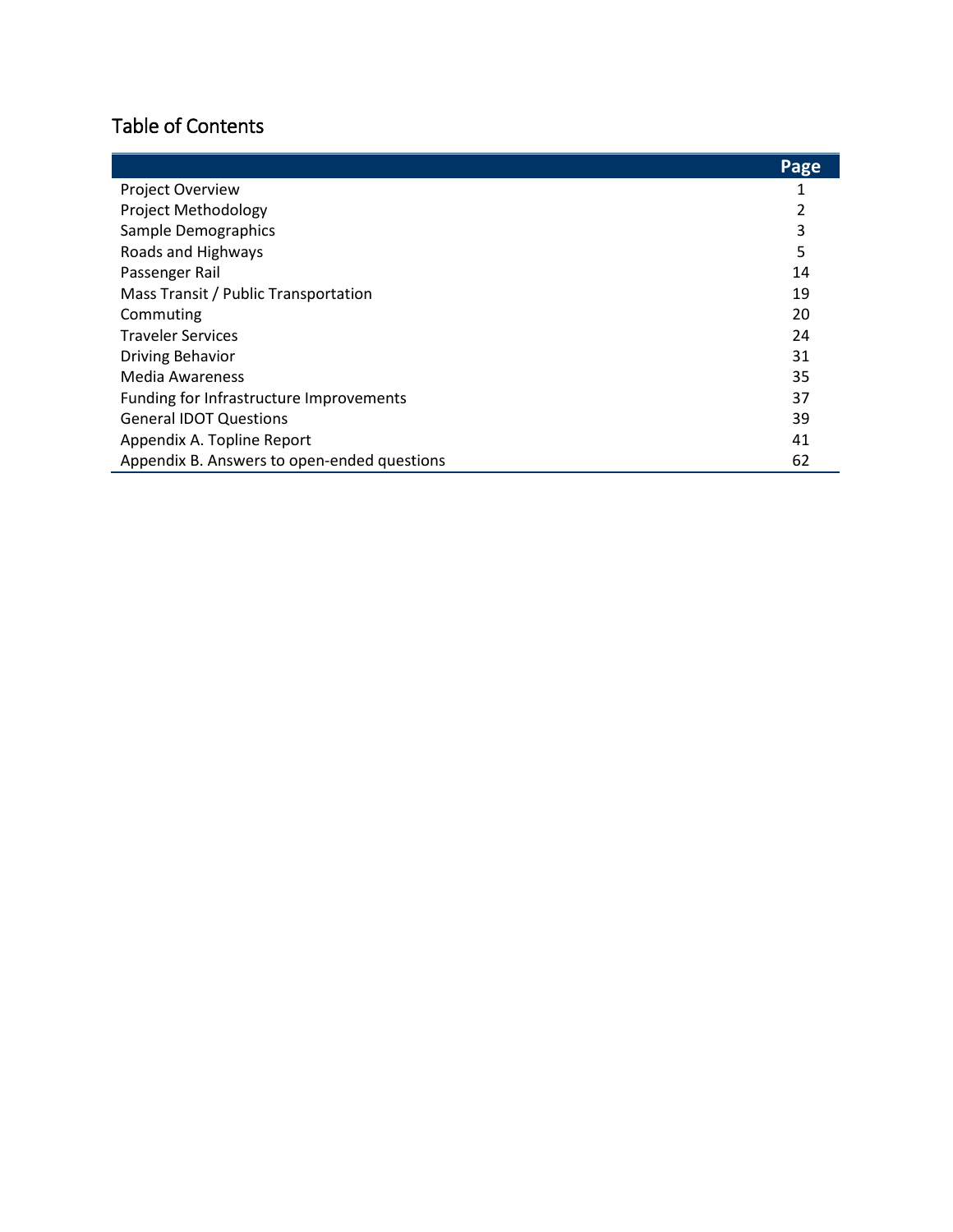## Project Overview

The Illinois Department of Transportation (IDOT) contracted with the Survey Research Office, a unit in UIS' Center for State Policy and Leadership, to conduct a survey regarding the opinions of Illinois travelers. The survey seeks to understand how travelers view road conditions, their perceptions of IDOT's performance, and their views on a multitude of other items. The purpose of the survey is to provide a snapshot of public opinion in a given year on many issues related to transportation in Illinois. The survey aims to provide IDOT with actionable insights that will aid in future planning.

The current survey is the most recent iteration of a longitudinal project which dates back to the 2001. The project has evolved considerably since its inception and necessarily so; the methodology has changed to address current problems that the public opinion research industry faces. These challenges are too numerous to list. However, both coverage bias (the extent to which a certain sampling strategy includes members of the target population) and nonresponse bias (the extent to which those who respond to the survey differ from those who do not respond to the survey) are certainly challenges. As such, while the study was initially designed as a mail survey, and remained so throughout much of its lifecycle, recent years have seen changes implemented to address these problems. It simply is not the case that a mail survey (or a telephone survey) would provide the same representativeness today as in the past. Particularly, younger individuals and individuals of lower income are much less likely to participate in a mail or telephone survey than in the past.

Because of these difficulties, the current survey adopts a probability-based online panel design. This design ensures that certain groups that were underrepresented in past surveys, particularly younger respondents, nonwhite respondents, and respondents with comparatively low levels of income, are captured in the sample. A quota system ensures that a minimum number of respondents from these groups are included in the sample. While the design is not without its own limitations (it is limited to those who have volunteered to take the survey online), it does ensure that, at least with reference to the characteristics for which there are quotas in place, the sample statistics are closer to population parameters.

The largest number of respondents ever, 1,176, took the survey this year. This number eclipses the 2015, the year in which the second-largest number of respondents (1,150) completed surveys.

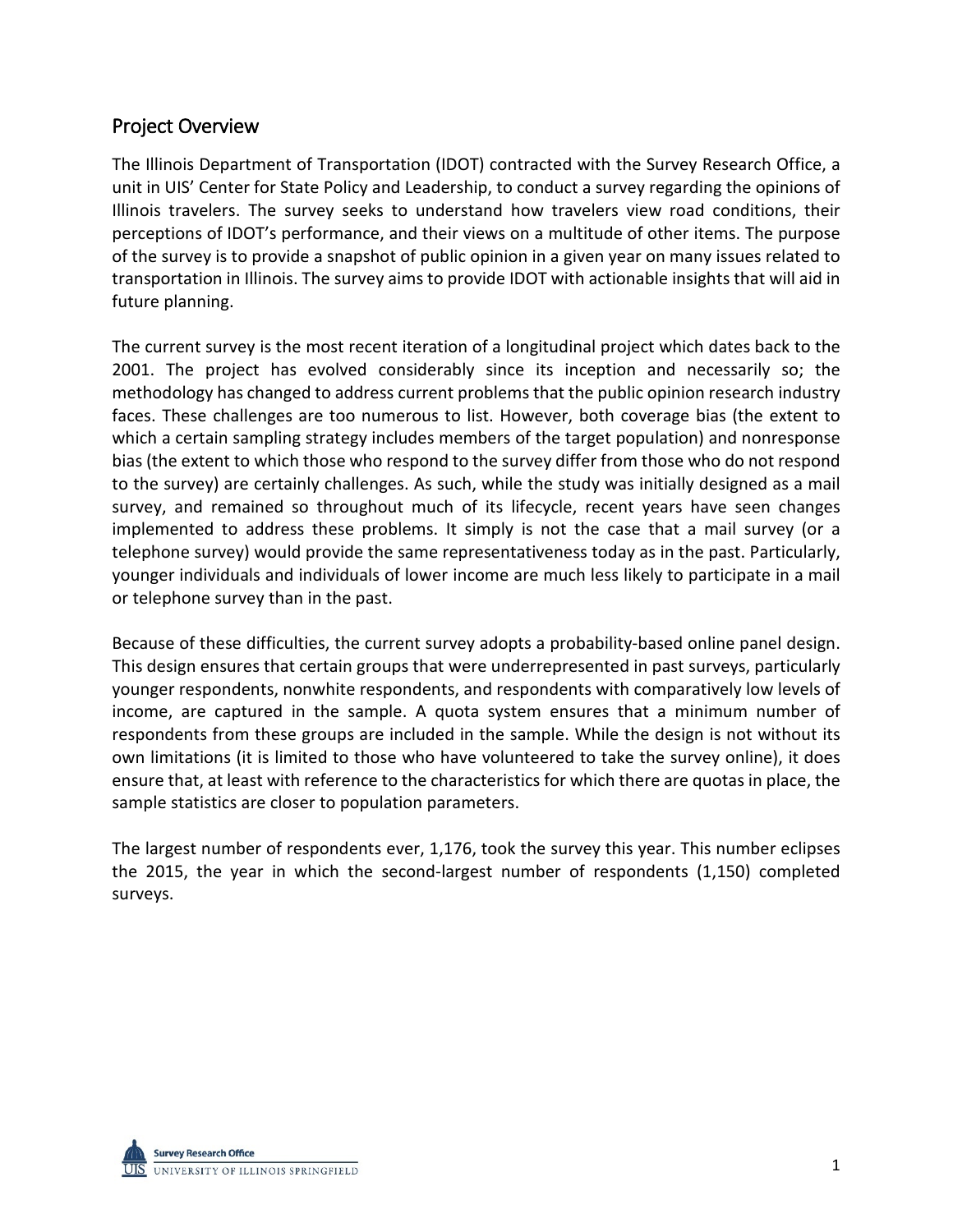## **Project Methodology**

In 2015, the UIS Survey Research Office (SRO) became a charter member of the American Association for Public Opinions Research's Transparency Initiative. By joining, the SRO is supporting broader and more effective disclosure of research methods by all organizations. The Transparency



Initiative provides formal public recognition by AAPOR of an organization's voluntary commitment to abide by the disclosure standards in the AAPOR Code of Professional Ethics and Practices, while benefiting the public by providing more information with which to evaluate the quality of individual surveys. As part of SRO's continued investment in this initiative, it has committed to providing a detailed methodological report of all of its survey projects. For more information on the Transparency Initiative, please visit:

<http://transparency.aapor.org/index.php/transparency/about>

#### ILLINOIS TRAVELER OPINION SURVEY

The Illinois Traveler Opinion Survey was conducted by the Survey Research Office for the Illinois Department of Transportation (IDOT). The report was overseen by the Director of the Survey Research Office, Dr. Juan Carlos Donoso. The questionnaire was written collaboratively between researchers at SRO and individuals at IDOT. The study has been conducted since 2001.

#### SAMPLE AND METHODOLOGY

The sample comprises individuals who responded to a request to participate in a survey from the online survey provider Qualtrics*.* The survey required respondents who chose to take the survey to answer all of the questions in order to eliminate item nonresponse. Respondents were deemed eligible to participate if they identified as a current Illinois resident 18 years of age or older. A total of 1,176 respondents took the survey from September  $13<sup>th</sup>$  to October 21st, 2016. In addition to the eligibility criteria, the survey utilized quota cells based on Illinois population parameters. Quotas, developed from the demographic categories that were previously used in weighting, are based on IDOT district, gender, age, race, ethnicity and level of education. Table 1. (pg. 3) shows population parameters (hence quota targets) and the survey statistics for these demographic categories.

It is not possible to calculate a margin of sampling error due to the fact that the population of eligible participants is unknown. Owing to the fact that a quota system was employed to obtain minimum representation for target groups, the data are unweighted.

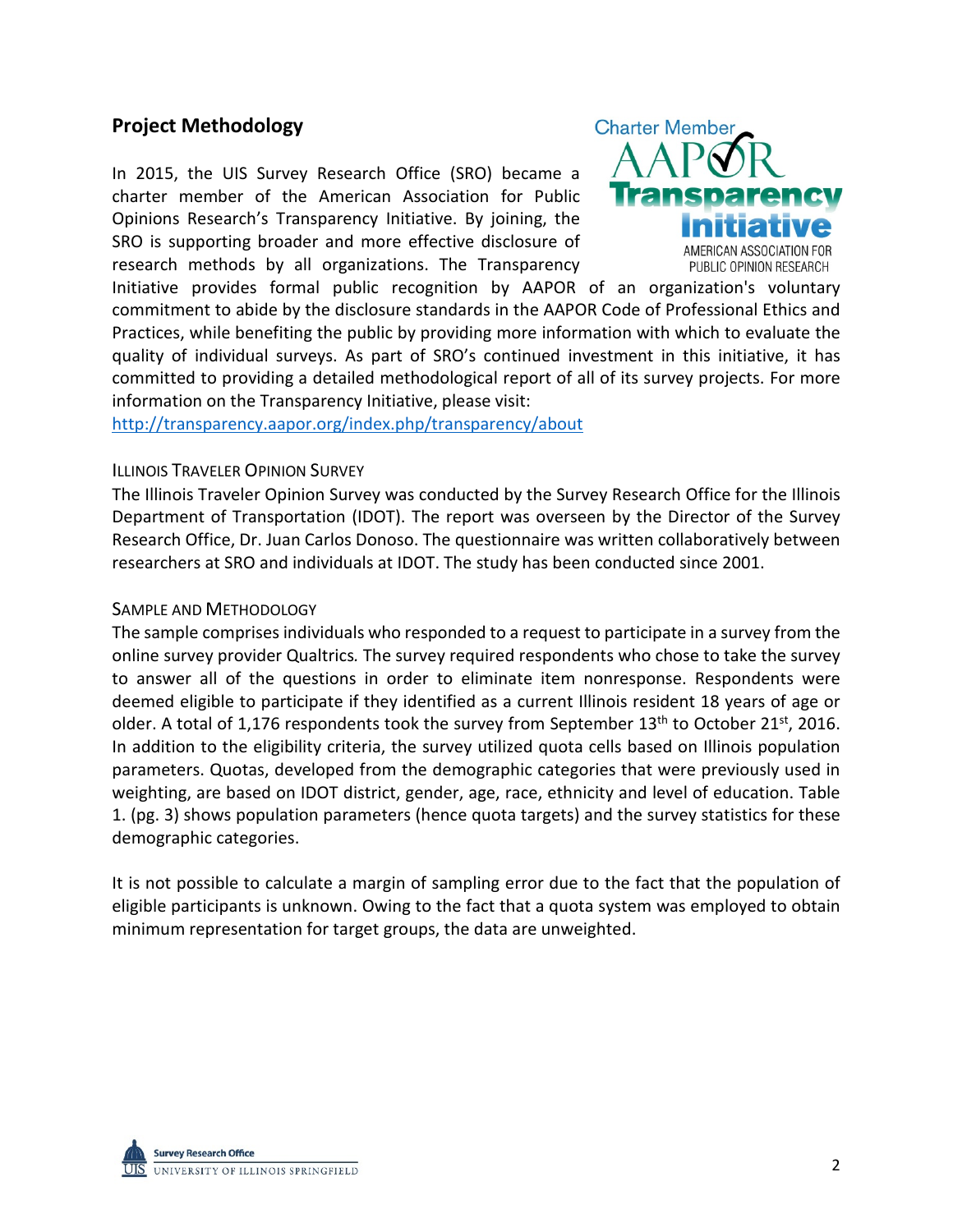## Sample Demographics

## **DISCUSSION**

Table 1 displays the demographics of respondents in the sample compared to the quota targets. The table shows that most quotas were met, indicating a sample that is closely aligned to the population of Illinois residents 18 years or older. The survey is representative regarding gender (52 percent female and 48 percent male in the sample vs. 51 percent female and 49 percent male in the population). While the sample matches the population parameters (and quota targets) on gender, it is slightly younger than Illinois overall. However, this disparity may be contrasted with previous surveys, such as the 2015 survey, in which the sample was overwhelming older than the target population.<sup>[1](#page-4-0)</sup> (In 2015 only 2 percent of the unweighted sample indicated they were between the ages of 16-24 whereas 37 percent indicated they were between the ages of 60-74).

The sample is also slightly better educated than the population overall. The table shows that while 13 percent of Illinoisans lack a high school diploma or a GED, only 3 percent of the sample do not possess either of these credentials. This is an unsurprising finding. Researchers often struggle to reach individuals with little formal education. Indeed, only 3 percent of respondents in both the 2014 and the 2015 surveys report less than a high school diploma.

The study is now much more representative along racial and ethnic lines than it has been in years past. As such, 15 and 11 percent of survey respondents identify as African American and Hispanic, respectively. These percentages closely mirror the study's targets of 14 percent for African Americans and 16 percent of Hispanic individuals.

As Table 1 shows, the sample attempts to match population parameters on IDOT region. These regions, which comprise counties in Illinois, were used in the past as primary sampling units. The current survey, by contrast, uses these regions as quota targets. As the table shows quite clearly, the sample statistics are very close to the population values on each of the reasons. If there is any bias regarding location, it is that the survey over-represents respondents in the Chicago area. However, when these disparities are compared to previous years, they are quite minimal. In fact, considered overall, the survey matches the population values more closely than any survey in the study's history.

<span id="page-4-0"></span> $1$  In 2015 only 2 percent of the unweighted sample indicated they were between the ages of 16-24 and 37 percent indicated they were between the ages of 60-74. Weighting procedures were employed to bring these numbers closer to population values.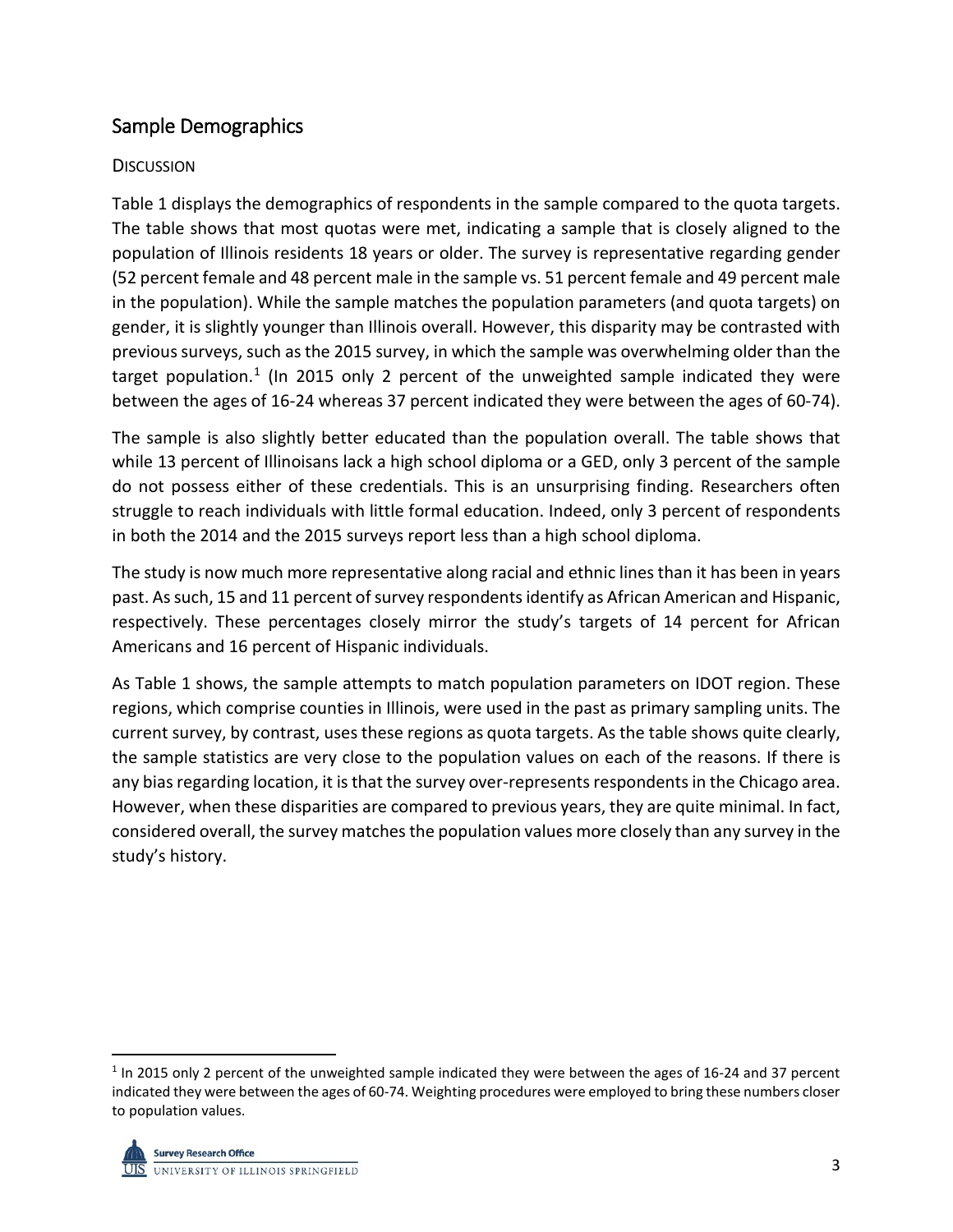| Table 1. Respondent Demographics |                         |                          |  |  |  |
|----------------------------------|-------------------------|--------------------------|--|--|--|
| Demographic quotas based on      |                         |                          |  |  |  |
| Demographic                      | population parameters   | <b>Sample Statistics</b> |  |  |  |
| Gender                           |                         |                          |  |  |  |
| Female                           | 51                      | 52                       |  |  |  |
| Male                             | 49                      | 48                       |  |  |  |
|                                  |                         |                          |  |  |  |
| Age                              |                         |                          |  |  |  |
| 16-24 years old <sup>2</sup>     | 14                      | 19                       |  |  |  |
| 25-34 years old                  | 14                      | 19                       |  |  |  |
| 35-44 years old                  | 14                      | 19                       |  |  |  |
| 45-59 years old                  | 21                      | 24                       |  |  |  |
| 60-74 years old                  | 12                      | 16                       |  |  |  |
| 75 years or older                | 6                       | 4                        |  |  |  |
|                                  |                         |                          |  |  |  |
| Race                             |                         |                          |  |  |  |
| White                            | 64                      | 76                       |  |  |  |
| African American                 | 14                      | 15                       |  |  |  |
| Other                            | 6                       | 9                        |  |  |  |
| <b>Ethnicity</b>                 |                         |                          |  |  |  |
| Hispanic                         | 16                      | 11                       |  |  |  |
| Non-Hispanic                     | 84                      | 89                       |  |  |  |
|                                  |                         |                          |  |  |  |
| <b>Education</b>                 |                         |                          |  |  |  |
| Less than high school diploma    | 13                      | 3                        |  |  |  |
| High school diploma              | 28                      | 26                       |  |  |  |
| Some college                     | 28                      | 33                       |  |  |  |
| College degree or greater        | 31                      | 38                       |  |  |  |
|                                  |                         |                          |  |  |  |
| <b>Region</b>                    |                         |                          |  |  |  |
| District 1- Schaumburg           | $\geq 60$               | 64                       |  |  |  |
| District 2-Dixon                 | $\geq 6$                | 8                        |  |  |  |
| District 3- Ottawa               | $\geq 5$                | 5                        |  |  |  |
| District 4- Peoria               | $\geq 4$                | 5                        |  |  |  |
| District 5- Paris                | $\geq 5$                | 4                        |  |  |  |
| District 6- Springfield          | $\geq 4$                | 4                        |  |  |  |
| District 7- Effingham            | $\geq1$                 | 3                        |  |  |  |
| District 8- Collinsville         | $\frac{\geq 3}{\geq 2}$ | 5                        |  |  |  |
| District 9- Carbondale           |                         | $\overline{2}$           |  |  |  |

<span id="page-5-0"></span><sup>&</sup>lt;sup>2</sup> Participation in the study is limited to individuals 18 years or older.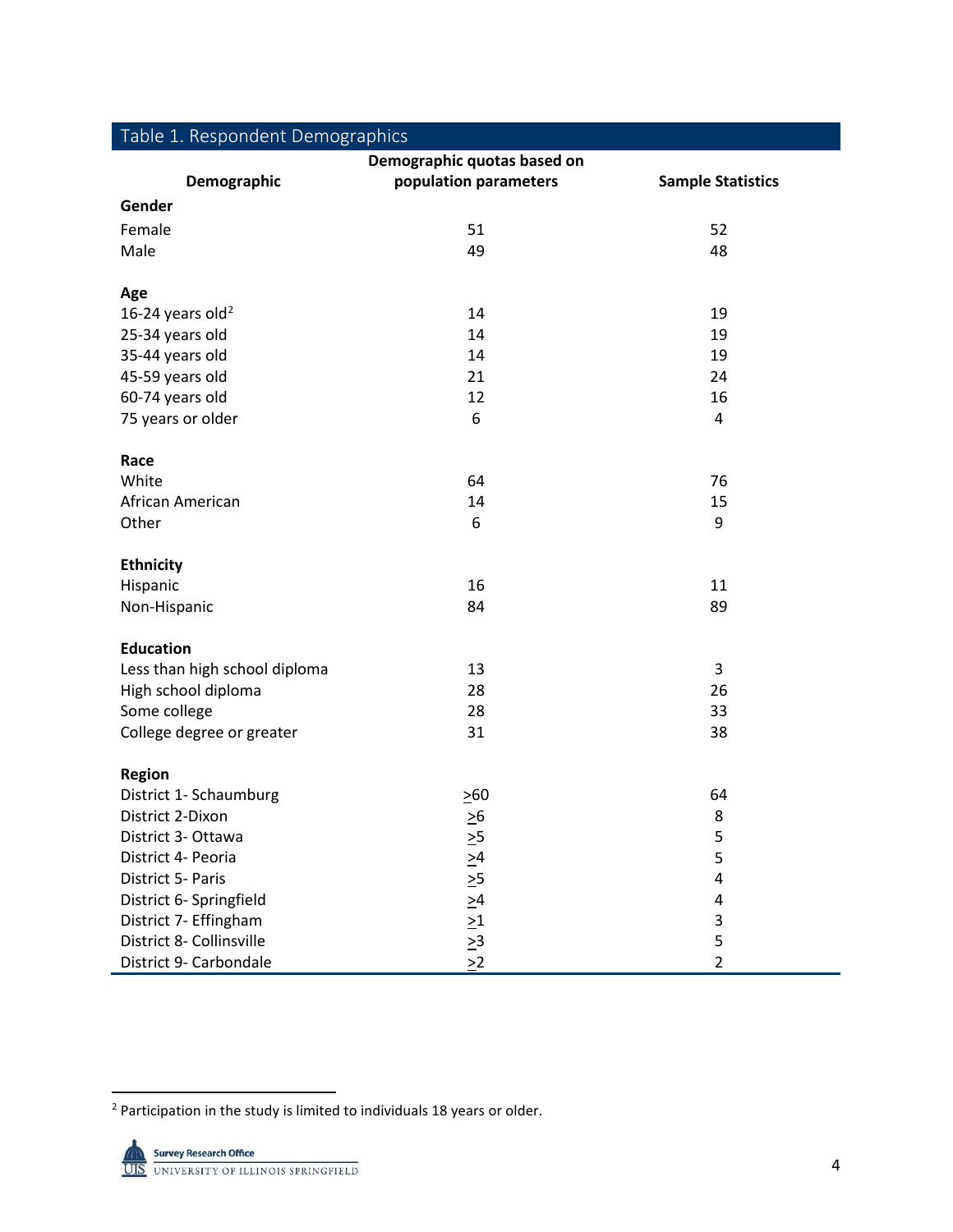## Roads and Highways

#### MAINTAINING HIGHWAYS AND TRAFFIC FLOW

The survey asks respondents nine questions pertaining to various aspects of Illinois roadways. The survey asks respondents to evaluate these nine items on a four-point scale ranging from "very good" to "very poor" with "good" and "poor" being the middle responses.<sup>[3](#page-6-0)</sup>. The survey finds that respondents are more likely to evaluate each item in the section positively than negatively. Table 2 (page 6) shows the percentage of respondents who rate the items as either "very good" or "good" in the current survey. The table also shows the percentage in the 2015 survey who rate the items as "excellent" or "good." It is clear from the table that respondents in both surveys are more likely to evaluate each item positively than negatively and that respondents in the current survey are more likely than their 2015 counterparts to provide a positive response. However, as discussed, it is not possible to know whether respondents in the 2015 survey would have responded differently (for instance if they would have responded more positively) if they were provided with the current scale rather than the previous scale.

Just as in 2015, 2016 respondents are most positive regarding traffic signs, electronic message boards, visibility of lane and shoulder (edge) paint stripes on highways, and the cleanliness of roadsides. Over three quarters of respondents say these are either "very good" or "good" in the 2016 survey. Respondents also evaluate the item "landscaping and overall appearance of roadsides and medians" positively (74 percent say this is either "very good" or "good"). Indeed, responses are positive nearly across the board as even the least positively evaluated item, timely removal of debris and dead animals from pavement, receives a positive response from almost two-thirds (65 percent) of respondents.

While, as noted, respondents are more positive on each item in the current survey than in the 2015 survey it is also worth noting the degree of change for certain items. For instance, while only 54 percent of respondents in 2015 provide a positive response to the item "cleanliness or roadsides," this figure increases 22 percentage points to 76 percent in 2016. There are similar, large differences for several other items. For instance, 74 percent of respondents in 2016 provide a positive response to the item "landscaping and overall appearance of roadsides and medians" compared to just 58 percent of respondents who provided a positive response in 2015.

<span id="page-6-0"></span> $3$  The 2016 survey marks a difference in the scale used to evaluate the items. Historically, that is from 2001 to 2015, the survey used a five point scale with the following values: "excellent," "good," "fair," "poor," and "very poor." Survey Research Office researchers implemented a new scale because the older scale contained a midpoint response "fair" which was ambiguous (i.e. respondents might construe "fair" to mean "good" or they might construe it to mean "average." SRO researchers determined that this presents difficulties in interpreting results and removed this response choice. Additionally, the answer choice "excellent" in the previous scale is now "very good." This change makes the scale more consistent. Similar changes to response choice have been implemented throughout the survey and will be noted in this report.

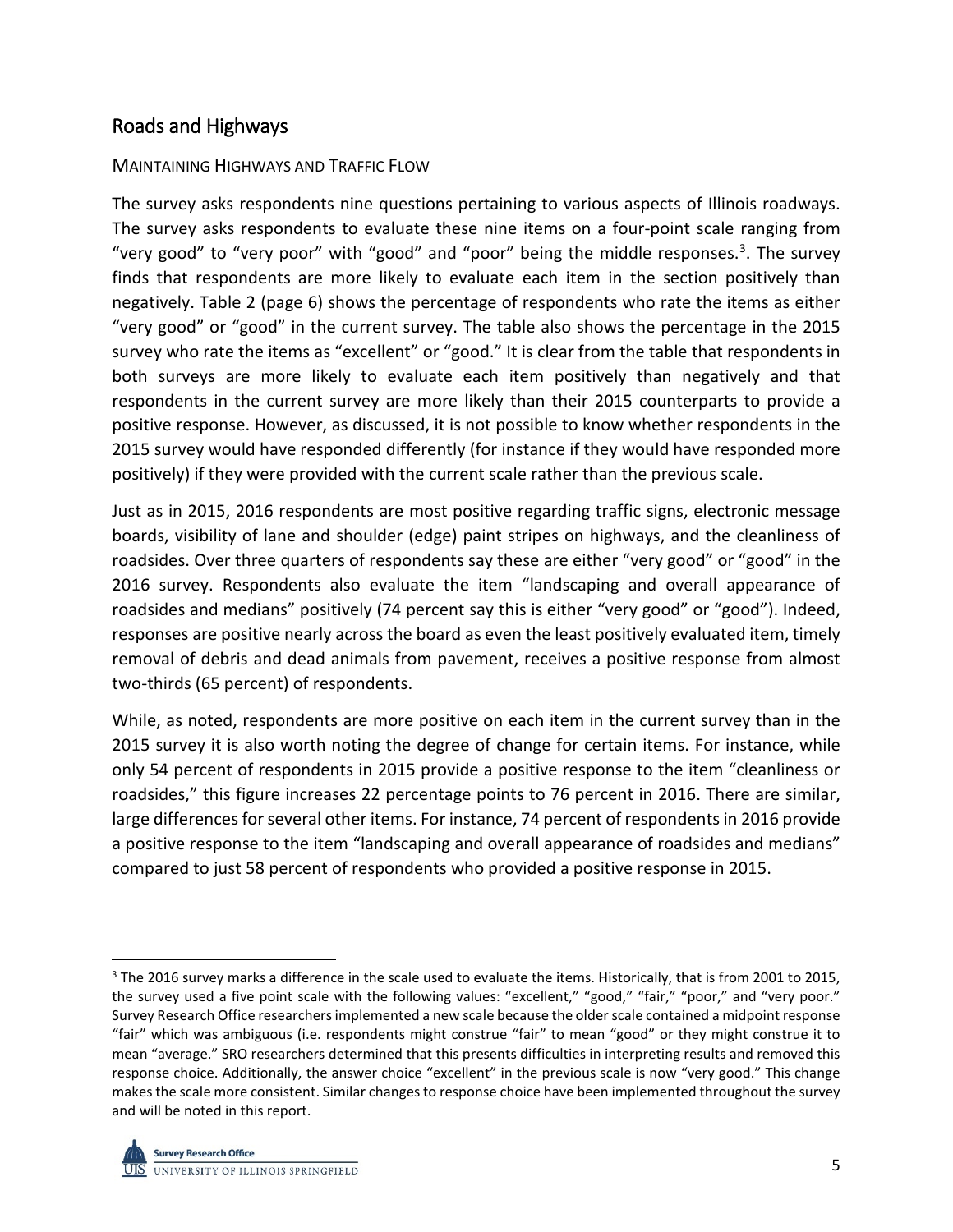|                                                                                       | 2016 Results<br>% Very Good or<br>Good | 2015 Results<br>% Excellent or<br>Good |
|---------------------------------------------------------------------------------------|----------------------------------------|----------------------------------------|
| Traffic signs (directional signs, warning signs, and "miles to<br>destination" signs) | 86                                     | 82                                     |
| Electronic message boards to advise drivers of delays or<br>construction areas        | 83                                     | 75                                     |
| Visibility of lane and shoulder (edge) paint stripes on<br>highways                   | 79                                     | 69                                     |
| <b>Cleanliness of Roadsides</b>                                                       | 76                                     | 54                                     |
| Landscaping and overall appearance of roadsides and<br>medians                        | 74                                     | 58                                     |
| Roadside lighting and reflectors for visibility after dark and<br>in bad weather      | 70                                     | 49                                     |
| Timing of traffic signals (stop-and-go lights) to maintain<br>the flow of traffic     | 69                                     | 55                                     |
| Snow and ice removal                                                                  | 68                                     | 56                                     |
| Timely removal of debris and dead animals from pavement                               | 65                                     | 49                                     |





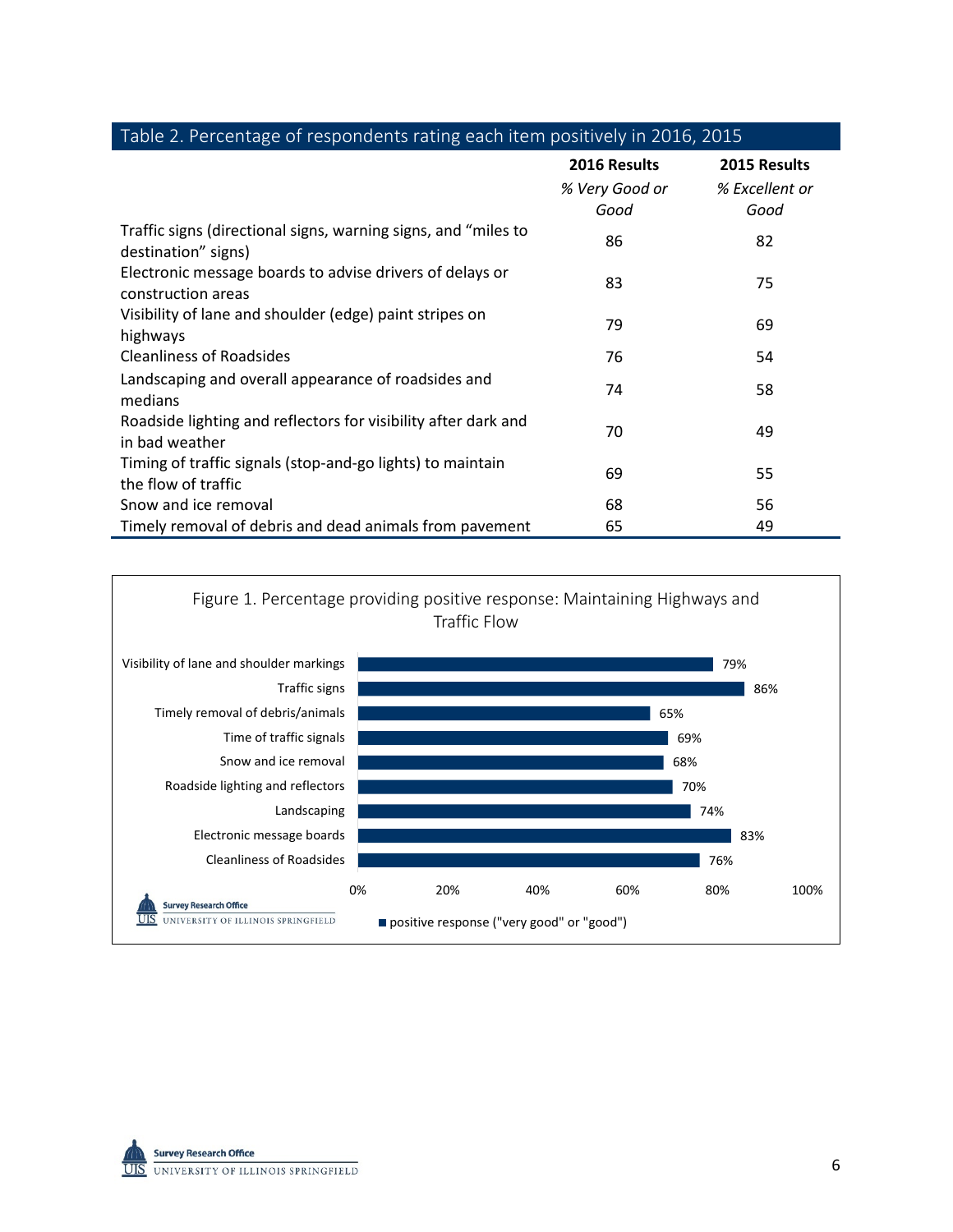A strength of the current survey is its ability to analyze responses by demographic groups. Tables 3 (pg. 8) and 4 (pg. 9) shows these differences.[4](#page-8-0) The survey finds noticeable differences between these groups. For instance, women are more likely than men to provide a positive response to the "visibility of lane and shoulder (edge) paint stripes on highways" and "timing of traffic signals" items than male respondents. Additionally, older respondents (those ages 60+) are more likely (81 percent) to provide a positive response than those between 35 and 59 years of age (68 percent) or those between 18 and 34 years of age (61 percent).

The survey also finds that nonwhite respondents are more likely to provide a positive response on the "timing of traffic signals" item than white respondents (77 percent of nonwhite respondents provided a positive response compared to 66 percent of white respondents. There are also differences in item response by education level; those with a bachelor's degree or greater are more likely to provide a positive response than those with less than bachelor's on all items but one (timing of traffic signals). Even in that case, those with less than a bachelor's degree were only slightly more likely to provide a positive response than those with a least a bachelor's (69 percent and 68 percent respectively). There are some noticeable, though not necessarily large, differences in response between respondents living in the city of Chicago, those in living the suburbs, and those living elsewhere in Illinois. The study finds that overall, those living in the Chicago suburbs are more positive in their evaluations than those living either in the city of Chicago or elsewhere in the state (see tables 3 and 4). There are no significant differences based on whether respondents drive less than or more than 10,000 miles per year.

<span id="page-8-0"></span> <sup>4</sup> Throughout the report the survey will make use of tables to contrast responses by demographic groups and survey year (2014-2016).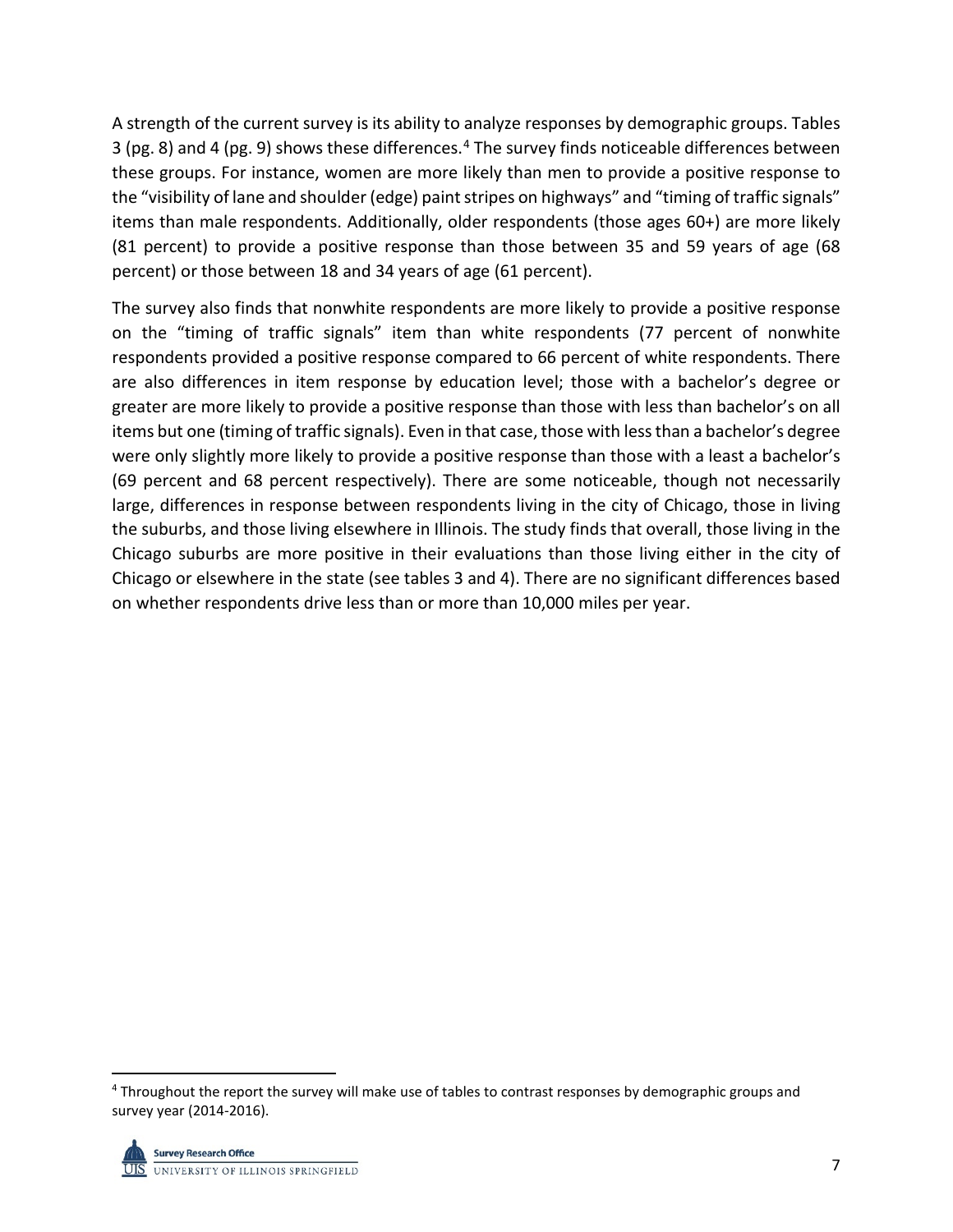| <b>Traffic signs</b><br><b>Electronic</b><br>Visibility of<br><b>Cleanliness of</b><br>Landscaping<br>lane and<br>roadsides<br>message |  |
|----------------------------------------------------------------------------------------------------------------------------------------|--|
| shoulder paint<br>boards<br>stripes                                                                                                    |  |
| 76<br>All respondents<br>86<br>83<br>79<br>74                                                                                          |  |
| Gender                                                                                                                                 |  |
| Male<br>86<br>81<br>76<br>73<br>73                                                                                                     |  |
| 87<br>85<br>82<br>Female<br>77<br>76                                                                                                   |  |
| Age                                                                                                                                    |  |
| 76<br>85<br>80<br>74<br>74<br>18-34 years old                                                                                          |  |
| 86<br>82<br>35-59 years old<br>86<br>74<br>73                                                                                          |  |
| 60 years old or<br>88<br>83<br>77<br>81<br>78                                                                                          |  |
| older                                                                                                                                  |  |
| Race                                                                                                                                   |  |
| White alone<br>87<br>82<br>79<br>76<br>74                                                                                              |  |
| 85<br>80<br>Nonwhite<br>84<br>74<br>76                                                                                                 |  |
| <b>Education</b>                                                                                                                       |  |
| 82<br>78<br>Less than<br>85<br>73<br>73                                                                                                |  |
| Bachelor's                                                                                                                             |  |
| degree                                                                                                                                 |  |
| Bachelor's<br>88<br>84<br>81<br>80<br>77                                                                                               |  |
| degree or                                                                                                                              |  |
| higher                                                                                                                                 |  |
| <b>Residence</b>                                                                                                                       |  |
| Chicago<br>82<br>79<br>73<br>70<br>75                                                                                                  |  |
| 88<br>86<br>83<br>78<br>78<br>Chicago                                                                                                  |  |
| Suburbs                                                                                                                                |  |
| Elsewhere<br>87<br>82<br>78<br>76<br>70                                                                                                |  |
| <b>Miles Driven</b>                                                                                                                    |  |
| per Year                                                                                                                               |  |
| 82<br>$<$ 10,000<br>87<br>78<br>75<br>74                                                                                               |  |
| miles/year<br>74                                                                                                                       |  |
| >10,000 miles<br>86<br>84<br>81<br>76                                                                                                  |  |
| or more/year<br><b>Survey Year</b>                                                                                                     |  |
| 2014<br>52<br>64<br>55<br>51<br>53                                                                                                     |  |
| 55<br>2015<br>75<br>69<br>54<br>58                                                                                                     |  |
| 86<br>83<br>79<br>2016<br>76<br>74                                                                                                     |  |

# Table 3. Percent Providing a favorable response: Maintaining highways and traffic flow

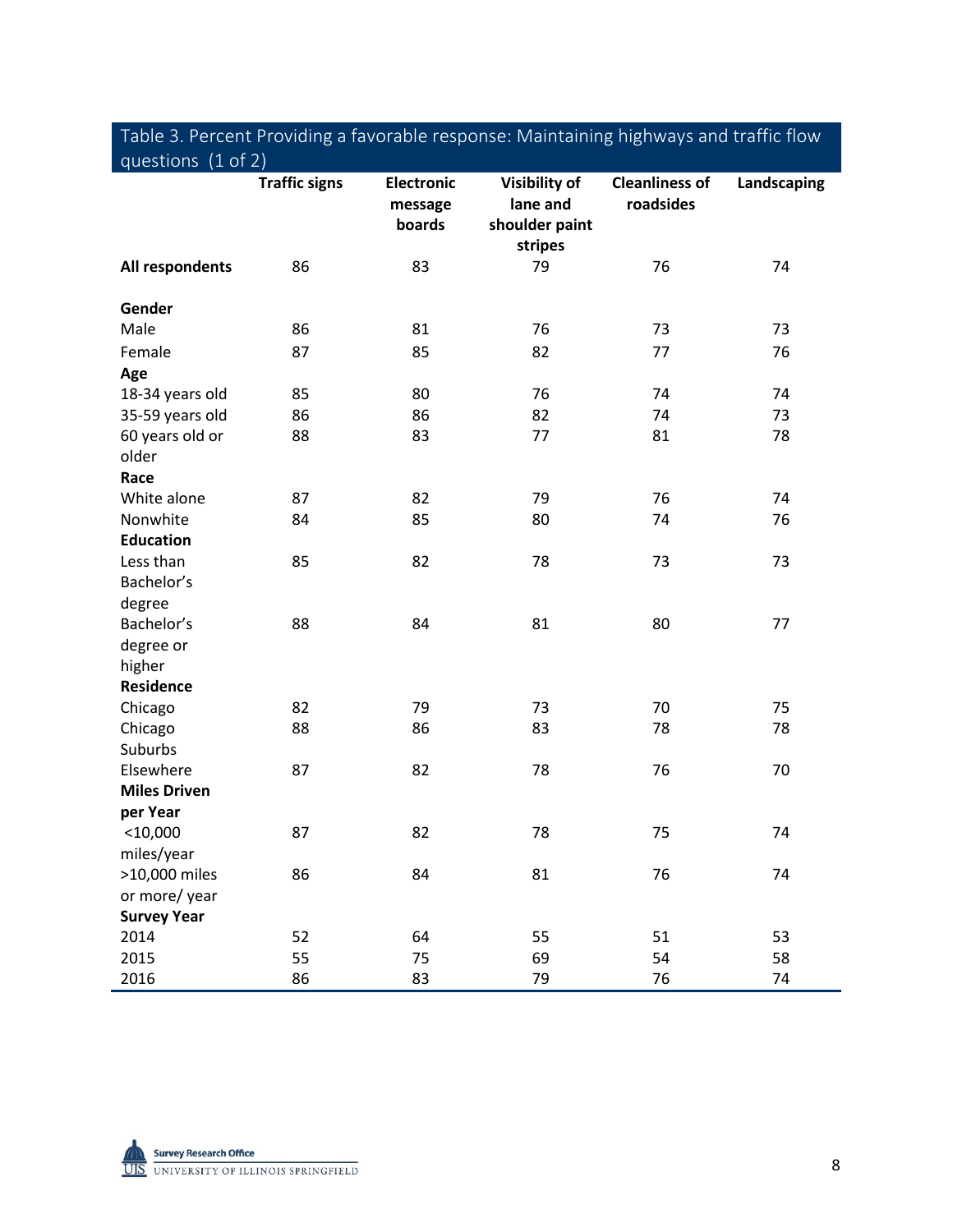## Table 4. Percent Providing a favorable response: Maintaining highways and traffic flow questions (2 of 2)

|                                | <b>Roadside lighting</b><br>and reflectors | <b>Timing of traffic</b><br>signals | Snow and ice<br>removal | <b>Timely removal</b><br>of debris |
|--------------------------------|--------------------------------------------|-------------------------------------|-------------------------|------------------------------------|
| All respondents                | 70                                         | 69                                  | 68                      | 65                                 |
| Gender                         |                                            |                                     |                         |                                    |
| Male                           | 73                                         | 65                                  | 70                      | 67                                 |
| Female                         | 67                                         | 73                                  | 66                      | 64                                 |
| Age                            |                                            |                                     |                         |                                    |
| 18-34 years old                | 69                                         | 69                                  | 60                      | 66                                 |
| 35-59 years old                | 72                                         | 70                                  | 68                      | 63                                 |
| 60 years old or older<br>Race  | 68                                         | 67                                  | 81                      | 69                                 |
| White alone                    | 69                                         | 66                                  | 69                      | 66                                 |
| Nonwhite                       | 73                                         | 77                                  | 65                      | 64                                 |
| <b>Education</b>               |                                            |                                     |                         |                                    |
| Less than Bachelor's<br>degree | 69                                         | 69                                  | 64                      | 63                                 |
| Bachelor's degree or<br>higher | 71                                         | 68                                  | 74                      | 70                                 |
| <b>Residence</b>               |                                            |                                     |                         |                                    |
| Chicago                        | 71                                         | 69                                  | 63                      | 64                                 |
| Chicago Suburbs                | 73                                         | 67                                  | 70                      | 68                                 |
| Elsewhere                      | 67                                         | 70                                  | 68                      | 63                                 |
| <b>Miles Driven per Year</b>   |                                            |                                     |                         |                                    |
| <10,000 miles/year             | 69                                         | 70                                  | 67                      | 66                                 |
| >10,000 miles or               | 71                                         | 67                                  | 69                      | 64                                 |
| more/year                      |                                            |                                     |                         |                                    |
| <b>Survey Year</b>             |                                            |                                     |                         |                                    |
| 2014                           | 51                                         | 52                                  | 56                      | 44                                 |
| 2015                           | 49                                         | 55                                  | 56                      | 49                                 |
| 2016                           | 70                                         | 69                                  | 68                      | 65                                 |

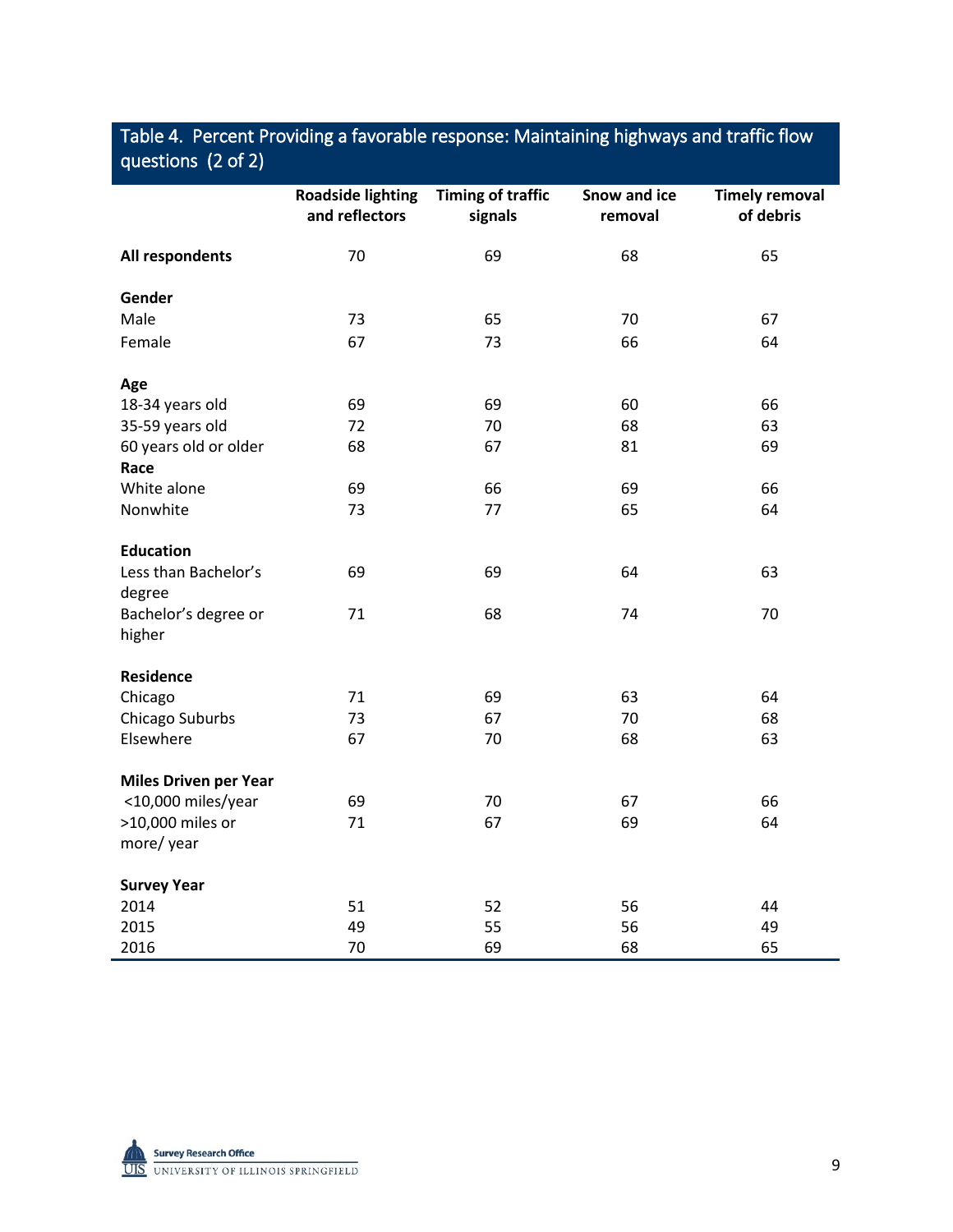#### ROAD REPAIR AND CONSTRUCTION

The survey asks respondents five items pertaining to road repair and construction. These items are presented in table 5. There are, however, two items that cannot be compared to the previous year. The inability to compare these items is due to the fact that the "overall conditions" item is new to the 2016 survey and the item which concerns timeliness of repairs on interstate and noninterstate highways was two separate questions in the 2015 survey.

As with items in the previous section, respondents in the 2016 survey are more likely to provide a positive response than respondents in the 2015 survey. As discussed above, this can mostly be ascribed to the fact that respondents evaluated these items as "fair" in previous surveys. Nonetheless, respondents are, overall, more likely to provide a positive response than a negative response on three of the five items. Respondents are most positive in their evaluations of "work zone signals to direct merging traffic and alert motorists to reduce speed" (76 percent rate this item as either "very good" or "good." Additionally, nearly seven of ten (69 percent) respondents evaluate the "overall conditions of Illinois state highways positively and 60 percent provide a positive response on the item "ride quality and smoothness on interstate highways and noninterstate highways." Respondents are more likely to evaluate two of the five items negatively than positively but just barely so. For instance, 48 percent provide a response of "very poor" or "poor" on the item concerning "the flow of traffic though work zones" item and 46 percent provide a negative response on the "timeliness of repairs" items. Indeed, it is more accurate to say that respondents are divided on these items as just a bare majority view them negatively.

| Table 5. Percentage of respondents rating each item positively in 2015, 2016                     |                        |                     |  |  |
|--------------------------------------------------------------------------------------------------|------------------------|---------------------|--|--|
|                                                                                                  | 2016 Results           | 2015 Results        |  |  |
|                                                                                                  | % Very Good or<br>Good | % Excellent or Good |  |  |
| Work zone signals to direct merging traffic and alert<br>motorists to reduce speed               | 76                     | 69                  |  |  |
| Overall conditions of Illinois state highways (not tollways)                                     | 69                     |                     |  |  |
| Ride quality and smoothness of pavement on interstate<br>highways and on non-interstate highways | 60                     | 32                  |  |  |
| The flow of traffic through work zones                                                           | 48                     | 35                  |  |  |
| Timeliness of repairs on interstate highways and non-<br>interstate highways                     | 46                     |                     |  |  |

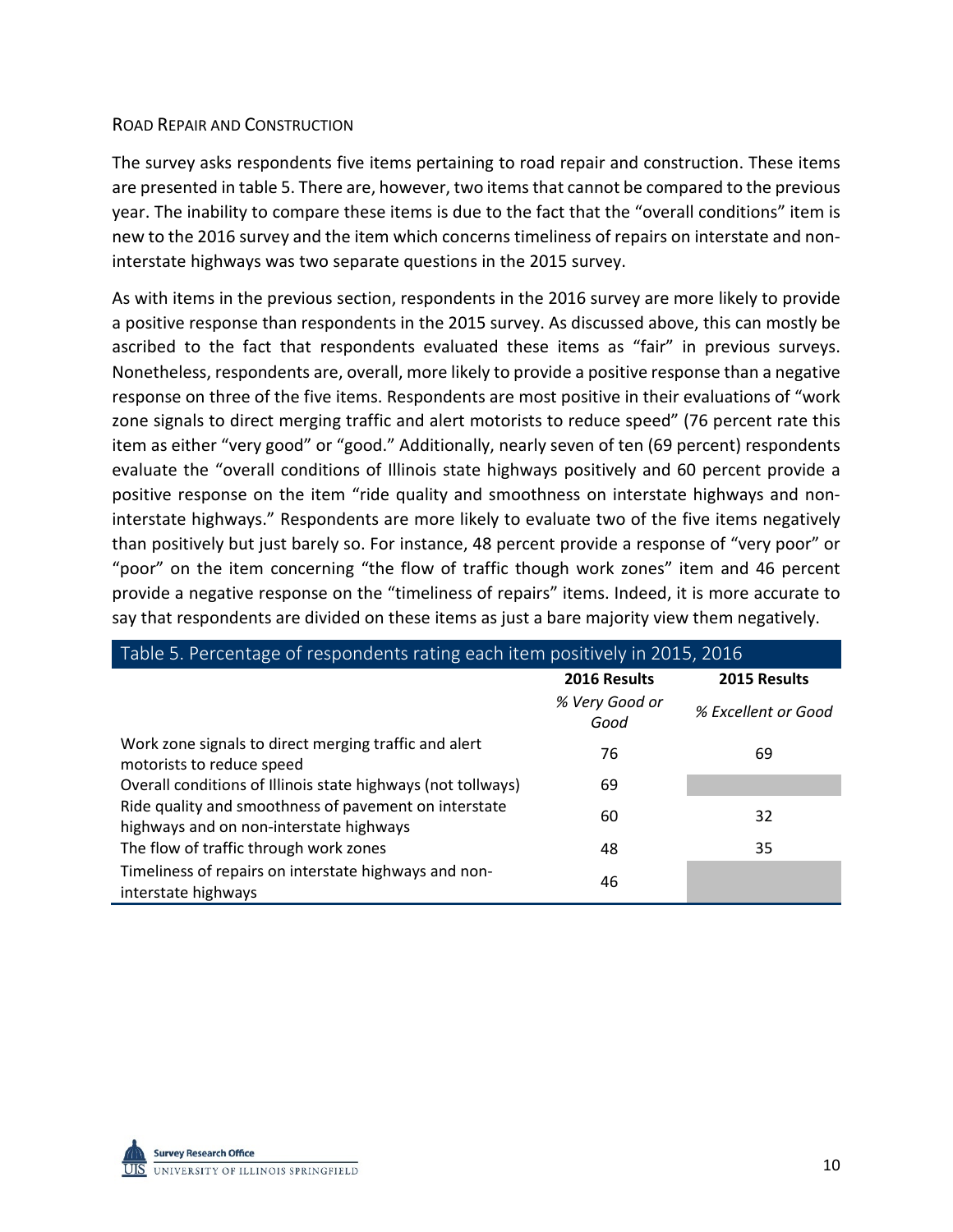Table 6 (pg. 13) illustrates the differences among selected demographic groups on the five questions in this section. There are some notable differences between respondents in each of the groups. For instance, women in the survey are more positive in their evaluations of overall road conditions (72 percent provided a "very good" or "good" response) than men (66 percent). By contrast, male respondents feel more positively concerning the timeliness of repairs than female respondents (48 percent versus 44 percent). Nonwhite respondents provide more positive responses on each of the items with exception of the "work zone signals to direct merging traffic and alert motorists to reduce speed." Particularly notable is the difference between nonwhite respondents and white respondents on the item "overall conditions of Illinois state highways." Here, 79 percent of nonwhite respondents evaluate these items as "very good" or "good' whereas 66 percent of white respondents do so.

Ultimately, residence tends to have the largest impact on response. Respondents living outside of Chicago and the Chicago suburbs were more likely to respond that work zone signals were "good" or "very good." Eighty percent of those living outside the Chicago area provided a positive response compared to 75 percent living in the city of Chicago and 71 percent living in the Chicago suburbs. Figure 2 (pg. 12) displays item response differences based on location. The figure shows that responses differ appreciably for each item, though there is no discernable pattern (i.e. no one group is uniformly more or less positive than other groups. This makes sense as individuals living outside of the Chicago area are significantly more positive (57 percent "very good" or "good") than those living in Chicago (44 percent) and the Chicago suburbs (44 percent) regarding the flow of traffic. As there is simply less traffic outside of Chicago, it is not surprising that respondents would be more positive about traffic flow.

Respondents who reported driving less than 10,000 miles per year felt more positive on all aspects of road repair and construction than those who drove 10,000 miles or more per year. This difference is especially noticeable when respondents were asked about overall Illinois highway condition with 72 percent of respondents who drove less than 10,000 miles per year feeling overall conditions were "good" or "very good" in comparison to 63 percent of those who drive more than 10,000 miles per year.

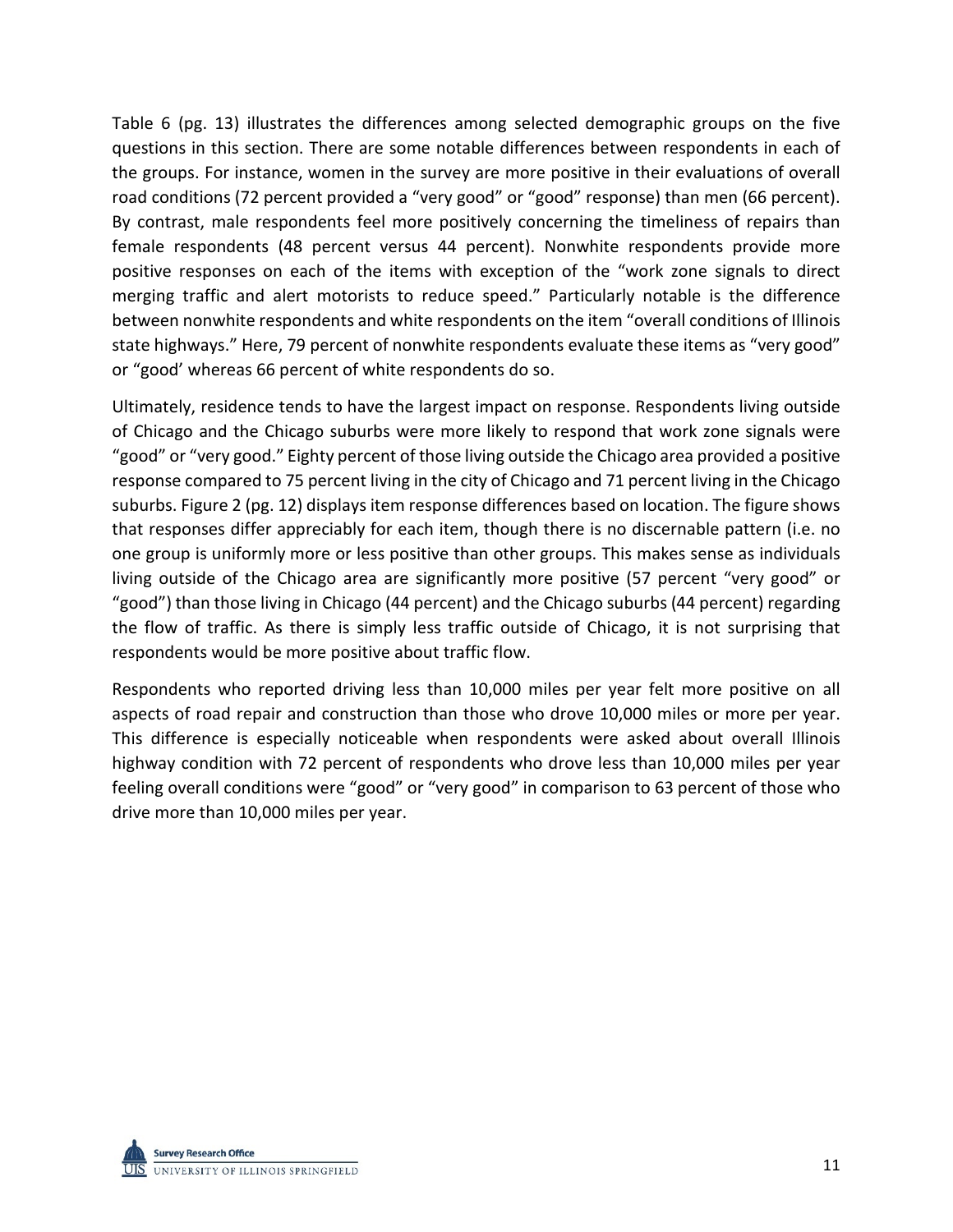



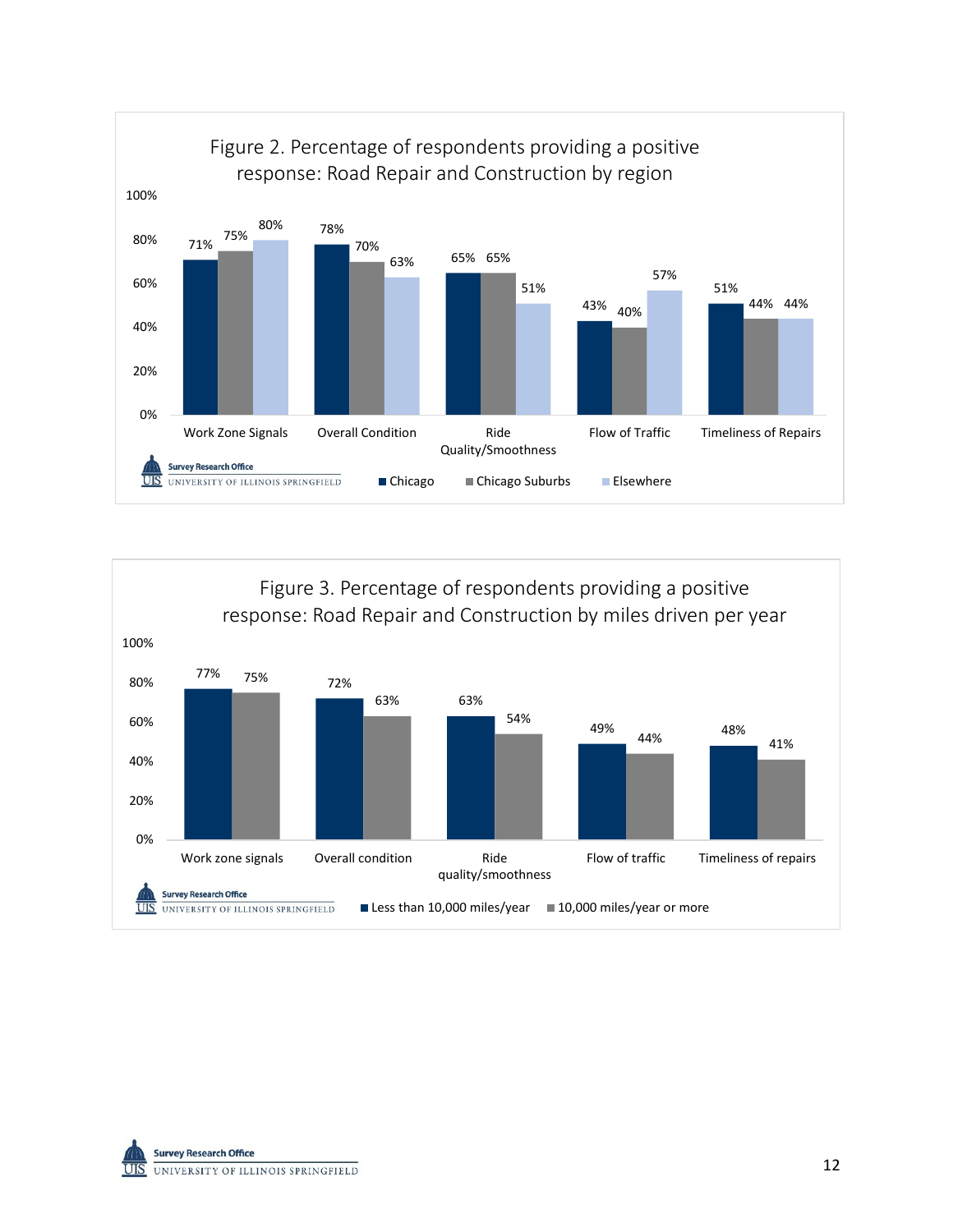|                     |                             |                              | rabic 6. I Credit providing a favorable response. Hodd repair and construction questions |                                          |                                 |
|---------------------|-----------------------------|------------------------------|------------------------------------------------------------------------------------------|------------------------------------------|---------------------------------|
|                     | <b>Work zone</b><br>signals | <b>Overall</b><br>conditions | Ride quality/<br>smoothness                                                              | Flow of traffic<br>through work<br>zones | <b>Timeliness</b><br>of repairs |
| All respondents     | 76                          | 69                           | 60                                                                                       | 48                                       | 46                              |
|                     |                             |                              |                                                                                          |                                          |                                 |
| Gender              |                             |                              |                                                                                          |                                          |                                 |
| Male                | 74                          | 66                           | 61                                                                                       | 48                                       | 48                              |
| Female              | 77                          | 72                           | 59                                                                                       | 47                                       | 44                              |
|                     |                             |                              |                                                                                          |                                          |                                 |
| Age                 |                             |                              |                                                                                          |                                          |                                 |
| 18-34 years old     | 73                          | 73                           | 60                                                                                       | 45                                       | 44                              |
| 35-59 years old     | 76                          | 69                           | 60                                                                                       | 48                                       | 48                              |
| 60 years old or     | 81                          | 62                           | 58                                                                                       | 52                                       | 43                              |
| older               |                             |                              |                                                                                          |                                          |                                 |
| Race                |                             |                              |                                                                                          |                                          |                                 |
| White alone         | 77                          | 66                           | 58                                                                                       | 47                                       | 44                              |
| Nonwhite            | 74                          | 79                           | 67                                                                                       | 48                                       | 51                              |
|                     |                             |                              |                                                                                          |                                          |                                 |
| <b>Education</b>    |                             |                              |                                                                                          |                                          |                                 |
| Less than           |                             |                              |                                                                                          |                                          |                                 |
| Bachelor's          | 77                          | 68                           | 58                                                                                       | 50                                       | 44                              |
| degree              |                             |                              |                                                                                          |                                          |                                 |
| Bachelor's          |                             |                              |                                                                                          |                                          |                                 |
| degree or           | 74                          | 71                           | 63                                                                                       | 44                                       | 49                              |
| higher              |                             |                              |                                                                                          |                                          |                                 |
|                     |                             |                              |                                                                                          |                                          |                                 |
| <b>Residence</b>    |                             |                              |                                                                                          |                                          |                                 |
| Chicago             | 71                          | 78                           | 65                                                                                       | 43                                       | 51                              |
| Chicago             | 75                          | 70                           | 65                                                                                       | 40                                       | 44                              |
| Suburbs             |                             |                              |                                                                                          |                                          |                                 |
| Elsewhere           | 80                          | 63                           | 51                                                                                       | 57                                       | 44                              |
| <b>Miles Driven</b> |                             |                              |                                                                                          |                                          |                                 |
| per Year            |                             |                              |                                                                                          |                                          |                                 |
| Less than           |                             |                              |                                                                                          |                                          |                                 |
| 10,000              | 77                          | 72                           | 63                                                                                       | 49                                       | 48                              |
| miles/year          |                             |                              |                                                                                          |                                          |                                 |
| 10,000 miles or     |                             |                              |                                                                                          |                                          |                                 |
| more/year           | 75                          | 63                           | 54                                                                                       | 44                                       | 41                              |
|                     |                             |                              |                                                                                          |                                          |                                 |
| <b>Survey Year</b>  |                             |                              |                                                                                          |                                          |                                 |
| 2014                | 64                          |                              | 38                                                                                       | 35                                       |                                 |
| 2015                | 69                          |                              | 32                                                                                       | 35                                       |                                 |
| 2016                | 76                          | 69                           | 60                                                                                       | 48                                       | 46                              |

Table 6. Percent providing a favorable response: Road repair and construction questions

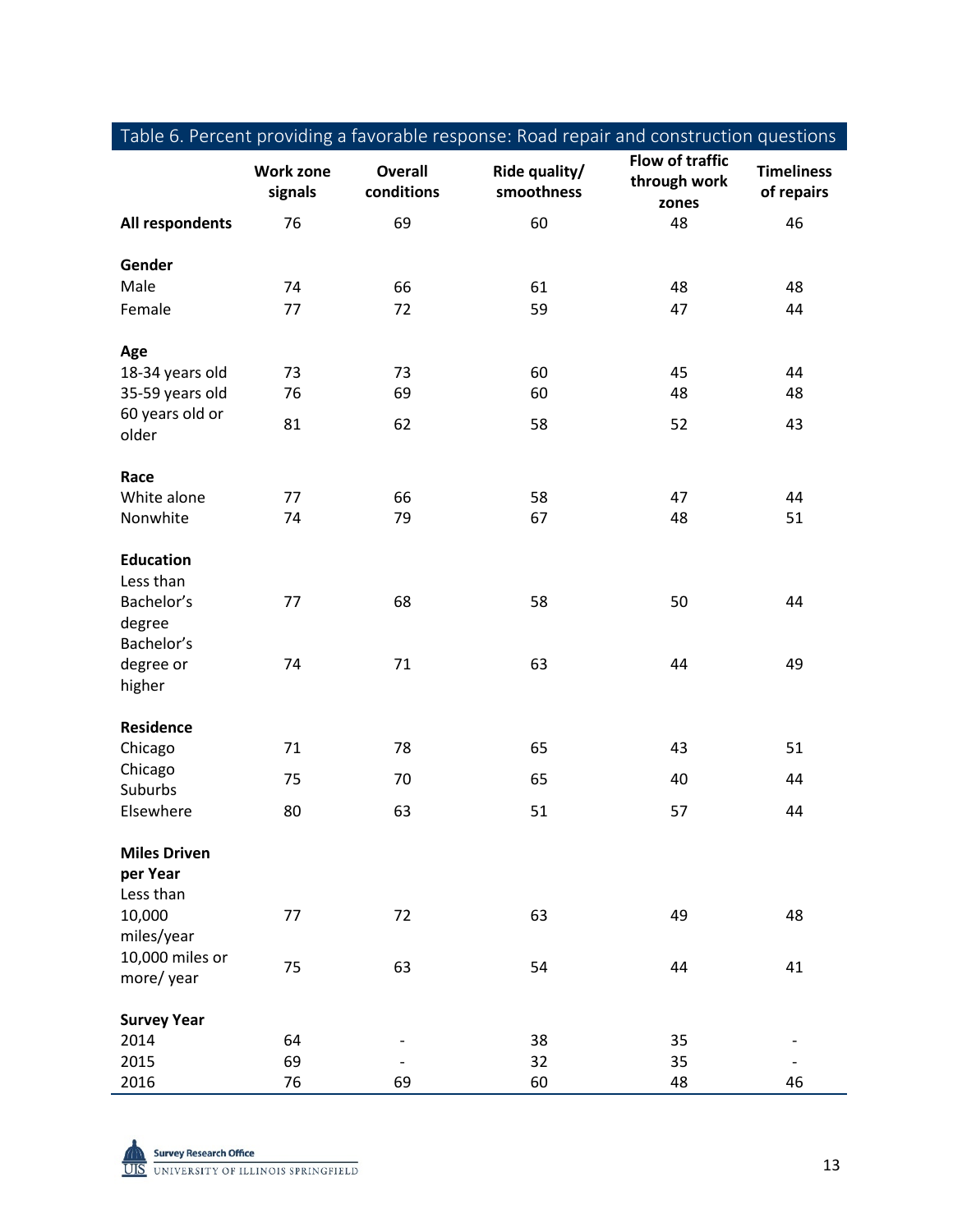## Passenger Rail

The section on passenger rail has changed significantly from previous surveys. The 2015 survey asked only two questions on passenger rail: one regarding how often respondents use passenger rail routes and one regarding whether respondents support increasing the number of state supported passenger rail routes. Additionally, the survey did not use "Amtrak" in either of the questions. Thus the current survey aims to further understand passenger rail use in Illinois than previous iterations. The survey asked respondents five questions about passenger rail. These questions asked respondents about their support for Amtrak passenger rail, their usage of Amtrak passenger rail, satisfaction concerning passenger rail use (if applicable), and whether they support increasing the number of passenger rail routes available.

*Support for Amtrak:* A large majority of respondents (94 percent) indicate that they either "strongly support" or "somewhat support" Amtrak passenger rail routes in Illinois. Additionally, 92 percent say they support increasing the number of routes in Illinois (42 percent "strongly support" and 50 percent "somewhat support"). The 92 percent who support increasing the number of routes is higher than the 85 percent of respondents in 2015 survey who report supporting increasing the number of state supported routes. When asked how often they use Amtrak passenger rail routes in Illinois, most respondents indicated that they used passenger rail routes infrequently. Forty-one percent say they use these routes "rarely," and the second most frequent response provided was "never" (35 percent). Only 24 percent of respondents report using rail routes "very often" or "somewhat often."

To examine the differences in support among those that indicated using passenger rail routes frequently and those who did not, those who said they use rail routes "very often" or "somewhat often" were included in one comparison group while those who report using routes "rarely" or "never" were included in a second group. Among those who used rail more often, 66 percent "strongly support" increasing the number of Amtrak passenger rail routes compared to 34 percent who use rail routes infrequently or not at all (see figure 4, pg. 15). In addition, among respondents that indicated that they use Amtrak rail routes more often, a higher percentage either "strongly support" or somewhat support" increasing the number of routes overall than the comparative group, as seen in figure 4 below.

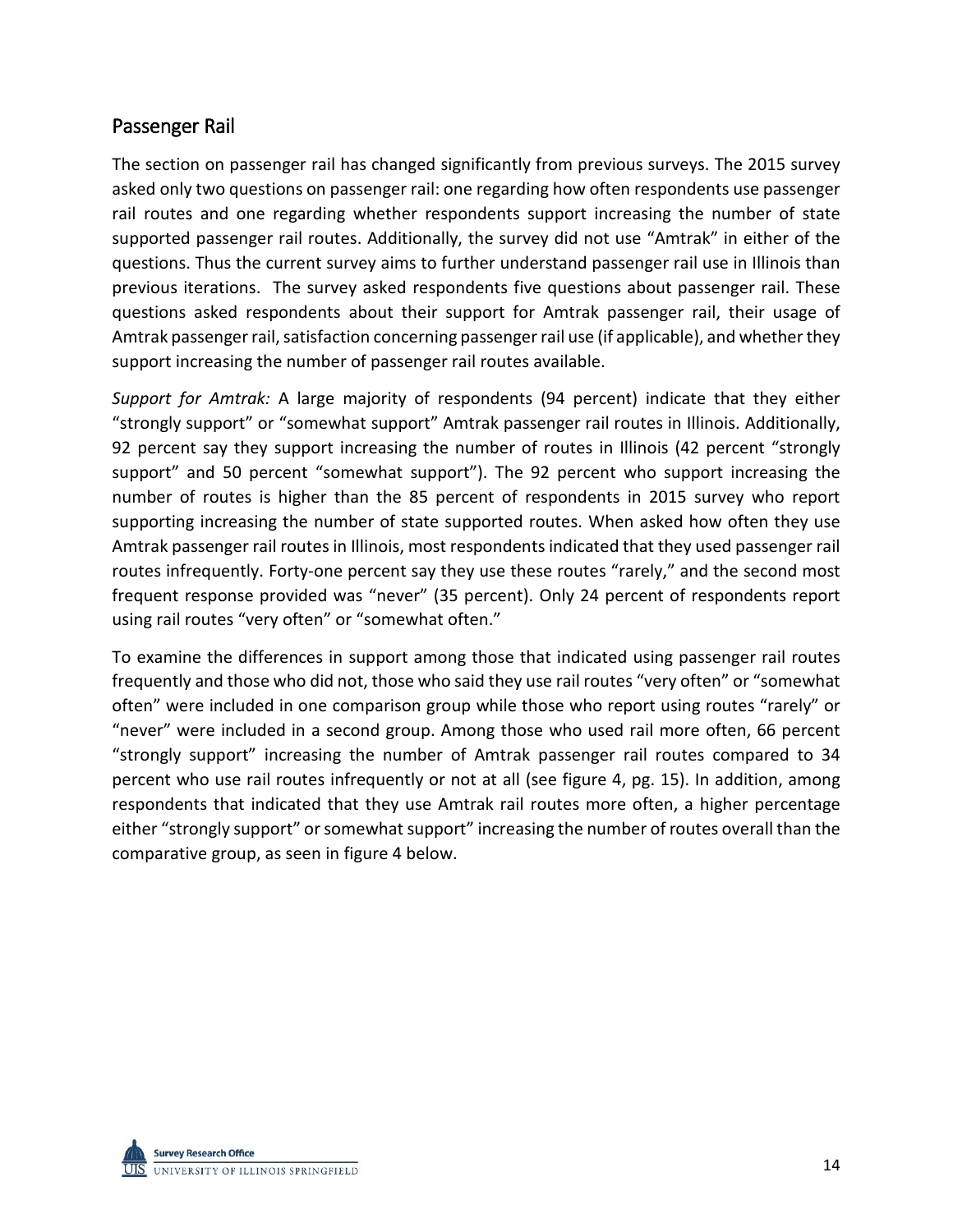



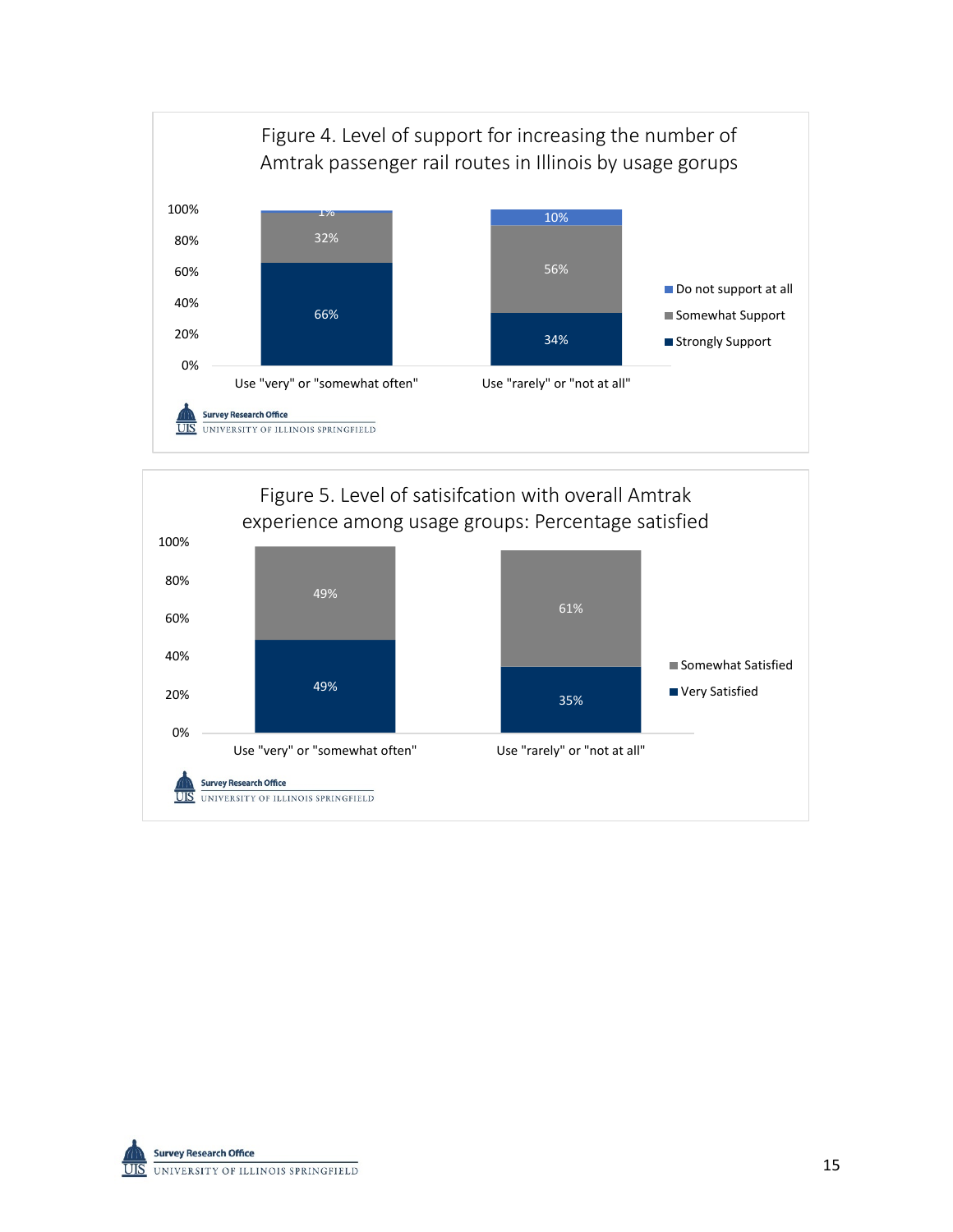*Level of satisfaction with overall Amtrak experience:* When asked about their level of satisfaction with their overall Amtrak experience, most respondents indicated that they felt satisfied with their passenger rail experience. The most frequent response was "somewhat satisfied" (56 percent), and the second most frequent response was "very satisfied" (40 percent).

Groups with frequent and infrequent usage varied in satisfaction levels with their passenger rail experience, as seen in Figure 5 above. Among those who use Amtrak rail "very" or "somewhat often," 98 percent of respondents felt either "very satisfied" (49 percent) or somewhat satisfied (49 percent). However, among those who used passenger rail infrequently, only 35 percent reported feeling "very satisfied" with their overall experience, while 61 percent reported feeling "somewhat satisfied."

*Reason for Infrequent Use:* When respondents were asked to check all that apply concerning why they do not use state supported passenger rail regularly, if they do not use it regularly or to report if they do use state supported passenger rail frequently, responses were varied. Among all respondents, eight percent noted that they do use passenger rail frequently. Among those who do not use state supported passenger rail frequently, 45 percent noted that it was because they preferred to drive. Twenty-five percent of respondents noted that they lacked access to passenger rail services, and 16 percent noted that the cost of passenger rail reduced their usage. Other responses included other (12 percent), inconvenience of scheduled times (10 percent), delays in service or lack of timeliness (nine percent), safety (six percent), and cleanliness (four percent).

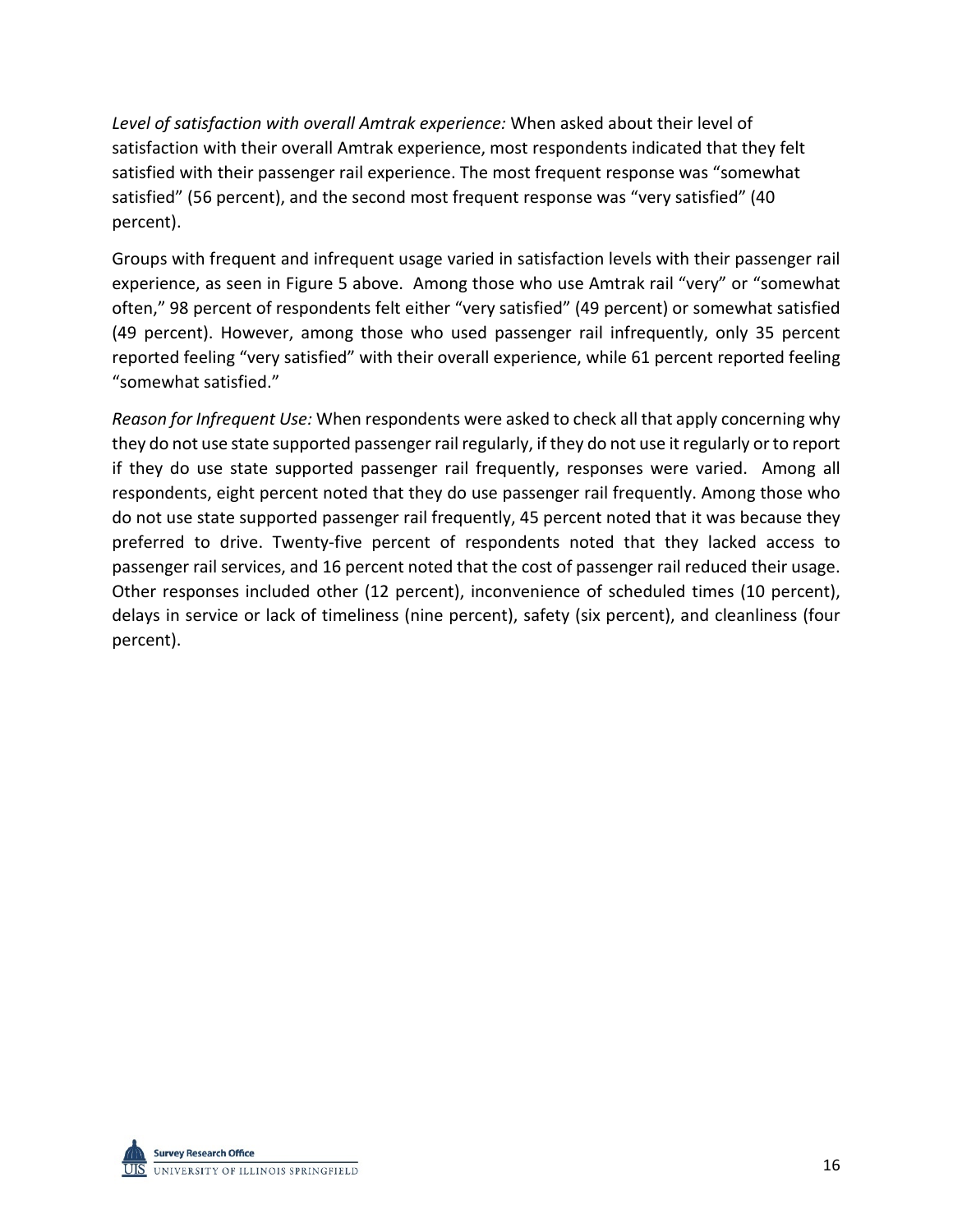Table 7. Percent of respondents indicating that \_\_\_\_ is the reason for not using Amtrak state supported passenger rail regularly (1 of 2)

|                               | Inconvenience<br>of Scheduled<br><b>Times</b> | <b>Service</b><br>Delays/Not<br><b>Timely</b> | <b>Lack of Access</b> | Cost | <b>Safety</b>  |
|-------------------------------|-----------------------------------------------|-----------------------------------------------|-----------------------|------|----------------|
| All respondents               | 10                                            | 9                                             | 25                    | 16   | 6              |
| Gender                        |                                               |                                               |                       |      |                |
| Male                          | 12                                            | 9                                             | 27                    | 16   | 6              |
| Female                        | 9                                             | 8                                             | 24                    | 16   | $\overline{7}$ |
| Age                           |                                               |                                               |                       |      |                |
| 18-34 years old               | 10                                            | 11                                            | 28                    | 16   | 9              |
| 35-59 years old               | 11                                            | 8                                             | 25                    | 17   | 5              |
| 60 years old or<br>older      | 10                                            | 5                                             | 22                    | 14   | $\overline{4}$ |
| Race                          |                                               |                                               |                       |      |                |
| White alone                   | 9                                             | $\overline{7}$                                | 26                    | 16   | 6              |
| Nonwhite                      | 13                                            | 12                                            | 23                    | 17   | 8              |
| <b>Education</b><br>Less than |                                               |                                               |                       |      |                |
| Bachelor's                    | 8                                             | 8                                             | 24                    | 18   | 8              |
| degree                        |                                               |                                               |                       |      |                |
| Bachelor's                    |                                               |                                               |                       |      |                |
| degree or                     | 14                                            | 10                                            | 27                    | 14   | 6              |
| higher                        |                                               |                                               |                       |      |                |
| Residence                     |                                               |                                               |                       |      |                |
| Chicago                       | 12                                            | 12                                            | 23                    | 17   | 11             |
| Chicago<br>Suburbs            | 12                                            | 8                                             | 21                    | 16   | 6              |
| Elsewhere                     | $\overline{7}$                                | 7                                             | 31                    | 16   | 5              |
| <b>Miles Driven</b>           |                                               |                                               |                       |      |                |
| per Year                      |                                               |                                               |                       |      |                |
| Less than                     |                                               |                                               |                       |      |                |
| 10,000                        | 8                                             | $\overline{7}$                                | 23                    | 16   | $\overline{7}$ |
| miles/year                    |                                               |                                               |                       |      |                |
| 10,000 miles or<br>more/year  | 14                                            | $10\,$                                        | 28                    | 16   | 5              |

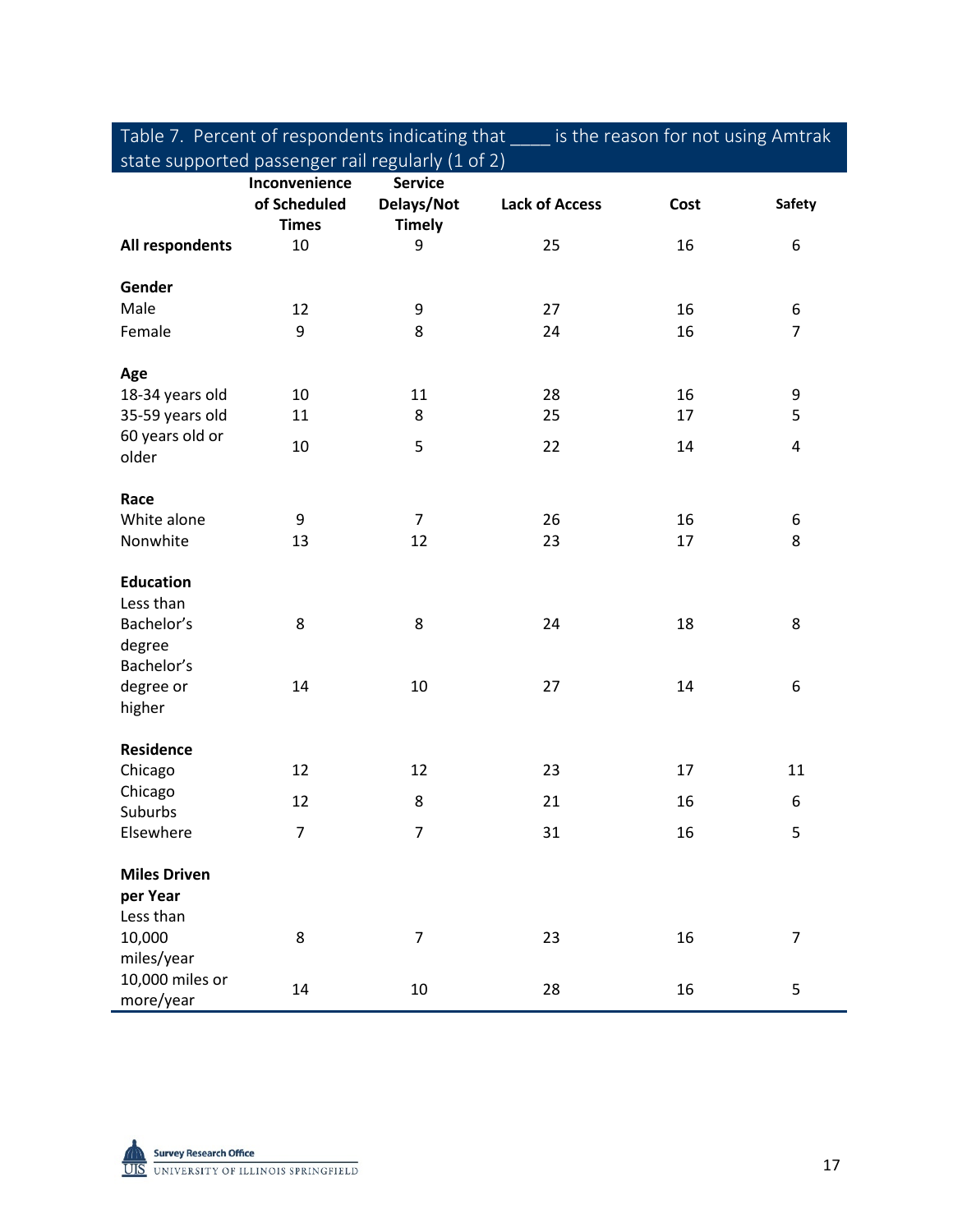| Table 8. Percent of respondents indicating that   | is the reason for not using Amtrak |
|---------------------------------------------------|------------------------------------|
| state supported passenger rail regularly (2 of 2) |                                    |

|                                | <b>Cleanliness</b>      | <b>Prefer to Drive</b> | <b>Other</b>   | <b>Use Amtrak</b><br><b>Regularly</b> |
|--------------------------------|-------------------------|------------------------|----------------|---------------------------------------|
| All respondents                | $\sqrt{4}$              | 45                     | 12             | 8                                     |
| Gender                         |                         |                        |                |                                       |
| Male                           | 5                       | 43                     | 11             | 10                                    |
| Female                         | 4                       | 46                     | 12             | $\overline{7}$                        |
| Age                            |                         |                        |                |                                       |
| 18-34 years old                | 6                       | 46                     | $\overline{7}$ | 9                                     |
| 35-59 years old                | 4                       | 43                     | 12             | 8                                     |
| 60 years old or older          | 3                       | 46                     | 19             | 8                                     |
| Race                           |                         |                        |                |                                       |
| White alone                    | 4                       | 46                     | 12             | 8                                     |
| Nonwhite                       | $\overline{\mathbf{4}}$ | 38                     | 10             | 9                                     |
| <b>Education</b>               |                         |                        |                |                                       |
| Less than Bachelor's           |                         | 48                     | 11             | $\overline{7}$                        |
| degree                         | 4                       |                        |                |                                       |
| Bachelor's degree or<br>higher | 4                       | 39                     | 13             | 11                                    |
| <b>Residence</b>               |                         |                        |                |                                       |
| Chicago                        | 6                       | 34                     | 16             | 9                                     |
| Chicago Suburbs                | 5                       | 48                     | 10             | 10                                    |
| Elsewhere                      | 3                       | 47                     | 10             | 6                                     |
| <b>Miles Driven per Year</b>   |                         |                        |                |                                       |
| Less than 10,000<br>miles/year | $\sqrt{4}$              | 43                     | 15             | $\overline{7}$                        |
| 10,000 miles or more/<br>year  | 5                       | 48                     | $\overline{7}$ | 10                                    |

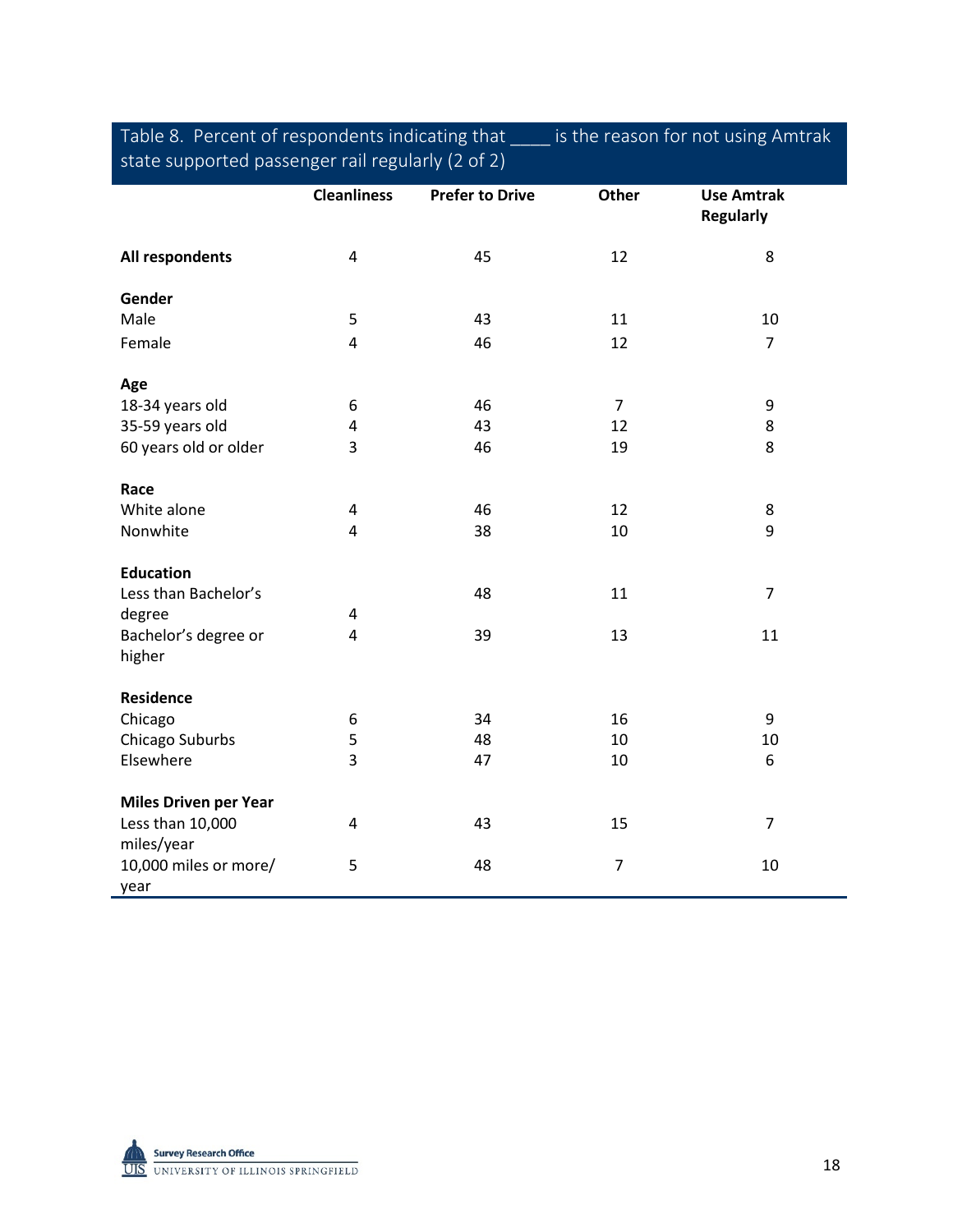## Mass Transit / Public Transportation

## *Support for public transportation*

The vast majority of survey respondents (95 percent) support IDOT contributions to public transportation systems in Illinois. In fact, nearly half of respondents (46 percent) say they strongly support IDOT contributions to the building, maintenance, and operation of public transportation systems and 49 percent say they somewhat support these contributions. Only 5 percent of those surveyed indicate they do not support IDOT contributions at all.

Most respondents in the survey say they are in favor of expanding current levels of public transportation access in Illinois (73 percent). The majority of respondents believe access should be significantly or modestly expanded, while only a small minority believe current levels of public transportation access should be reduced (2 percent).

#### *Public transportation use*

The majority of survey respondents do not regularly use public transportation. While over a third of respondents (35 percent) report using public transportation at least once a week, 39 percent of respondents say they it once a month or less and 26 percent say they never use public transportation. While frequent use overall is low, some populations are much more likely to use public transportation than others. For instance, a majority (57 percent) of nonwhite respondents report using public transportation at least once per week (compared to 29 percent of white respondents). Furthermore, almost half (45 percent) of respondents in the age 18-34 age group report using public transportation at least once per week compared to 35 percent in the 35-59 age group and just 19 percent in the 60+ age group.

Men in the survey are more frequent users of public transportation than women with just 30 percent of female respondents reporting public transportation use at least once per week compared to 42 percent for male respondents. As location plays a large role in whether individuals use public transportation, it is not surprising that respondents who live in Chicago are most likely to use public transportation often. In fact, nearly seven of ten (69 percent) Chicago respondents report public transportation use once a week or more, compared to 32 percent of respondents in the Chicago suburbs and 19 percent of respondents living elsewhere in Illinois.

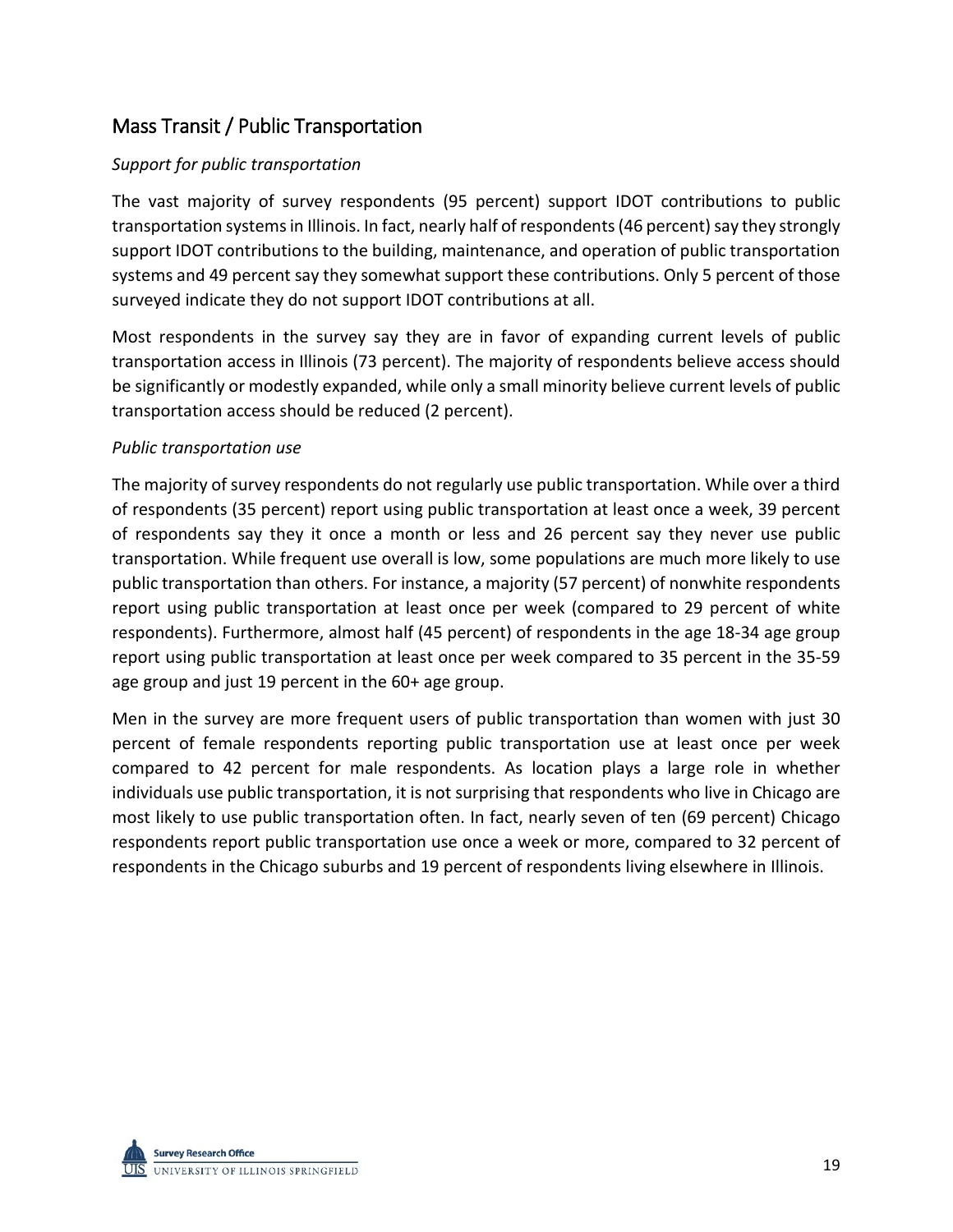## **Commuting**

## *Mode of transportation*

Slightly over half (53 percent) of respondents report that they commute to work. For commuters, the most popular way to get to work is a car or other personal vehicle (83 percent).<sup>[5](#page-21-0)</sup> One in five (20 percent) respondents indicate they take a bus to get to work, whereas 23 percent indicate taking a train. Smaller percentages indicate walking to work (11 percent), taking the Amtrak or Greyhound (5 percent), and biking to work (4 percent). The survey finds that respondents living in Chicago are more likely to indicate that they commute to work using public transportation than their counterparts in the Chicago suburbs and elsewhere in Illinois; 48 percent of respondents in Chicago indicate they take a bus to commute to work and 44 percent indicate they take a train. This compares to 13 percent of respondents in the Chicago suburbs who take a bus and 24 percent who take a train. Respondents living outside of the Chicago area are even less likely to indicate using public transportation. For these respondents only 8 percent report taking a bus and 6 percent report taking a train to get to work. These differences are illustrated in the figure below. Additionally, Chicago respondents are nearly three times more likely than those in the suburbs to report walking to work (23 percent versus 8 percent respectively). Respondents outside of the Chicago metro area are even less likely to reporting walking as a mode of transportation (5 percent).



<span id="page-21-0"></span> <sup>5</sup> Respondents were allowed to select multiple responses for these questions. Hence, a respondent could indicate commuting both via the bus and via a car or personal vehicle.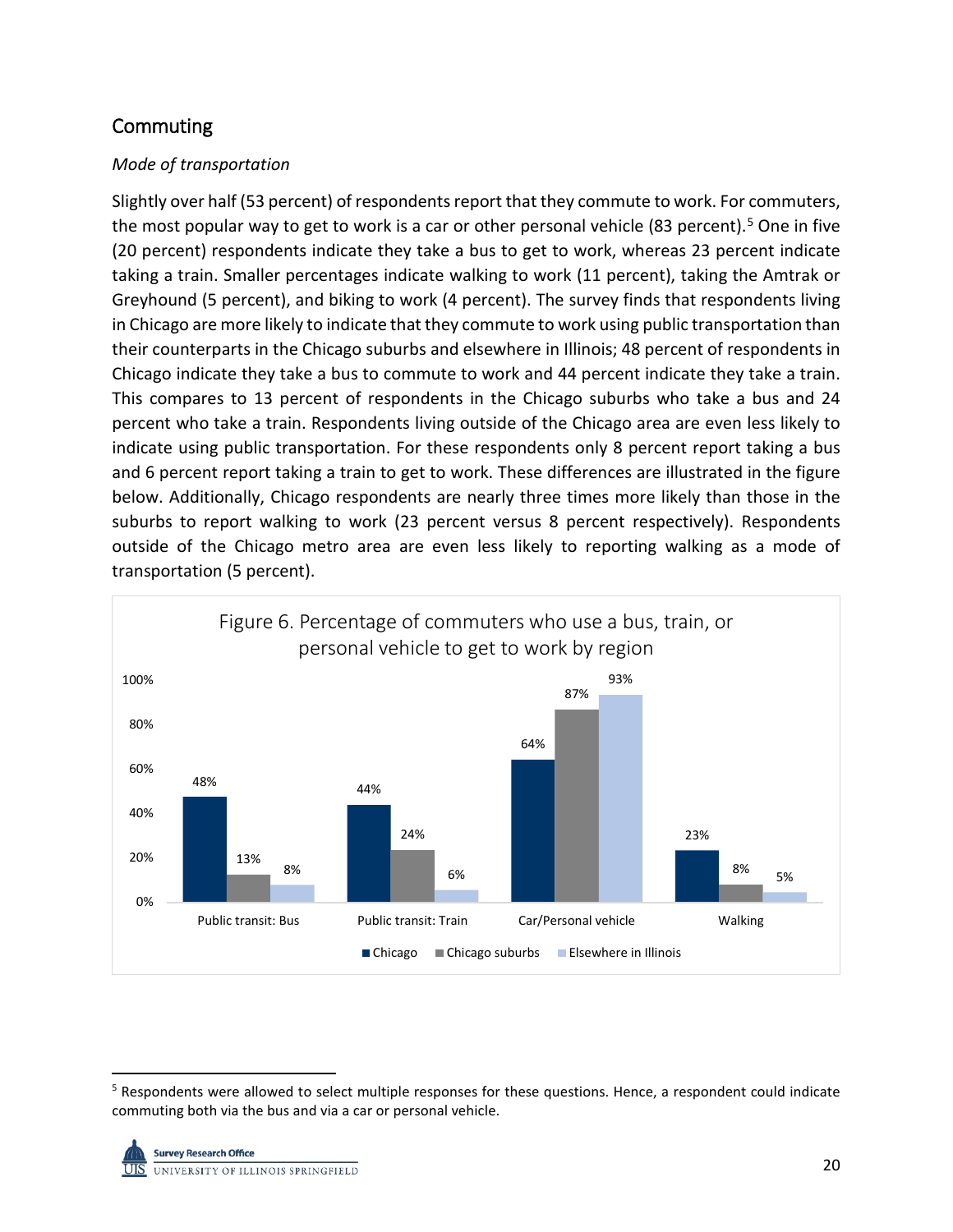Respondents differ in their mode of transportation by other factors in addition to location. For instance, nonwhite respondents are more likely to indicate taking a bus (41 percent) than white respondents (13 percent). Nonwhite respondents are also twice as likely to report taking a train (36 percent) than white respondents (18 percent). Some of this variation is due to the fact that nonwhite respondents are far more likely to report living in the city of Chicago (49 percent) than white respondents (14 percent) and therefore more likely to live in areas where taking public transportation is the norm. The fact that nonwhite respondents are more likely to have a current driver's license may also play a role. While a large majority (91 percent) of white respondents report having a current Illinois driver's license, this figure is a significantly lower 76 percent for nonwhite respondents.

Respondents differ in the transportation they use to get to work based on other factors as well, though these differences are not as pronounced as those based on location and race. For instance, respondents with a four-year degree are less likely to report taking the bus (16 percent) than those with less than a four-year degree (24 percent). However, they are slightly more likely to report taking the train (24 percent). The survey also finds that younger individuals (18-34) are more likely to indicate walking to work to older individuals; whereas 14 percent of respondents ages 18-34 report walking to work, only 8 percent of respondents 35-59 and 9 percent of respondents 60+ report walking to work.

#### *Commute length and duration*

A majority of survey respondents (64 percent) report that the number of miles between their work and home is 20 miles or less, about a third (32 percent) report that their commute is between 21 and 40 miles and just 4 percent report their commute is more than 40 miles. Perhaps unsurprisingly, respondents living in the city of Chicago are more likely to report that the distance from their home to work is 20 miles or less (69 percent) than those in the Chicago suburbs (60 percent) and those living elsewhere in the state (64 percent). Somewhat more



surprisingly is the finding that women are more likely to report driving less than 10 miles to work (70 percent) than men (58 percent). However, men are slightly more likely (6 percent) than women (2 percent) to report driving more than 40 miles.

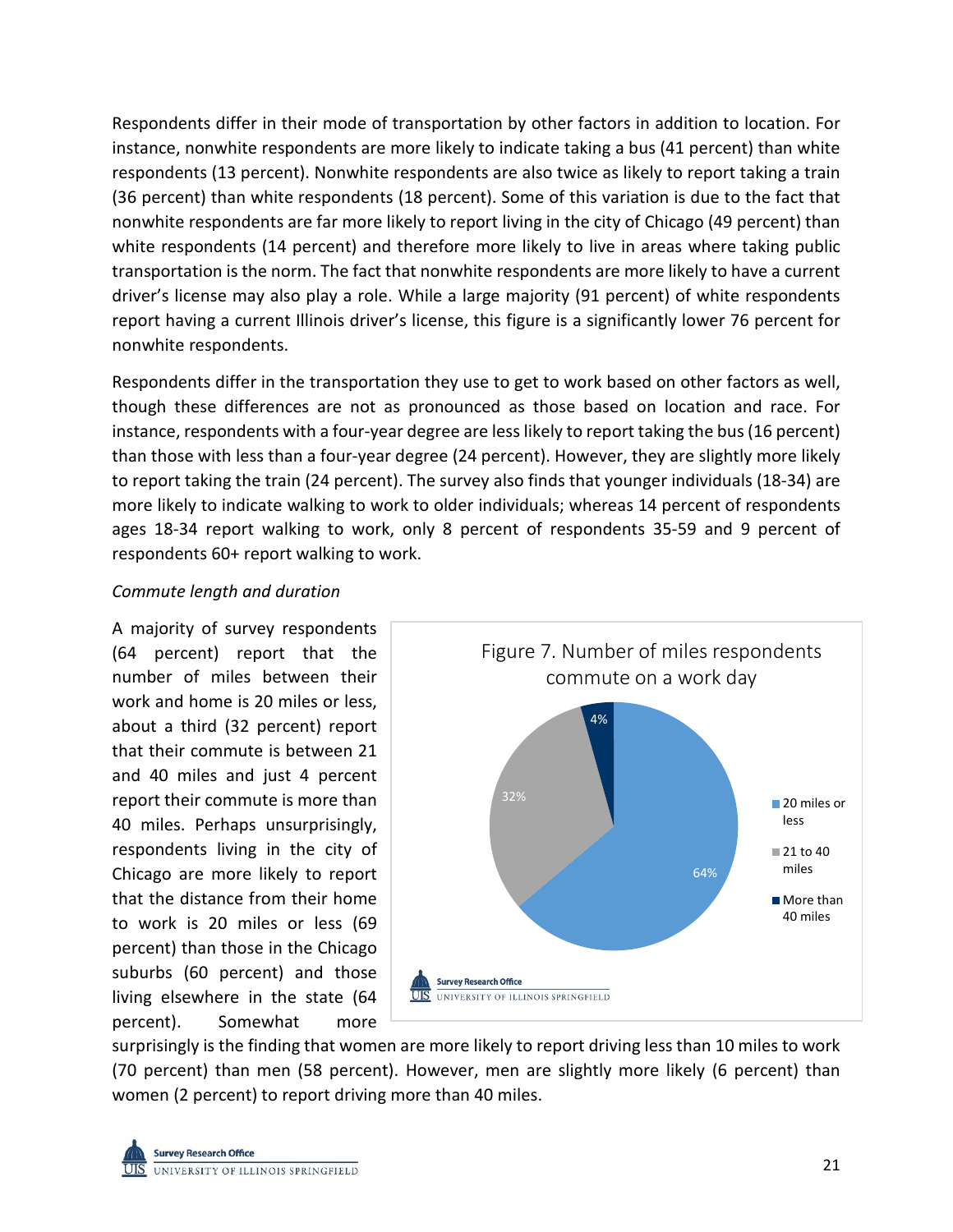The survey asked respondents to estimate the number of minutes it takes to get to and from work. A plurality of respondents say that it takes them between 21 and 50 minutes to get to work (44 percent). Nearly as many say that it takes them 20 minutes or less to get to work (43 percent) and a much smaller percentage say it takes them more than 50 minutes to get to work (13 percent). The survey finds similar numbers regarding the trip back home from work: 45 percent estimate the trip to take between 21 and 50 minutes, 40 percent say it is 20 minutes or less, and 15 percent say it takes them more than 50 minutes to get back home from work. These responses are consistent with findings from the 2015 survey.



## *Commute Predictability and variability*

Respondents in the Chicago suburbs are more likely than those living in the city of Chicago or elsewhere in the state to have the longest commute to work; 16 percent of those who live in the suburbs say that it takes 50 minutes or more to get to work compared to 13 percent in Chicago and 9 percent elsewhere. The survey finds that white respondents (46 percent) are more likely than nonwhite respondents (33 percent) to have a commute of twenty minutes or less. Nonwhites are also more likely to have a commute of more than 50 minutes (15 percent) than white respondents (12 percent) despite the fact that many of these respondents live in urban areas. Younger respondents are the least likely to have a commute of 50 minutes or more; just 9 percent of respondents ages 18-34 have a commute that long compared to 16 percent for those ages 35-59, and 15 percent for those ages 60 or older.

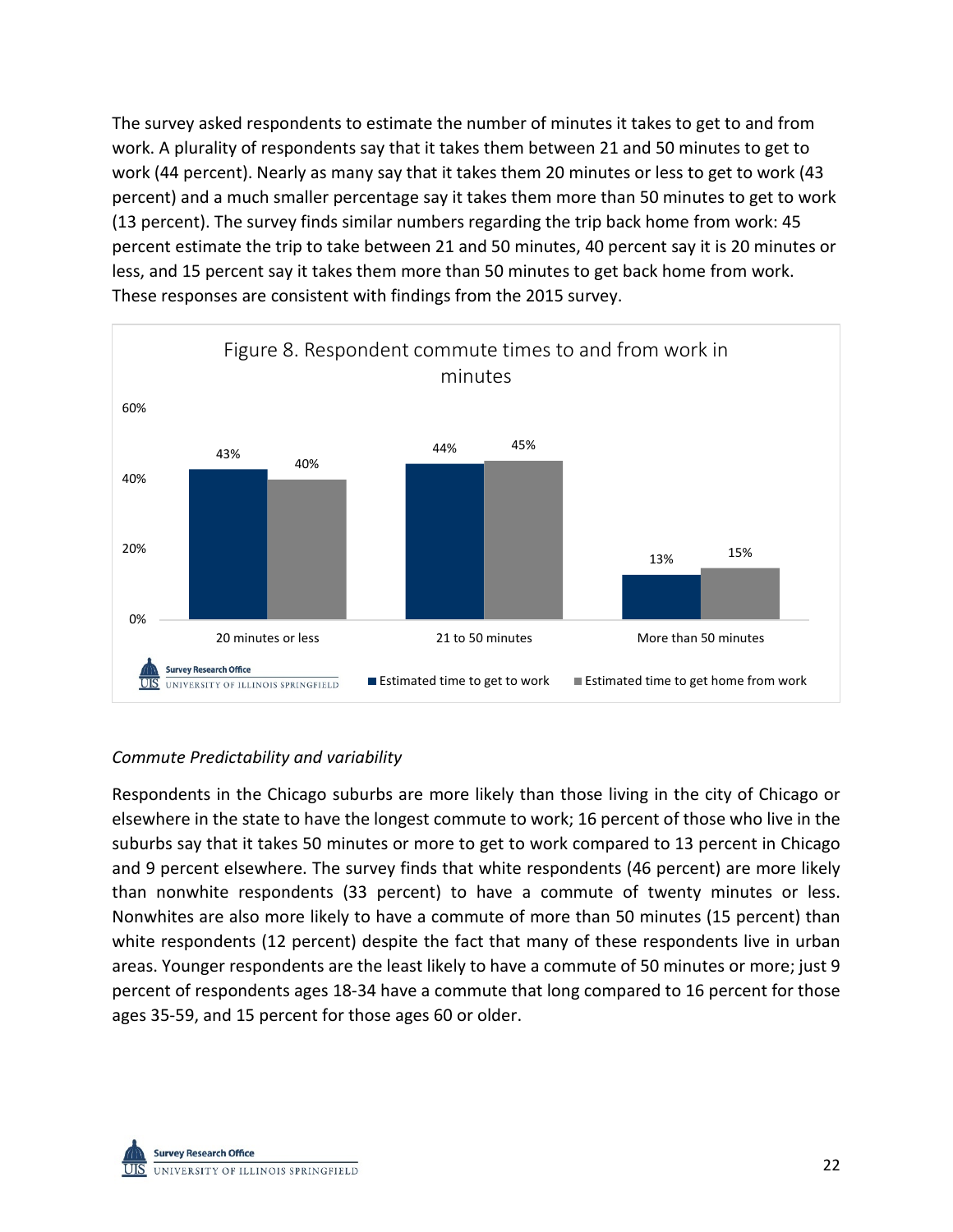Most respondents in the survey indicate their commute is predictable. Indeed, 93 percent of respondents indicate their commute is either very or somewhat predictable. Furthermore, respondents do not tend to see much variance in their commute times. When asked about how many times per month their commute is longer than their average commute, a plurality of respondents (45 percent) say this occurs about once or twice a month and 33 percent say this happens three or four times a month. Only 7 percent say that their commute is longer than average eight or more times a month.

However, white respondents have a more predictable commute than nonwhite respondents. Whereas 49 percent of white respondents say their commute is "very predictable" only 37 percent of nonwhite respondents say this. Location also plays a large role in the predictability of respondents' commutes; respondents living in Chicago (39 percent) and the Chicago suburbs (37 percent) are less likely to say that their commute is "very predictable" than those living elsewhere in the state (61 percent). Regarding times when commutes are longer than average, those living elsewhere in the state are much more likely to say that this occurs between once or twice a month (69 percent) than those in Chicago (31 percent) and the Chicago suburbs (35 percent).

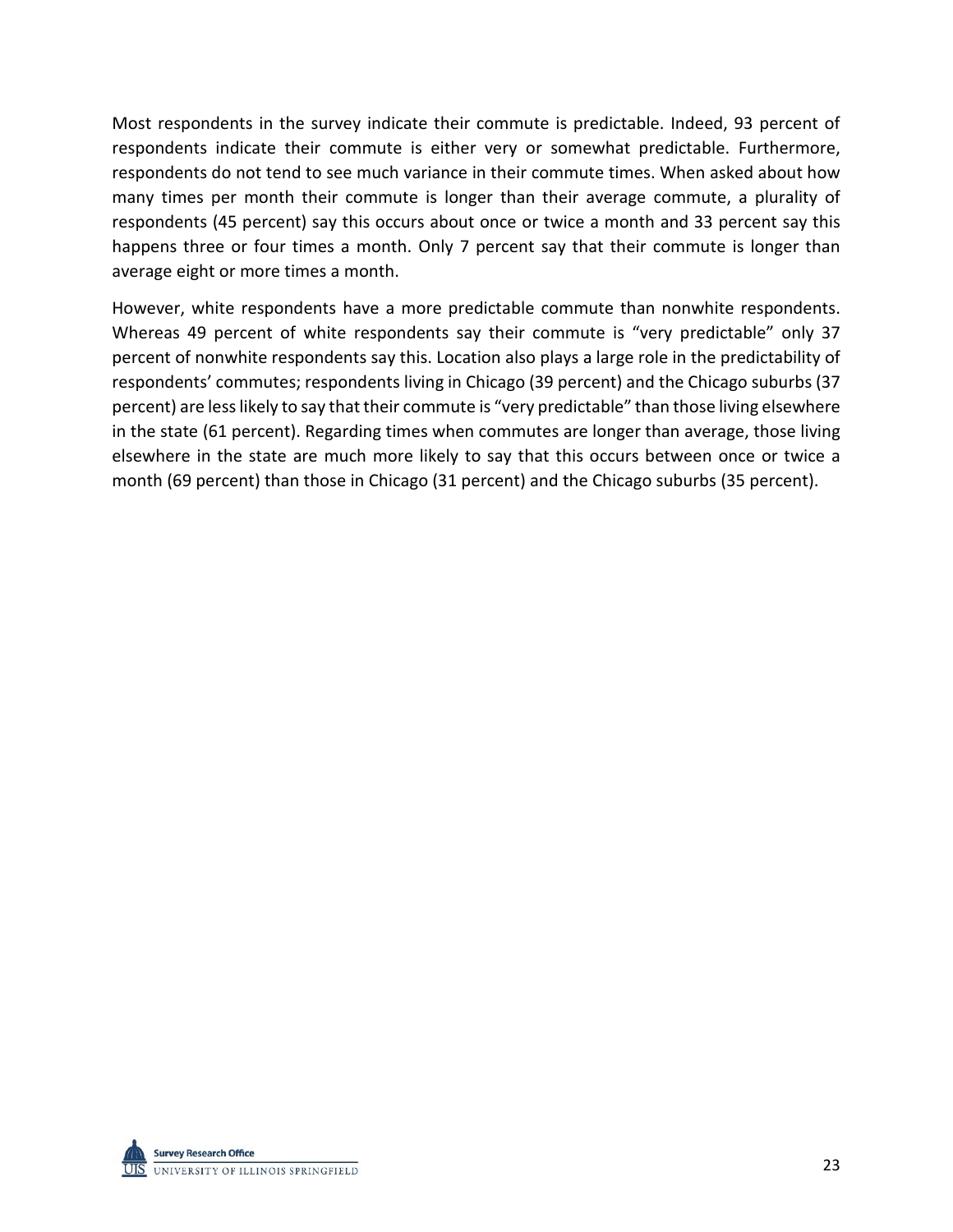## Traveler Services

This section presents the results from respondents' rating of traveler services such as rest areas and informational materials about travelling in Illinois which are available to respondents.

#### *Importance of Rest Areas*

The survey results show that the majority of respondents (74 percent) feel that rest areas on highways are important to them. The table below presents the percentage of respondents by demographic groups who responded with a "yes" to the question: "Are rest areas important to you?" As the table shows, respondents in the 35-59 age cohort and those in the 60+ age cohort are particularly likely to agree that rest areas are important to them (77 percent and 69 percent respectively). However, as table 9 displays, sizeable majorities of all demographic groups analyzed are likely to report that rest areas are important to them.

| Table 9. Importance of Rest Areas by demographics |                        |
|---------------------------------------------------|------------------------|
|                                                   | % of people who agreed |
| Age                                               |                        |
| 18-34                                             | 69                     |
| 35-59                                             | 77                     |
| $60+$                                             | 79                     |
| <b>Education</b>                                  |                        |
| Less than 4 years                                 | 74                     |
| 4 year degree or More                             | 74                     |
| Race                                              |                        |
| White                                             | 74                     |
| Non-White                                         | 74                     |
| Gender                                            |                        |
| Male                                              | 71                     |
| Female                                            | 77                     |
| <b>Residence</b>                                  |                        |
| Chicago                                           | 71                     |
| Chicago Suburbs                                   | 70                     |
| Elsewhere                                         | 80                     |
| <b>Miles Driven</b>                               |                        |
| Less than 10,000 miles / year                     | 74                     |
| 10,000 miles or more/ year                        | 74                     |

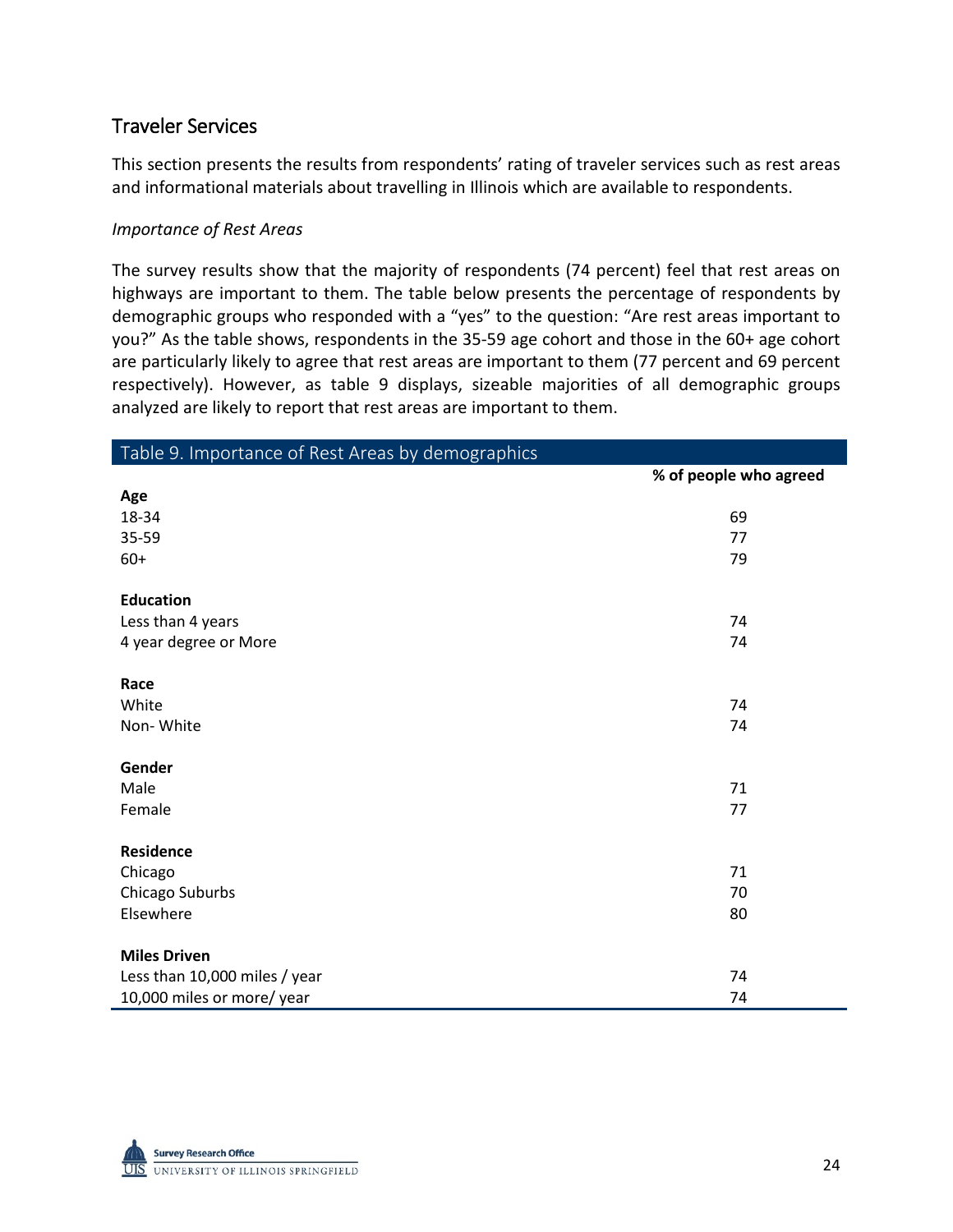#### *Rest Area Utilization*

The study also examined rest area use in Illinois and in other states. Percentages of those who report using rest areas often are displayed in table 10. More individuals report using rest areas in other states than in Illinois but this difference is quite small. There is very little variation among demographic groups as well. However, persons with a bachelor's degree or greater are more likely to use rest areas in other states than those without a bachelor's (53 percent versus 46 percent respectively). Additionally, respondents who travel more than 10,000 miles per year are more likely to report using rest areas in other states than those who drive less than 10,000 miles per year (59 percent versus 43 percent respectively).

| Table 10. Percent of people who use rest areas often in |                 |                     |  |  |
|---------------------------------------------------------|-----------------|---------------------|--|--|
|                                                         | <b>Illinois</b> | <b>Other states</b> |  |  |
| Age                                                     |                 |                     |  |  |
| 18-34                                                   | 46              | 50                  |  |  |
| 35-59                                                   | 44              | 48                  |  |  |
| $60+$                                                   | 49              | 49                  |  |  |
|                                                         |                 |                     |  |  |
| <b>Education</b>                                        |                 |                     |  |  |
| Less than 4 years                                       | 45              | 46                  |  |  |
| 4 year degree or More                                   | 47              | 53                  |  |  |
|                                                         |                 |                     |  |  |
| Race                                                    |                 |                     |  |  |
| White                                                   | 46              | 50                  |  |  |
| Non-White                                               | 43              | 46                  |  |  |
|                                                         |                 |                     |  |  |
| Gender                                                  |                 |                     |  |  |
| Male                                                    | 47              | 51                  |  |  |
| Female                                                  | 44              | 46                  |  |  |
|                                                         |                 |                     |  |  |
| Residence                                               |                 |                     |  |  |
| Chicago                                                 | 46              | 48                  |  |  |
| Chicago Suburbs                                         | 41              | 50                  |  |  |
| Elsewhere                                               | 50              | 48                  |  |  |
|                                                         |                 |                     |  |  |
| <b>Miles Driven</b>                                     |                 |                     |  |  |
| Less than 10,000 miles /                                | 42              | 43                  |  |  |
| year                                                    |                 |                     |  |  |
| 10,000 miles or more/                                   | 52              | 59                  |  |  |
| year                                                    |                 |                     |  |  |

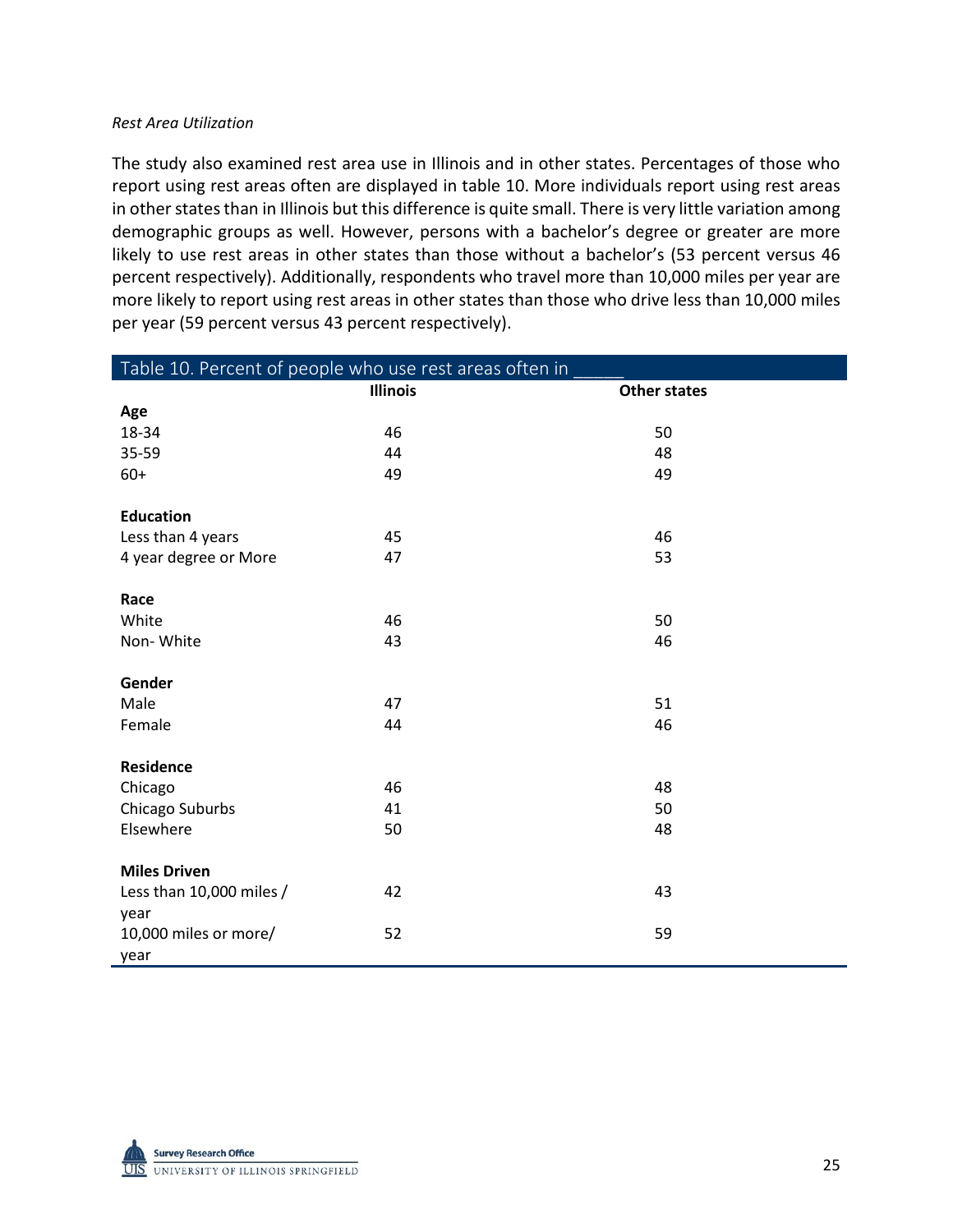#### *Rest Area Quality*

Respondents were also asked to rate the quality and safety of rest areas in Illinois. Regarding these measures, the survey found that a majority of respondents indicate that rest areas in Illinois are clean and safe. Furthermore, respondents are now more positive in their evaluation of rest area cleanliness and safety in 2016 than they have been historically. Figure 9 shows these differences year by year.

The bulk of respondents on average answered positively to statements regarding the cleanliness (76 percent) and safety (74 percent) of rest areas, which has seen an increase since previous years. The table on page 27 shows the percentage of respondents by demographics who rate the cleanliness and safety of rest areas as "good" or "very good."



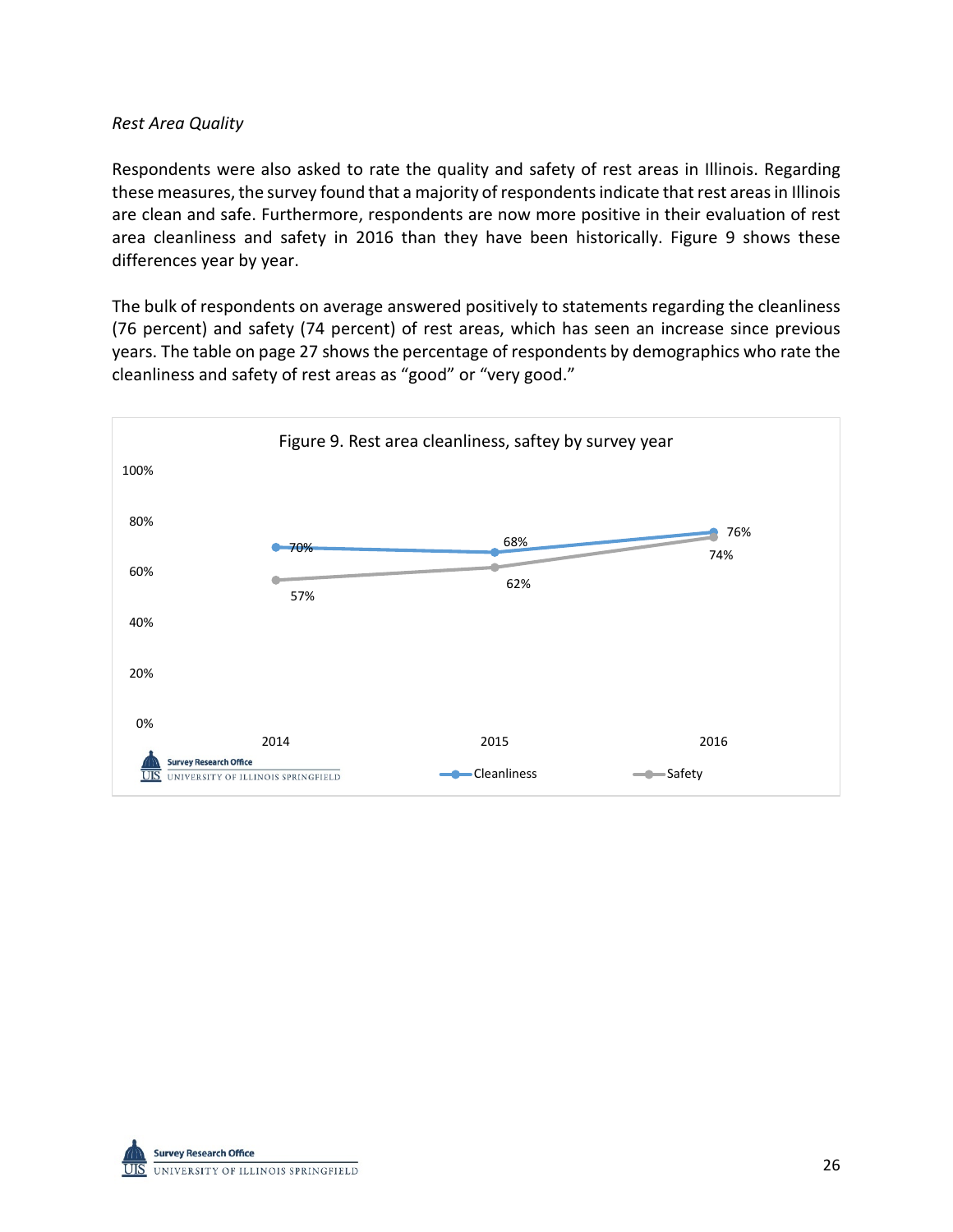| "very good"                      |                            | ပ                    |
|----------------------------------|----------------------------|----------------------|
|                                  | <b>Cleanliness of rest</b> |                      |
|                                  | areas                      | Safety of rest areas |
| Age                              |                            |                      |
| 18-34                            | 73                         | 74                   |
| 35-59                            | 76                         | 73                   |
| $60+$                            | 81                         | 76                   |
| <b>Education</b>                 |                            |                      |
| Less than 4 years                | 73                         | 72                   |
| 4-year degree or More            | 80                         | 77                   |
| Race                             |                            |                      |
| White                            | 78                         | 75                   |
| Non-White                        | 69                         | 70                   |
| Gender                           |                            |                      |
| Male                             | 78                         | 77                   |
| Female                           | 74                         | 71                   |
| Residence                        |                            |                      |
| Chicago                          | 65                         | 68                   |
| Chicago Suburbs                  | 76                         | 76                   |
| Elsewhere                        | 82                         | 75                   |
| <b>Miles Driven</b>              |                            |                      |
| Less than 10,000 miles /<br>year | 72                         | 72                   |
| 10,000 miles or more/ year       | 82                         | 77                   |



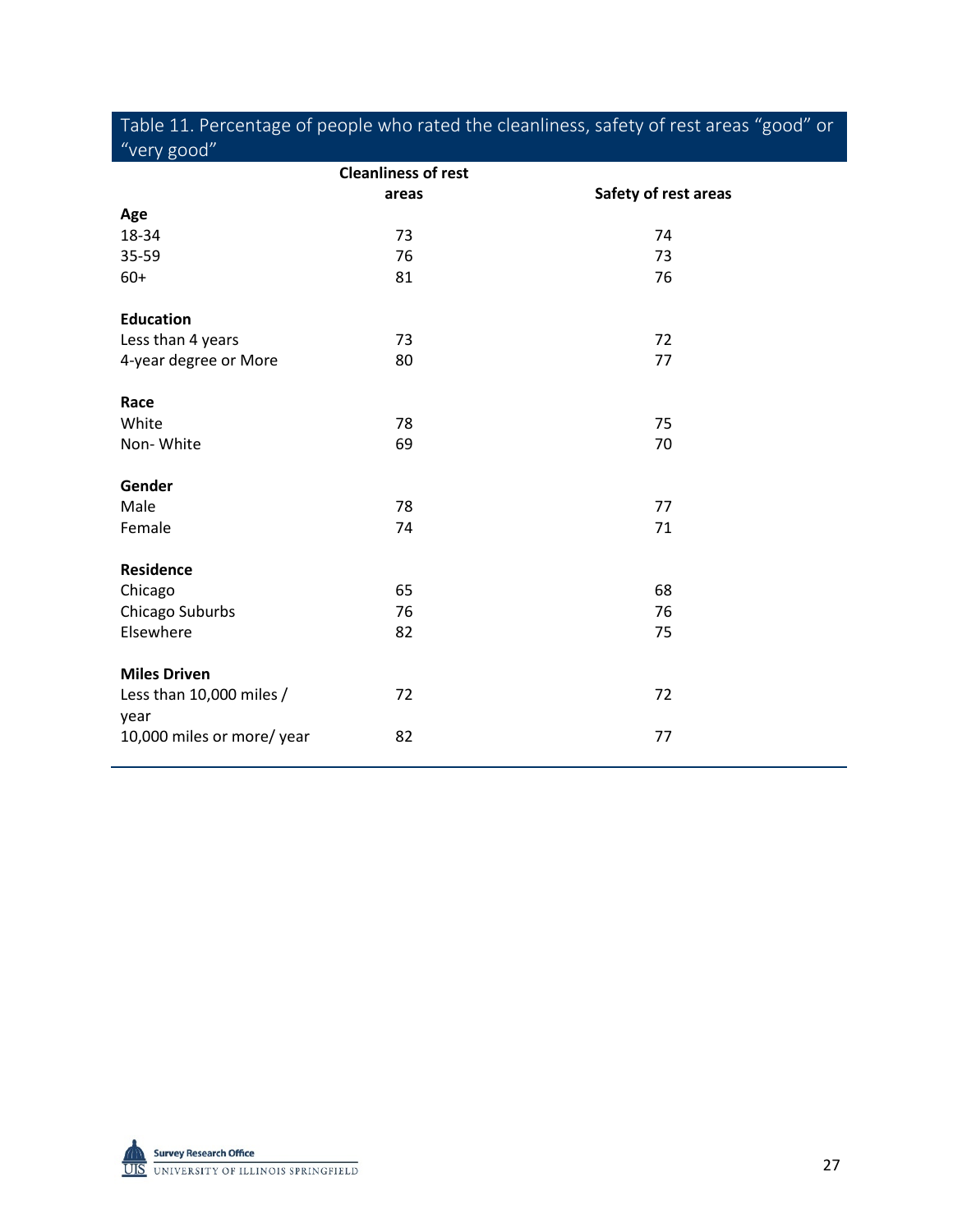As table 12 shows, individuals in the age 35-59 age cohort are most likely to report having visited IDOT's website (48 percent). By contrast, those in the 60+ age group are least likely to report having visited the website (33 percent). There are some differences by education as well as about half (47 percent) of respondents with a fouryear degree report having visited the website compared to 37 percent with less than a four-year degree. Regarding other demographics, nonwhite respondents and male respondents are only slightly more likely to report having visited the website than their counterparts. Interestingly, those who report driving 10,000 miles per year or more are more likely (51 percent) than those who drive less than 10,00 miles (35 percent) to report having visited the website.

When asked to rate IDOT's website, 63 percent of respondents overall rated the website as "good" or "very good" whereas 12 percent rated the website as "poor" or "very poor" and a quarter

Table 12. Percentage of people who have visited IDOT's website by demographic groups

| Age<br>18-34<br>35-59<br>60+  | 38<br>48<br>33 |
|-------------------------------|----------------|
| <b>Education</b>              |                |
| Less than 4 years             | 37             |
| 4-year degree or More         | 47             |
| Race                          |                |
| White                         | 39             |
| Non-White                     | 46             |
| Gender                        |                |
| Male                          | 44             |
| Female                        | 38             |
|                               |                |
| <b>Residence</b>              |                |
| Chicago                       | 40             |
| Chicago Suburbs               | 41             |
| Elsewhere                     | 41             |
| <b>Miles Driven</b>           |                |
| Less than 10,000 miles / year | 35             |
| 10,000 miles or more/ year    | 51             |

(25 percent) reported that they "don't know." Individuals in the 18-34 age cohort (62 percent) and in the 35-59 age cohort (66 percent) are more likely than those 60+ (55) to rate the website positively. Given the high number of "don't know" responses, it is likely the case that more individuals would have rated the website positively if they were aware of it.

The 2016 survey included an additional question pertaining to IDOT's traveler information site [www.gettingaroundillinois.com.](http://www.gettingaroundillinois.com/) Fifty-nine percent of respondents provided positive feedback about the site, rating it as 'good' or 'very good' whereas 28 percent say they "don't know." As table 13 (page 30) shows, there are few differences in terms of demographic groups for the traveler information site.

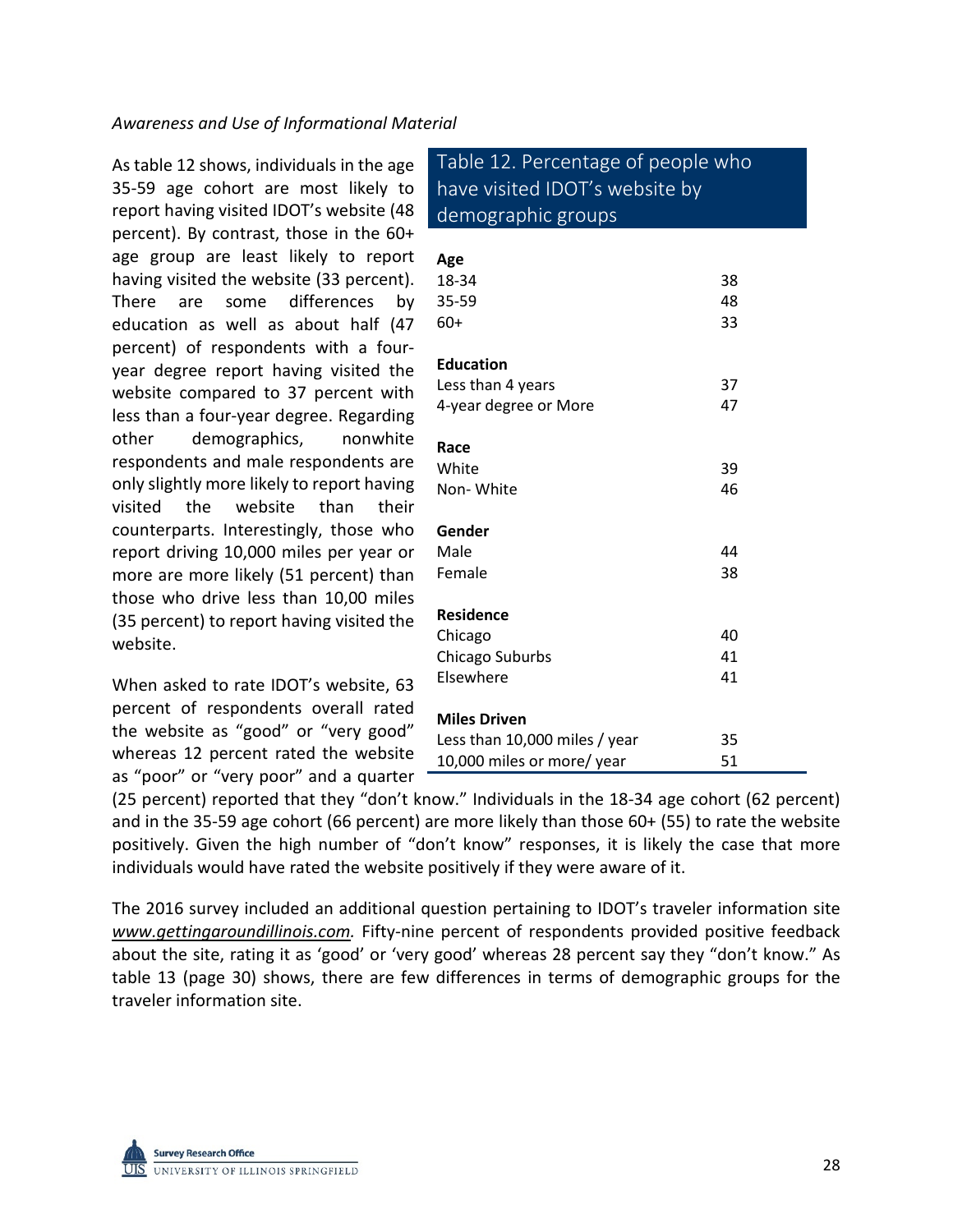In a multiple response question, respondents were asked what information they would be most likely to access to IDOT's website. Table 14 shows the results of this question. Respondents in the survey were most likely to mention visiting the website to find out about areas of construction (52 percent), to find out about traffic and travel updates (48 percent), and to obtain information on travel routes and maps (44 percent). Just 16 percent indicated they would be likely to access traffic safety tips. Only 2 percent provided some other response $6$  whereas 22 percent of respondents indicated they were not likely to access the website.

| Table 14. Items most likely to be accessed on IDOT's website |                     |  |  |  |
|--------------------------------------------------------------|---------------------|--|--|--|
|                                                              | Percentage of cases |  |  |  |
| Areas of construction                                        | 52                  |  |  |  |
| Traffic/Travel updates                                       | 48                  |  |  |  |
| Travel routes/ Maps                                          | 44                  |  |  |  |
| Traffic safety tips                                          | 16                  |  |  |  |
| Other                                                        | 2                   |  |  |  |
| Not likely to access website                                 | 22                  |  |  |  |

## *Toll-free telephone number and availability of free roadmaps*

Nearly six in ten respondents(59 percent) rated IDOT's toll free number as "good" or "very good," whereas 26 percent say they "don't know." Just 15 percent of respondents say rate the toll-free number as "poor" or "very poor." A majority (57%) of respondents rated IDOTs free roads as "good" or "very good" while 22 percent rate these as "poor" or "very poor." In addition, 22 percent of respondents say they "don't know."

<span id="page-30-0"></span> <sup>6</sup> See Appendix A. for these responses.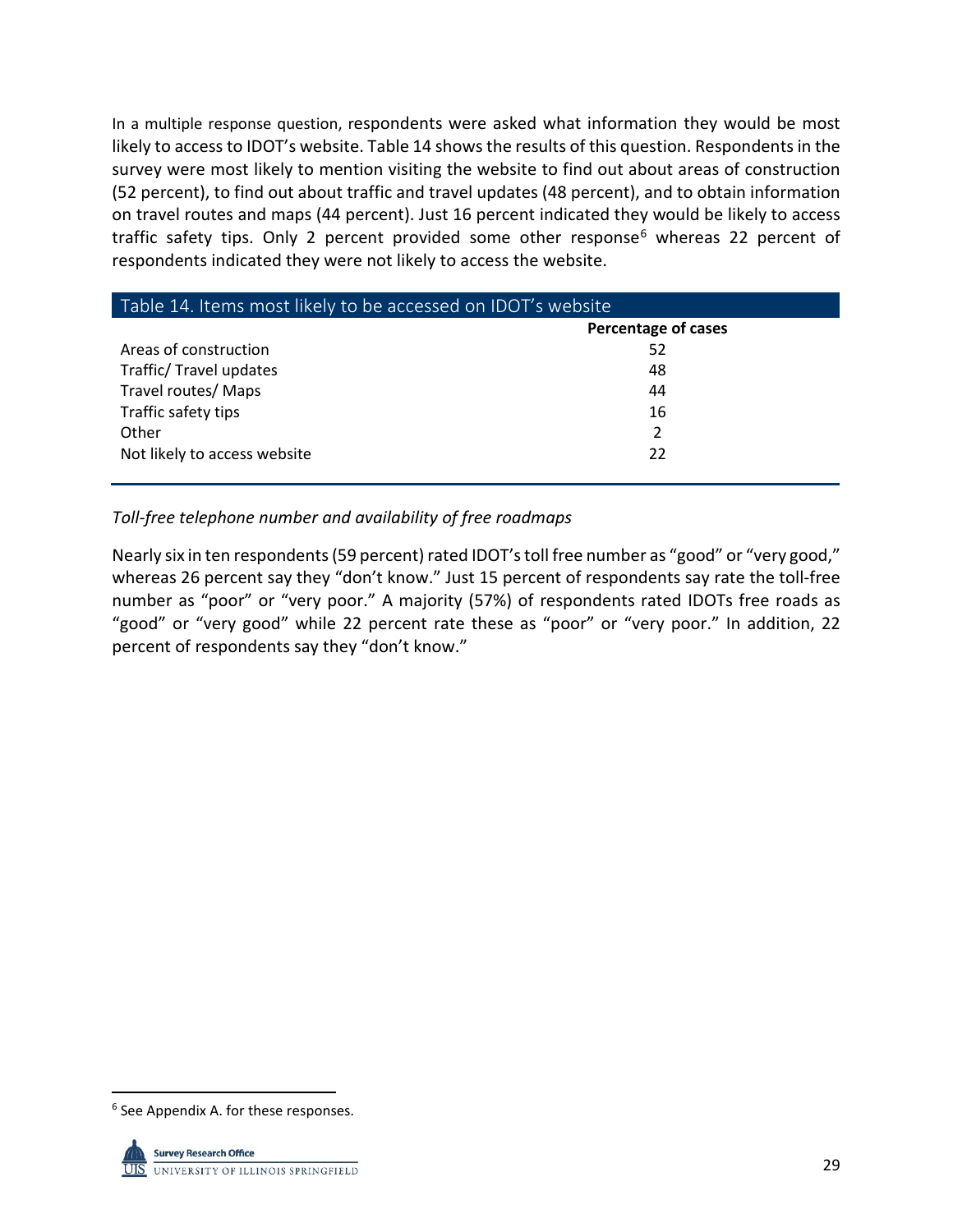| Table 13. Percentage who rated the following items "very good' or "good" |                                                               |                                                                         |                                                               |                                                                |                                                        |                                                                                             |
|--------------------------------------------------------------------------|---------------------------------------------------------------|-------------------------------------------------------------------------|---------------------------------------------------------------|----------------------------------------------------------------|--------------------------------------------------------|---------------------------------------------------------------------------------------------|
|                                                                          | <b>Signs at</b><br>highway<br>exits for<br>food, gas,<br>etc. | <b>Signs for</b><br>area tourist<br>attractions,<br>state parks<br>etc. | <b>Availabili</b><br>ty of free<br><b>IDOT</b><br><b>Maps</b> | <b>IDOT's toll</b><br>free<br>number<br>$(1800 -$<br>452-IDOT) | <b>IDOT's</b><br>Website<br>(www.idot<br>.illinois.gov | <b>IDOT's</b><br>traveler<br>information<br>site<br>(www.getting<br>aroundillinois.<br>com) |
| Age                                                                      |                                                               |                                                                         |                                                               |                                                                |                                                        |                                                                                             |
| 18-34                                                                    | 84                                                            | 81                                                                      | 57                                                            | 58                                                             | 62                                                     | 61                                                                                          |
| 35-59                                                                    | 90                                                            | 87                                                                      | 58                                                            | 62                                                             | 66                                                     | 62                                                                                          |
| $60+$                                                                    | 91                                                            | 85                                                                      | 54                                                            | 53                                                             | 55                                                     | 51                                                                                          |
| <b>Education</b>                                                         |                                                               |                                                                         |                                                               |                                                                |                                                        |                                                                                             |
| Less than 4                                                              | 87                                                            | 83                                                                      | 57                                                            | 61                                                             | 66                                                     | 62                                                                                          |
| years                                                                    |                                                               |                                                                         |                                                               |                                                                |                                                        |                                                                                             |
| 4-year degree                                                            | 89                                                            | 86                                                                      | 56                                                            | 55                                                             | 58                                                     | 56                                                                                          |
| or More                                                                  |                                                               |                                                                         |                                                               |                                                                |                                                        |                                                                                             |
|                                                                          |                                                               |                                                                         |                                                               |                                                                |                                                        |                                                                                             |
| Race                                                                     |                                                               |                                                                         |                                                               |                                                                |                                                        |                                                                                             |
| White                                                                    | 89                                                            | 86                                                                      | 56                                                            | 57                                                             | 61                                                     | 58                                                                                          |
| Non-White                                                                | 84                                                            | 79                                                                      | 59                                                            | 64                                                             | 68                                                     | 64                                                                                          |
| Gender                                                                   |                                                               |                                                                         |                                                               |                                                                |                                                        |                                                                                             |
| Male                                                                     | 87                                                            | 84                                                                      | 60                                                            | 60                                                             | 63                                                     | 59                                                                                          |
| Female                                                                   | 89                                                            | 85                                                                      | 54                                                            | 58                                                             | 63                                                     | 60                                                                                          |
|                                                                          |                                                               |                                                                         |                                                               |                                                                |                                                        |                                                                                             |
| <b>Residence</b>                                                         |                                                               |                                                                         |                                                               |                                                                |                                                        |                                                                                             |
| Chicago                                                                  | 83                                                            | 77                                                                      | 54                                                            | 55                                                             | 58                                                     | 58                                                                                          |
| Chicago                                                                  | 89                                                            | 87                                                                      | 56                                                            | 60                                                             | 64                                                     | 60                                                                                          |
| Suburbs                                                                  |                                                               |                                                                         |                                                               |                                                                |                                                        |                                                                                             |
| Elsewhere                                                                | 89                                                            | 86                                                                      | 59                                                            | 60                                                             | 64                                                     | 60                                                                                          |
| <b>Miles Driven</b>                                                      |                                                               |                                                                         |                                                               |                                                                |                                                        |                                                                                             |
| Less than                                                                | 87                                                            | 83                                                                      | 55                                                            | 59                                                             | 63                                                     | 59                                                                                          |
| 10,000 miles/                                                            |                                                               |                                                                         |                                                               |                                                                |                                                        |                                                                                             |
| year                                                                     |                                                               |                                                                         |                                                               |                                                                |                                                        |                                                                                             |
| 10,000 miles or                                                          | 90                                                            | 87                                                                      | 59                                                            | 59                                                             | 63                                                     | 59                                                                                          |
| more/year                                                                |                                                               |                                                                         |                                                               |                                                                |                                                        |                                                                                             |
|                                                                          |                                                               |                                                                         |                                                               |                                                                |                                                        |                                                                                             |



 $\overline{\phantom{a}}$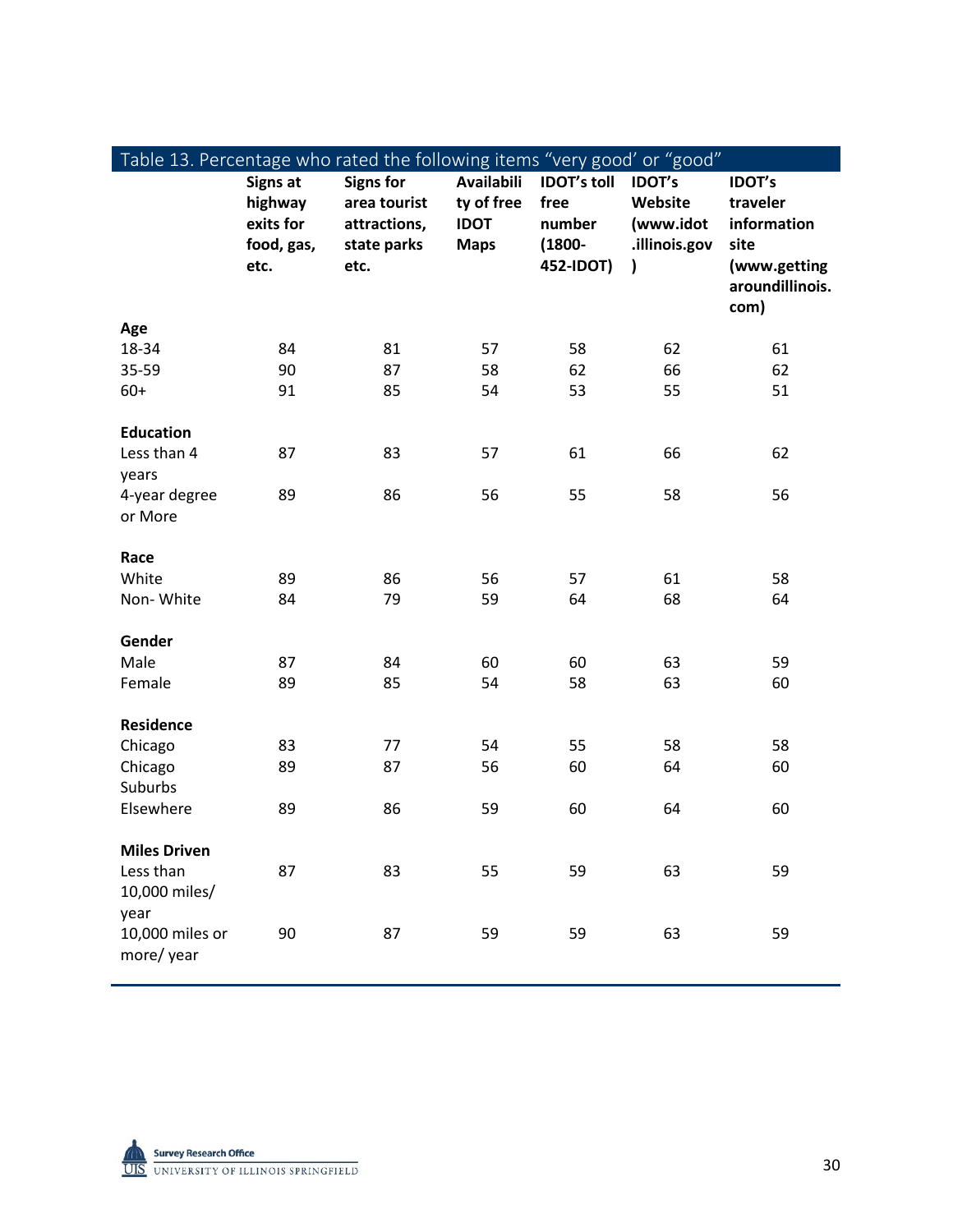## **Driving Behavior**

#### *Dangerous Driving Behavior*

The survey asks respondents whether or not they have engaged in five separate driving behaviors that would be deemed dangerous in the last 30 days. These behaviors are: not wearing a seatbelt while driving, not wearing a seatbelt while riding as a passenger, using a hand-held cell phone or texting while driving, driving a motor vehicle within two hours of drinking an alcoholic beverage, and not slowing down while in a safe zone. For the most part, the survey finds that respondents do not report engaging in these behaviors very often with most respondents indicating they either have "never" engaged in the behaviors or engaged in them "once" in the past 30 days.

Table 15 (page 32) shows the percentage of respondents who report engaging in each behavior at least two times over the past thirty days. As is evident from examining the table, respondents are unlikely to report engaging in any of the behaviors. However, younger respondents (18-34) are more likely to indicate using a cell-phone than drivers 60+ (32 percent and 11 percent respectively). Younger drivers are also more likely to report not wearing a seat belt while both driving and as riding as a passenger in a car, driving within two hours of drinking, and not slowing down in a work zone. In short, younger respondents report riskier behavior than older respondents, while those in the 35-59 cohort fall somewhere in between (see table 15).

In terms of gender, male respondents report riskier behaviors than female respondents for four of the behaviors the surveys asks about. However, female respondents report using a cell phone while driving slightly more often than men (24 percent versus 21 percent respectively). Finally, respondents in the city of Chicago report engaging in more dangerous driving behavior than their counterparts in the Chicago suburbs and elsewhere in Illinois.

The survey also asks respondents whether they have been irritated by the behavior of other drivers in the past 30 days and, if so, how often they have been irritated by this behavior. The results show that, indeed, many respondents report that these behaviors irritate them often.

Table 16 (pg. 33) shows the percentage of respondents who have been irritated with other driver's behavior two or more time in the past 30 days. A majority of respondents indicate that each of the behaviors have irritated them two or more times in the past 30 days. Looking at the table, younger drivers are consistently irritated more often than older drivers. However, age, level of education, and gender do not seem to play a role. Additionally, unlike in other sections, there are no sizeable differences between persons living in Chicago, the Chicago suburbs, or elsewhere in the state.

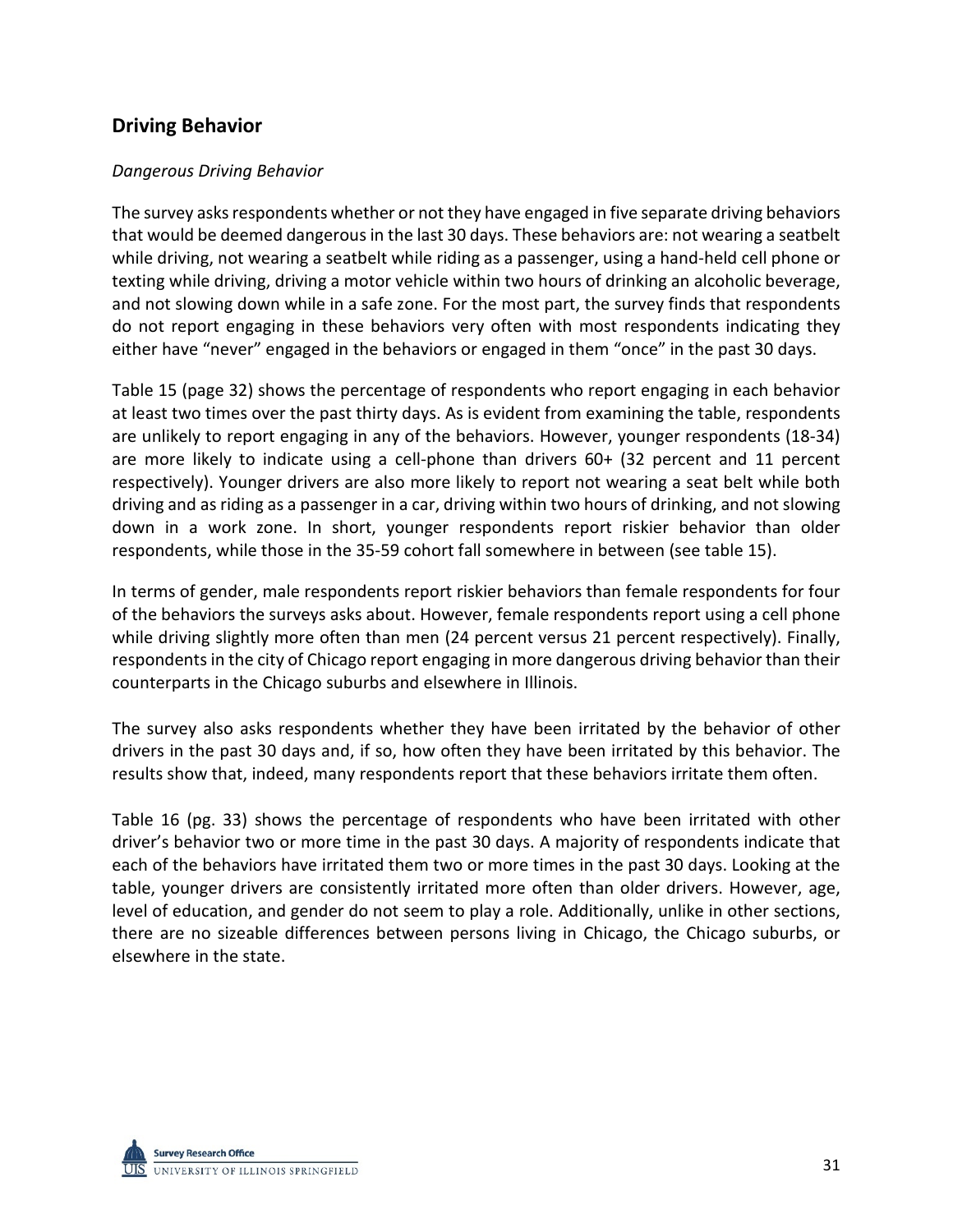## Table 15. Percentage of people who have done \_\_\_\_\_\_ at least two or more times in the past 30 days

| the past so days              |                                        |                                                |                                       |                                                  |                                             |
|-------------------------------|----------------------------------------|------------------------------------------------|---------------------------------------|--------------------------------------------------|---------------------------------------------|
|                               | Not worn<br>seatbelts while<br>driving | Not worn<br>seatbelts while<br>riding in a car | Used a cell<br>phone while<br>driving | <b>Driven within</b><br>two hours of<br>drinking | <b>Not slowed</b><br>down in a<br>work zone |
| Age                           |                                        |                                                |                                       |                                                  |                                             |
| 18-34                         | 14                                     | 18                                             | 32                                    | 13                                               | 16                                          |
| 35-59                         | 9                                      | 10                                             | 20                                    | 10                                               | 10                                          |
| $60+$                         | 5                                      | 4                                              | 11                                    | 8                                                | 8                                           |
| <b>Education</b>              |                                        |                                                |                                       |                                                  |                                             |
| Less than 4 years             | 11                                     | 12                                             | 22                                    | 11                                               | 10                                          |
| 4-year degree or<br>More      | 9                                      | 11                                             | 25                                    | 11                                               | 15                                          |
| Race                          |                                        |                                                |                                       |                                                  |                                             |
| White                         | 10                                     | 12                                             | 23                                    | 12                                               | 12                                          |
| Non-White                     | 10                                     | 13                                             | 21                                    | 9                                                | 13                                          |
| Gender                        |                                        |                                                |                                       |                                                  |                                             |
| Male                          | 13                                     | 15                                             | 24                                    | 16                                               | 15                                          |
| Female                        | $\overline{7}$                         | 9                                              | 21                                    | 7                                                | 9                                           |
| <b>Residence</b>              |                                        |                                                |                                       |                                                  |                                             |
| Chicago                       | 16                                     | 20                                             | 24                                    | 14                                               | 17                                          |
| Chicago Suburbs               | 9                                      | 10                                             | 23                                    | 11                                               | 13                                          |
| Elsewhere                     | 8                                      | 9                                              | 22                                    | 9                                                | 8                                           |
| <b>Miles Driven</b>           |                                        |                                                |                                       |                                                  |                                             |
| Less than 10,000<br>mile/year | 8                                      | 11                                             | 19                                    | 9                                                | 10                                          |
| 10,000 miles or<br>more/year  | 12                                     | 13                                             | 30                                    | 15                                               | 15                                          |

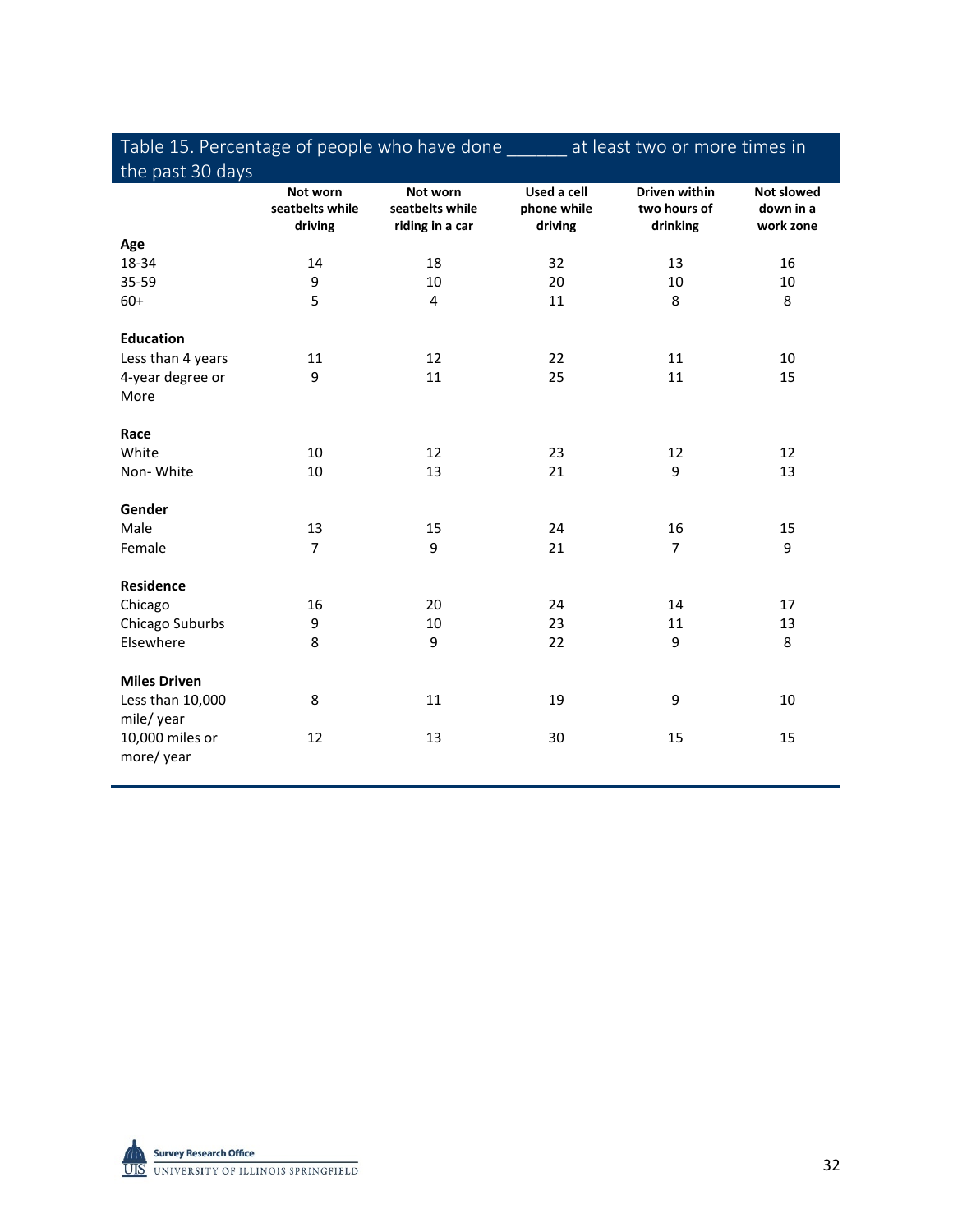| least two times in the past 30 days |                                                                                   |                                                                       |                                                                                           |                                                                               |                                                                                |
|-------------------------------------|-----------------------------------------------------------------------------------|-----------------------------------------------------------------------|-------------------------------------------------------------------------------------------|-------------------------------------------------------------------------------|--------------------------------------------------------------------------------|
|                                     | <b>Been irritated</b><br>by other<br>drivers using<br>cellphones<br>while driving | <b>Been irritated by</b><br>other drivers<br>texting while<br>driving | <b>Been irritated</b><br>by other<br>drivers driving<br>at higher speed<br>than the limit | <b>Been irritated</b><br>by other<br>drivers cutting<br>you off in<br>traffic | <b>Been</b><br>irritated by<br>other drivers<br>not using<br>proper<br>signals |
| Age                                 |                                                                                   |                                                                       |                                                                                           |                                                                               |                                                                                |
| 18-34                               | 73                                                                                | 71                                                                    | 54                                                                                        | 64                                                                            | 73                                                                             |
| 35-59                               | 67                                                                                | 63                                                                    | 57                                                                                        | 56                                                                            | 64                                                                             |
| $60+$                               | 64                                                                                | 60                                                                    | 59                                                                                        | 51                                                                            | 59                                                                             |
| <b>Education</b>                    |                                                                                   |                                                                       |                                                                                           |                                                                               |                                                                                |
| Less than 4 years                   | 69                                                                                | 66                                                                    | 56                                                                                        | 57                                                                            | 65                                                                             |
| 4-year degree or                    | 67                                                                                | 64                                                                    | 56                                                                                        | 60                                                                            | 67                                                                             |
| More                                |                                                                                   |                                                                       |                                                                                           |                                                                               |                                                                                |
| Race                                |                                                                                   |                                                                       |                                                                                           |                                                                               |                                                                                |
| White                               | 70                                                                                | 66                                                                    | 57                                                                                        | 60                                                                            | 67                                                                             |
| Non-White                           | 64                                                                                | 64                                                                    | 54                                                                                        | 53                                                                            | 63                                                                             |
| Gender                              |                                                                                   |                                                                       |                                                                                           |                                                                               |                                                                                |
| Male                                | 66                                                                                | 63                                                                    | 52                                                                                        | 56                                                                            | 64                                                                             |
| Female                              | 71                                                                                | 67                                                                    | 60                                                                                        | 60                                                                            | 68                                                                             |
| <b>Residence</b>                    |                                                                                   |                                                                       |                                                                                           |                                                                               |                                                                                |
| Chicago                             | 65                                                                                | 64                                                                    | 53                                                                                        | 59                                                                            | 65                                                                             |
| Chicago Suburbs                     | 71                                                                                | 66                                                                    | 57                                                                                        | 58                                                                            | 65                                                                             |
| Elsewhere                           | 68                                                                                | 65                                                                    | 57                                                                                        | 58                                                                            | 68                                                                             |
| <b>Miles Driven</b>                 |                                                                                   |                                                                       |                                                                                           |                                                                               |                                                                                |
| Less than 10,000<br>mile/ year      | 67                                                                                | 63                                                                    | 56                                                                                        | 55                                                                            | 65                                                                             |
| 10,000 miles or<br>more/year        | 72                                                                                | 70                                                                    | 56                                                                                        | 63                                                                            | 68                                                                             |



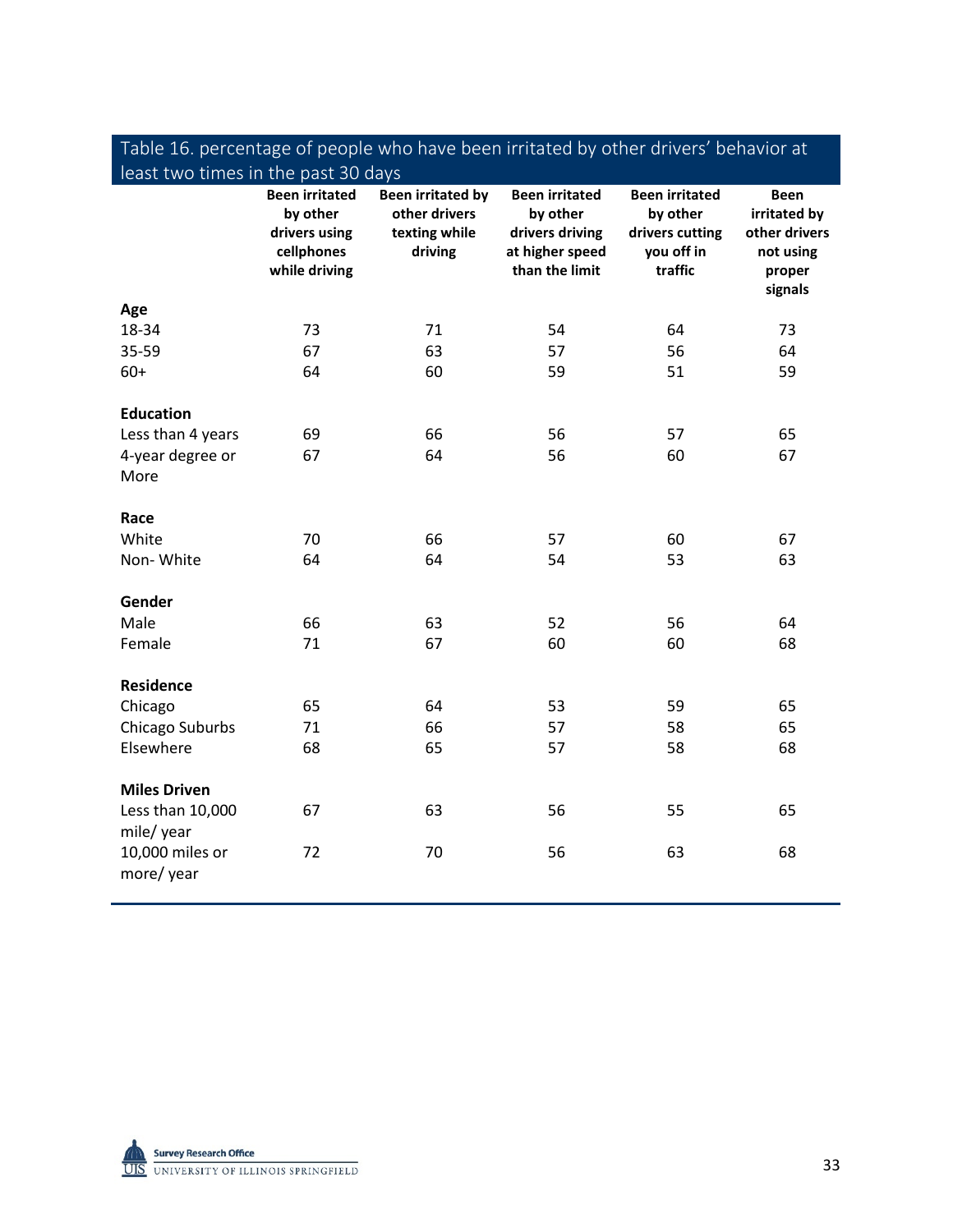#### *Police enforcement of dangerous driving behaviors*

This section deals with how likely respondents thought they'd be stopped by the police for doing the items mentioned in the table below. The table shows the percentage of people who responded it was 'likely' or 'somewhat likely' to be stopped by the police. Respondents feel that 'driving faster than the posted speed limit' would be the behavior most likely to get them stopped by the police with 'driving after having too much to drink to drive safely' is second to it by a large margin (45 percent vs. 36 percent).

A noteworthy reflection is that respondent opinion hasn't changed much since 2015 in regards with police enforcement of drinking and driving as 64 percent of the sample still believes it is an unlikely reason for the police to stop them while driving.

| Table 17. % of people who feel they are 'likely' to be stopped by the police while doing |                                                      |                                                            |                                   |                                      |  |
|------------------------------------------------------------------------------------------|------------------------------------------------------|------------------------------------------------------------|-----------------------------------|--------------------------------------|--|
| the following items                                                                      |                                                      |                                                            |                                   |                                      |  |
|                                                                                          | Drove while using a<br>handheld electronic<br>device | Drove after having<br>too much to drink to<br>drive safely | Drove without<br>using a seatbelt | Drove faster than<br>the speed limit |  |
| Age                                                                                      |                                                      |                                                            |                                   |                                      |  |
| 18-34                                                                                    | 42                                                   | 43                                                         | 36                                | 53                                   |  |
| 35-59                                                                                    | 30                                                   | 35                                                         | 32                                | 41                                   |  |
| $60+$                                                                                    | 21                                                   | 28                                                         | 22                                | 37                                   |  |
| Education                                                                                |                                                      |                                                            |                                   |                                      |  |
| Less than 4 years                                                                        | 34                                                   | 36                                                         | 33                                | 45                                   |  |
| 4-year degree or<br>More                                                                 | 31                                                   | 37                                                         | 29                                | 45                                   |  |
| Race                                                                                     |                                                      |                                                            |                                   |                                      |  |
| White                                                                                    | 31                                                   | 35                                                         | 30                                | 44                                   |  |
| Non-White                                                                                | 39                                                   | 41                                                         | 36                                | 47                                   |  |
| Gender                                                                                   |                                                      |                                                            |                                   |                                      |  |
| Male                                                                                     | 35                                                   | 40                                                         | 33                                | 45                                   |  |
| Female                                                                                   | 31                                                   | 33                                                         | 30                                | 44                                   |  |
| Residence                                                                                |                                                      |                                                            |                                   |                                      |  |
| Chicago                                                                                  | 38                                                   | 39                                                         | 29                                | 40                                   |  |
| Chicago Suburbs                                                                          | 30                                                   | 34                                                         | 32                                | 44                                   |  |
| Elsewhere                                                                                | 32                                                   | 37                                                         | 32                                | 48                                   |  |
| <b>Miles Driven</b>                                                                      |                                                      |                                                            |                                   |                                      |  |
| Less than 10,000<br>mile/ year                                                           | 30                                                   | 35                                                         | 29                                | 40                                   |  |
| 10,000 miles or<br>more/year                                                             | 36                                                   | 39                                                         | 35                                | 52                                   |  |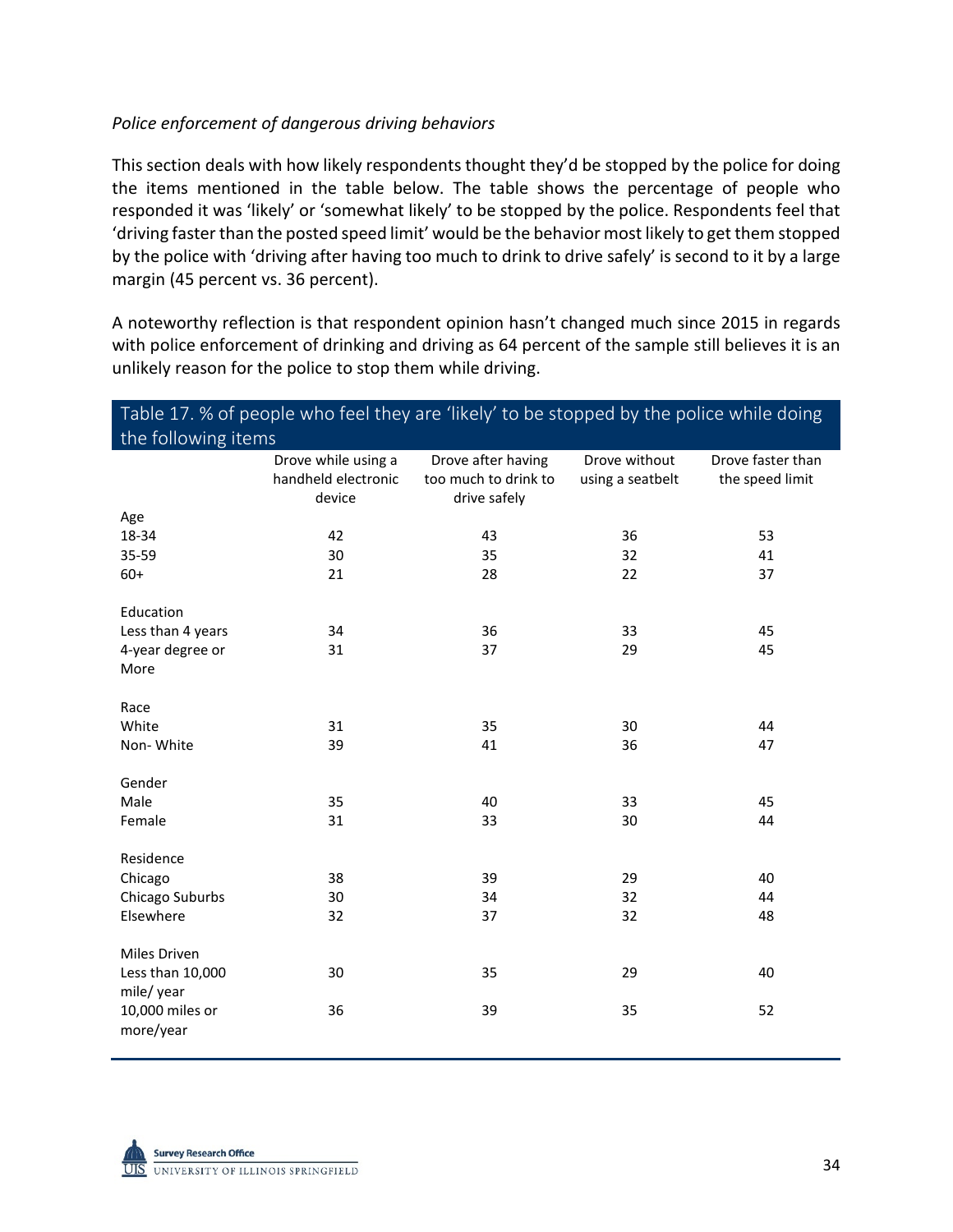## Media Awareness

Similar to the last couple of years, this iteration of the traveler's survey also has three questions regarding police enforcement of impaired driving, seat belt laws and the use of handheld electronic devices while driving. The questions were formed to ask respondents whether they had 'read, seen, or heard anything' about police enforcement in these areas during the past thirty days. Table 17 shows percentage of respondents who replied with a "yes" for this question. There can be noted a stark drop in numbers when a year by comparison is run alongside the data collected from 2014 and 2015, a pattern can be seen where a smaller percentage of respondents each year report awareness about police enforcement.



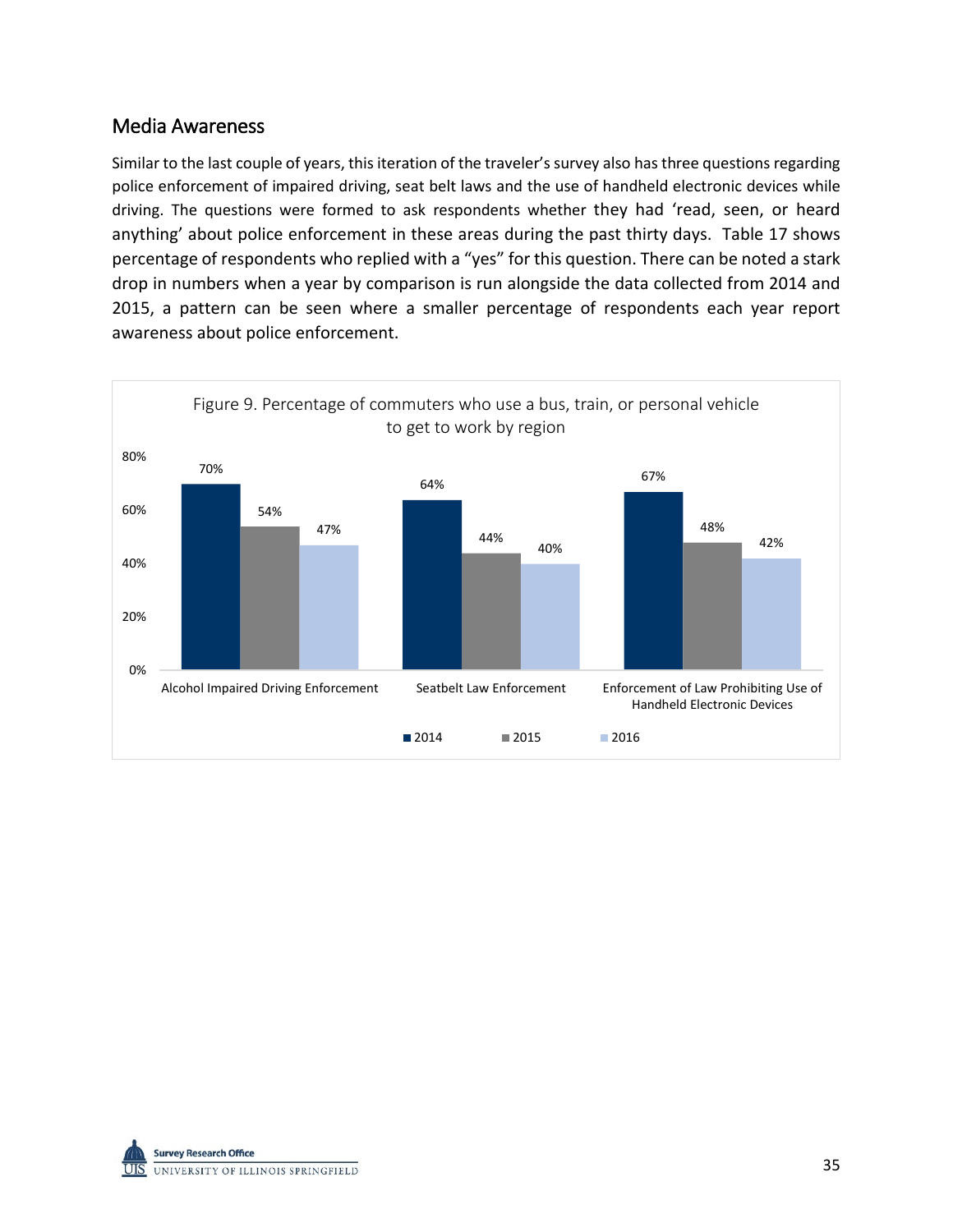| Table 18. Percent Yes Responses on Media Awareness |                                                       |                                            |                                                                                              |
|----------------------------------------------------|-------------------------------------------------------|--------------------------------------------|----------------------------------------------------------------------------------------------|
|                                                    | <b>Alcohol Impaired</b><br><b>Driving Enforcement</b> | <b>Seat Belt Law</b><br><b>Enforcement</b> | <b>Enforcement of Law</b><br><b>Prohibiting Use of Handheld</b><br><b>Electronic Devices</b> |
| All respondents                                    | 47                                                    | 40                                         | 42                                                                                           |
|                                                    |                                                       |                                            |                                                                                              |
| Gender                                             |                                                       |                                            |                                                                                              |
| Male                                               | 50                                                    | 45                                         | 43                                                                                           |
| Female                                             | 50                                                    | 35                                         | 40                                                                                           |
|                                                    |                                                       |                                            |                                                                                              |
| Age                                                |                                                       |                                            |                                                                                              |
| 18-34 years old                                    | 54                                                    | 43                                         | 50                                                                                           |
| 35-59 years old                                    | 44                                                    | 38                                         | 39                                                                                           |
| 60 years old or older                              | 42                                                    | 38                                         | 33                                                                                           |
|                                                    |                                                       |                                            |                                                                                              |
| Race                                               |                                                       |                                            |                                                                                              |
| White alone                                        | 46                                                    | 39                                         | 41                                                                                           |
| Nonwhite                                           | 52                                                    | 41                                         | 46                                                                                           |
| <b>Education</b>                                   |                                                       |                                            |                                                                                              |
| Less than Bachelor's                               | 47                                                    | 41                                         | 41                                                                                           |
| degree                                             |                                                       |                                            |                                                                                              |
| Bachelor's degree or                               | 47                                                    | 38                                         | 43                                                                                           |
| higher                                             |                                                       |                                            |                                                                                              |
|                                                    |                                                       |                                            |                                                                                              |
| <b>Residence</b>                                   |                                                       |                                            |                                                                                              |
| Chicago                                            | 51                                                    | 42                                         | 48                                                                                           |
| Chicago Suburbs                                    | 43                                                    | 38                                         | 39                                                                                           |
| Elsewhere                                          | 49                                                    | 40                                         | 42                                                                                           |
|                                                    |                                                       |                                            |                                                                                              |
| <b>Miles Driven per Year</b>                       |                                                       |                                            |                                                                                              |
| Less than 10,000                                   | 45                                                    | 38                                         | 39                                                                                           |
| miles/year                                         |                                                       |                                            |                                                                                              |
| 10,000 miles or more/                              | 50                                                    | 43                                         | 47                                                                                           |
| year                                               |                                                       |                                            |                                                                                              |
| <b>Survey Year</b>                                 |                                                       |                                            |                                                                                              |
| 2014                                               | 70                                                    | 64                                         | 67                                                                                           |
| 2015                                               | 54                                                    | 44                                         | 48                                                                                           |
| 2016                                               | 47                                                    | 40                                         | 42                                                                                           |
|                                                    |                                                       |                                            |                                                                                              |

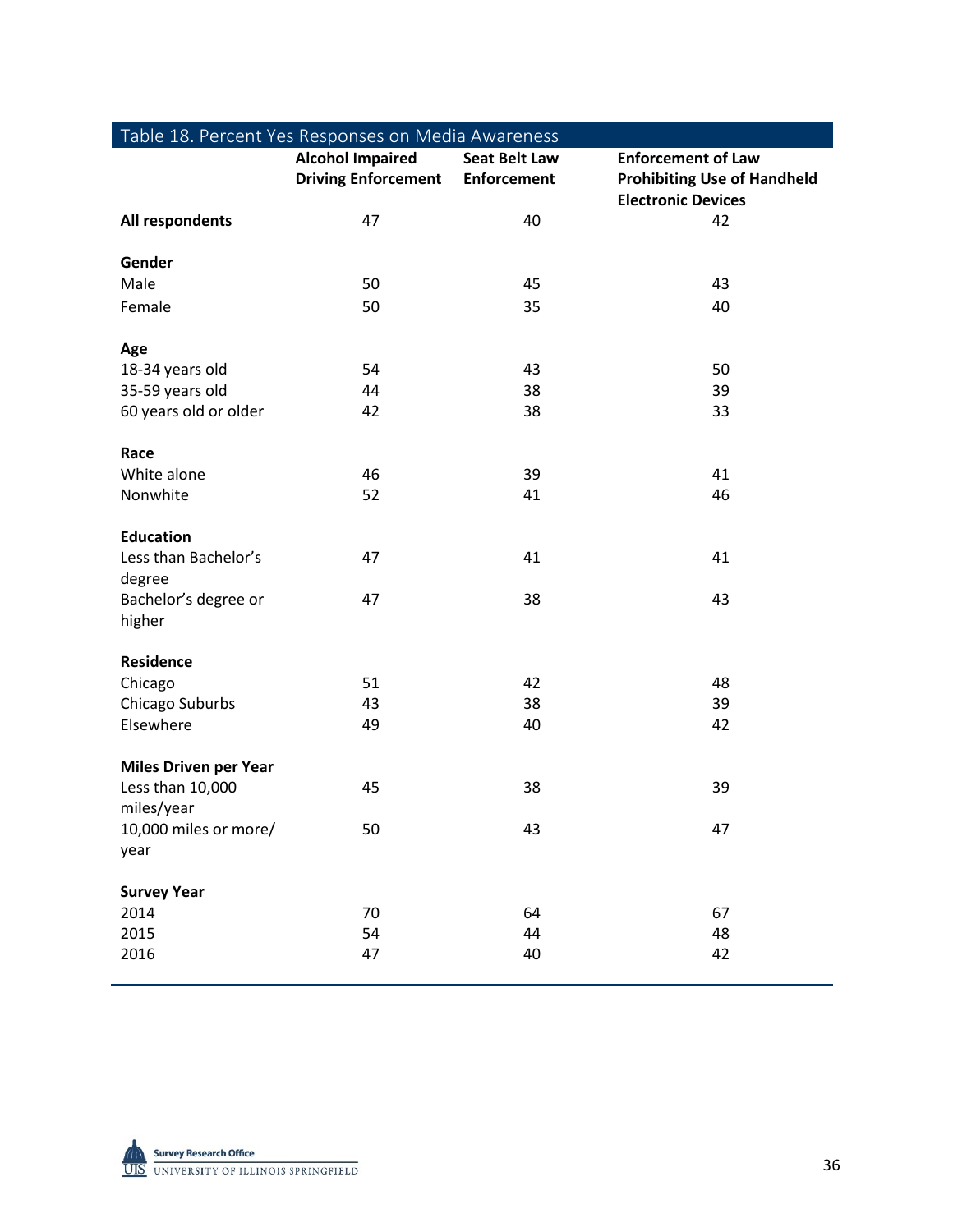## Funding for Infrastructure Improvements

This year the survey has introduced a new question to ask respondents what source they believe should be used to fund transportation and infrastructure investments for Illinois. The respondents were given a set of options such as tolls, gas taxes, other taxes, miles driven, car value and license fees to choose from, to which they could respond with either a 'yes' or a 'no'. We can see from figure 10 that a majority of respondents are in favor of using tolls (74 percent), gas taxes (64 percent) and to an extent license fees (56 percent) to fund transportation and infrastructure investments.

Though a majority of respondents agree on tolls and gas taxes as options to fund transportation and infrastructure there is a pattern wherein respondents 60 years or older responded more positively than respondent between the ages of 18-34yrs of age to using tolls for funding (81 percent vs. 71 percent), a similar pattern was also noted in using gas taxes (78 percent vs. 54 percent) and license fees (64 percent vs. 54 percent).



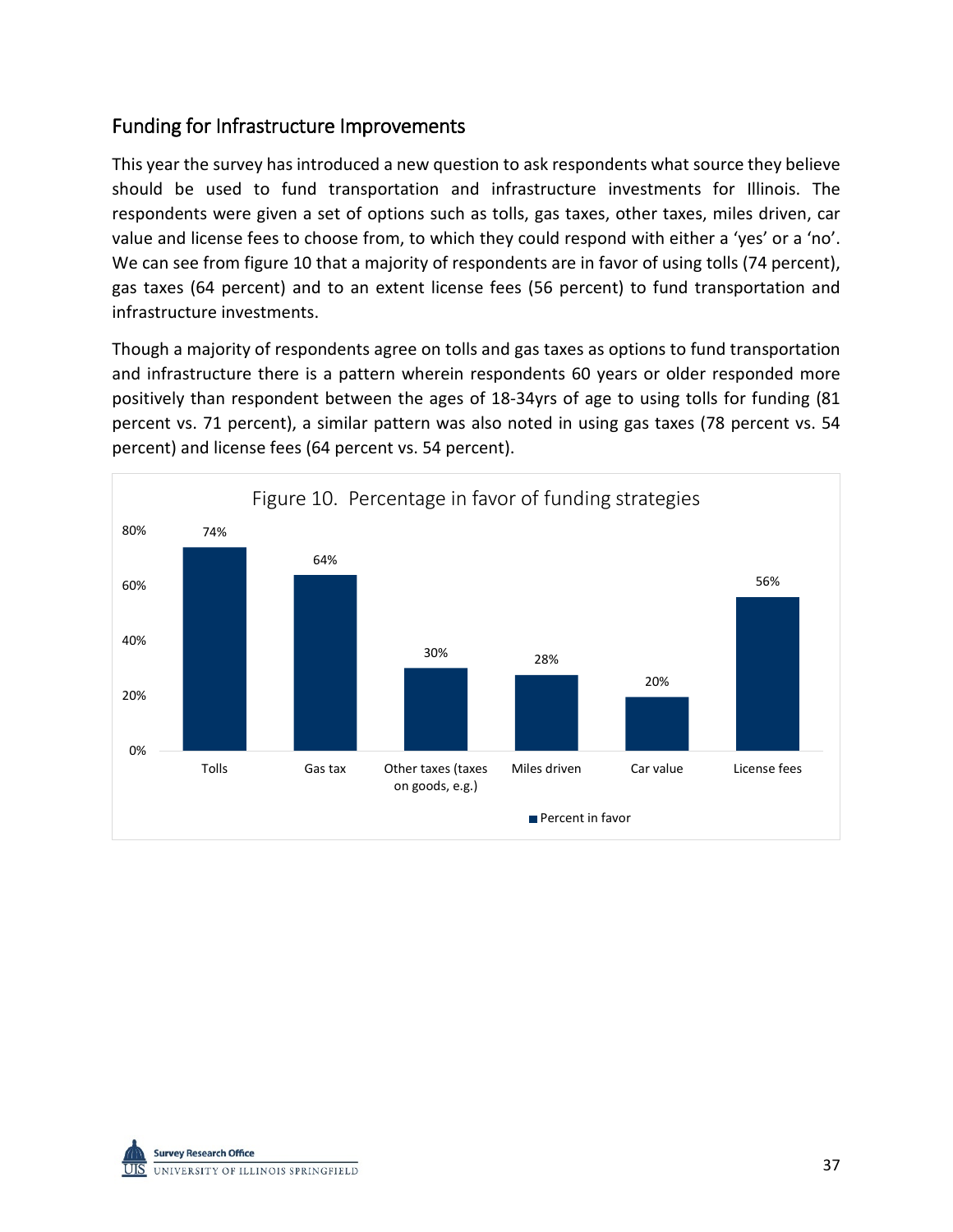| infrastructure investments   |              |                |                                                    |                               |              |                        |
|------------------------------|--------------|----------------|----------------------------------------------------|-------------------------------|--------------|------------------------|
|                              | <b>Tolls</b> | <b>Gas Tax</b> | <b>Other</b><br>Taxes (e.g.,<br>taxes on<br>goods) | <b>Miles</b><br><b>Driven</b> | Car<br>Value | License<br><b>Fees</b> |
| All respondents              | 74           | 64             | 30                                                 | 28                            | 20           | 56                     |
| Gender                       |              |                |                                                    |                               |              |                        |
| Male                         | 72           | 67             | 32                                                 | 29                            | 20           | 56                     |
| Female                       | 76           | 61             | 28                                                 | 26                            | 19           | 56                     |
| Age                          |              |                |                                                    |                               |              |                        |
| 18-34 years old              | 71           | 54             | 32                                                 | 30                            | 26           | 54                     |
| 35-59 years old              | 73           | 66             | 31                                                 | 25                            | 18           | 54                     |
| 60 years old or older        | 81           | 78             | 24                                                 | 28                            | 11           | 64                     |
| Race                         |              |                |                                                    |                               |              |                        |
| White alone                  | 74           | 65             | 28                                                 | 29                            | 18           | 59                     |
| Nonwhite                     | 75           | 60             | 37                                                 | 23                            | 23           | 47                     |
| <b>Education</b>             |              |                |                                                    |                               |              |                        |
| Less than Bachelor's degree  | 72           | 59             | 31                                                 | 25                            | 19           | 54                     |
| Bachelor's degree or higher  | 77           | 72             | 28                                                 | 31                            | 20           | 59                     |
| <b>Residence</b>             |              |                |                                                    |                               |              |                        |
| Chicago                      | 75           | 63             | 35                                                 | 29                            | 26           | 51                     |
| Chicago Suburbs              | 77           | 63             | 27                                                 | 27                            | 16           | 55                     |
| Elsewhere                    | 70           | 66             | 30                                                 | 27                            | 20           | 60                     |
| <b>Miles Driven per Year</b> |              |                |                                                    |                               |              |                        |
| Less than 10,000 miles/year  | 75           | 64             | 29                                                 | 31                            | 22           | 53                     |
| 10,000 miles or more/ year   | 72           | 64             | 32                                                 | 23                            | 16           | 60                     |

## Table 19. Percentage Yes Responses on How Should Illinois Fund Transportation and Infrastructure Investments

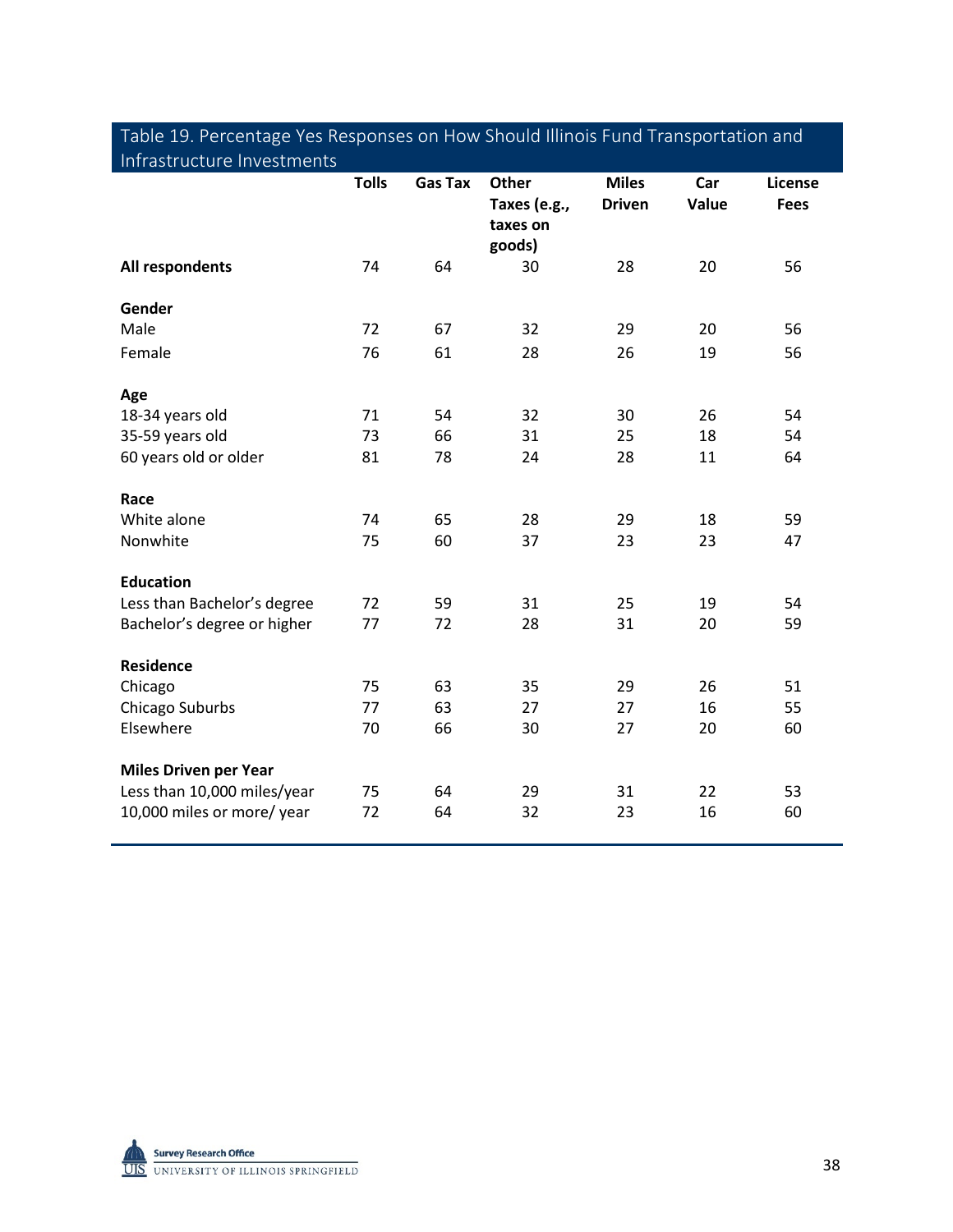## General IDOT Questions and Rating of IDOT Employees

Overall IDOT Rating: The 2016 iteration of the survey finds that a majority of respondents (83 percent) rate the overall job IDOT is doing as 'very good' or 'good'. Due to a difference in structuring of the survey this year; a year-by-year comparison for this question will not be possible. It should be noted that female respondents have rated IDOT more positively than the male respondents (78 percent vs 87 percent). A breakdown of responses to this question by demographic groups is provided on page 39.

Respondents are also asked to rate IDOT employees on four separate measures: the courtesy and respect employees show to motorists, accessibility of employees when they are needed, the helpfulness of information provided by employees, and the overall conduct of employees on the job. Figure 11 shows how respondents rate IDOT employees on these measures. For each question, over seventy percent of respondents rated IDOT employees as "good" or "very good."<sup>[7](#page-40-0)</sup>



<span id="page-40-0"></span><sup>&</sup>lt;sup>7</sup> Percentages calculated with "don't know" responses excluded.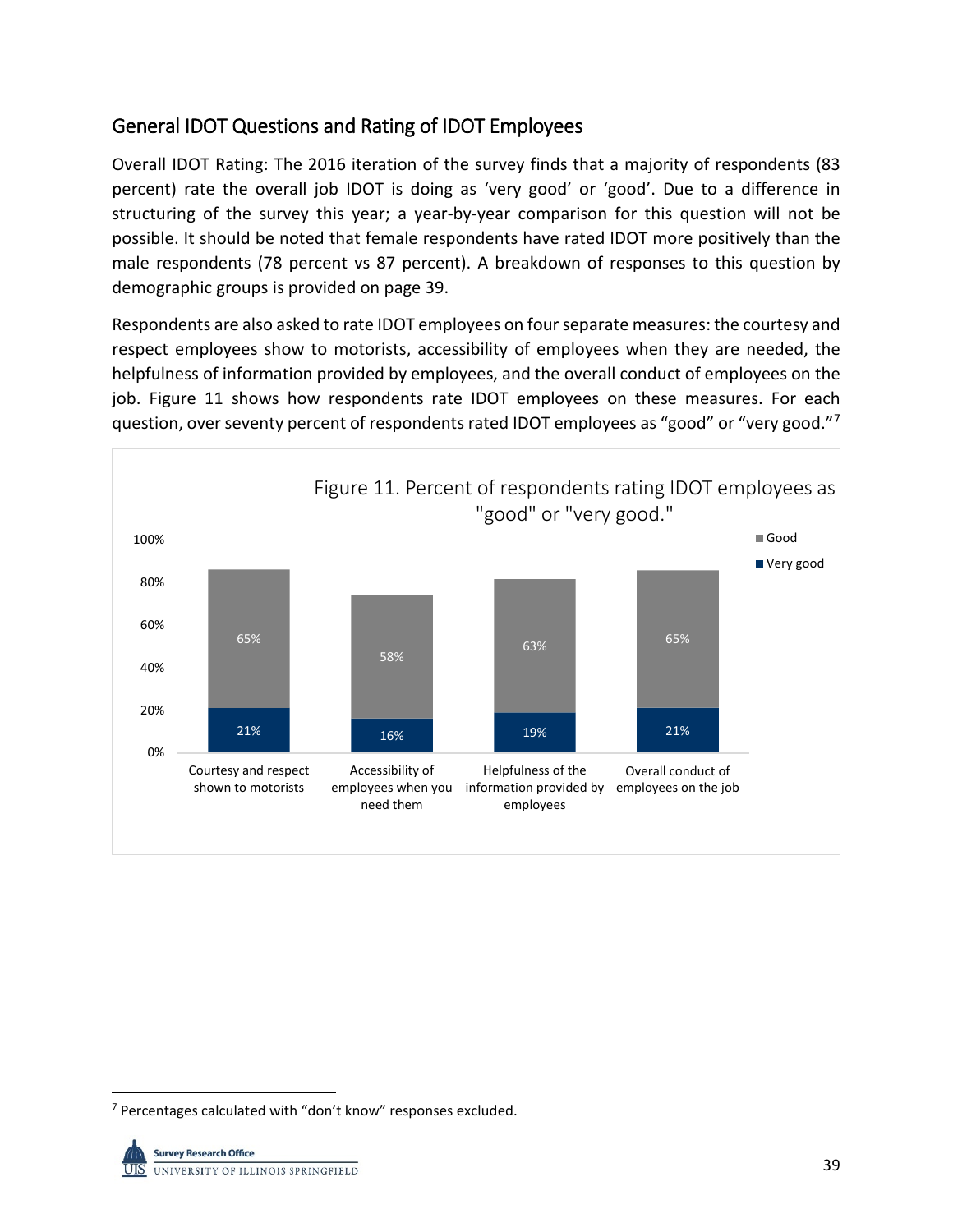| Table 20. Overall IDOT Rating |      |
|-------------------------------|------|
|                               | Good |
| Age                           |      |
| 18-34                         | 85   |
| 35-59                         | 81   |
| $60+$                         | 85   |
|                               |      |
| <b>Education</b>              |      |
| Less than 4 years             | 84   |
| 4-year degree or More         | 82   |
| Race                          |      |
| White                         | 82   |
| Non-White                     | 86   |
|                               |      |
| Gender                        |      |
| Male                          | 78   |
| Female                        | 87   |
|                               |      |
| <b>Residence</b>              |      |
| Chicago                       | 86   |
| Chicago Suburbs               | 81   |
| Elsewhere                     | 83   |
|                               |      |
| <b>Miles Driven</b>           |      |
| Less than 10,000 miles / year | 84   |
| 10,000 miles or more/ year    | 81   |

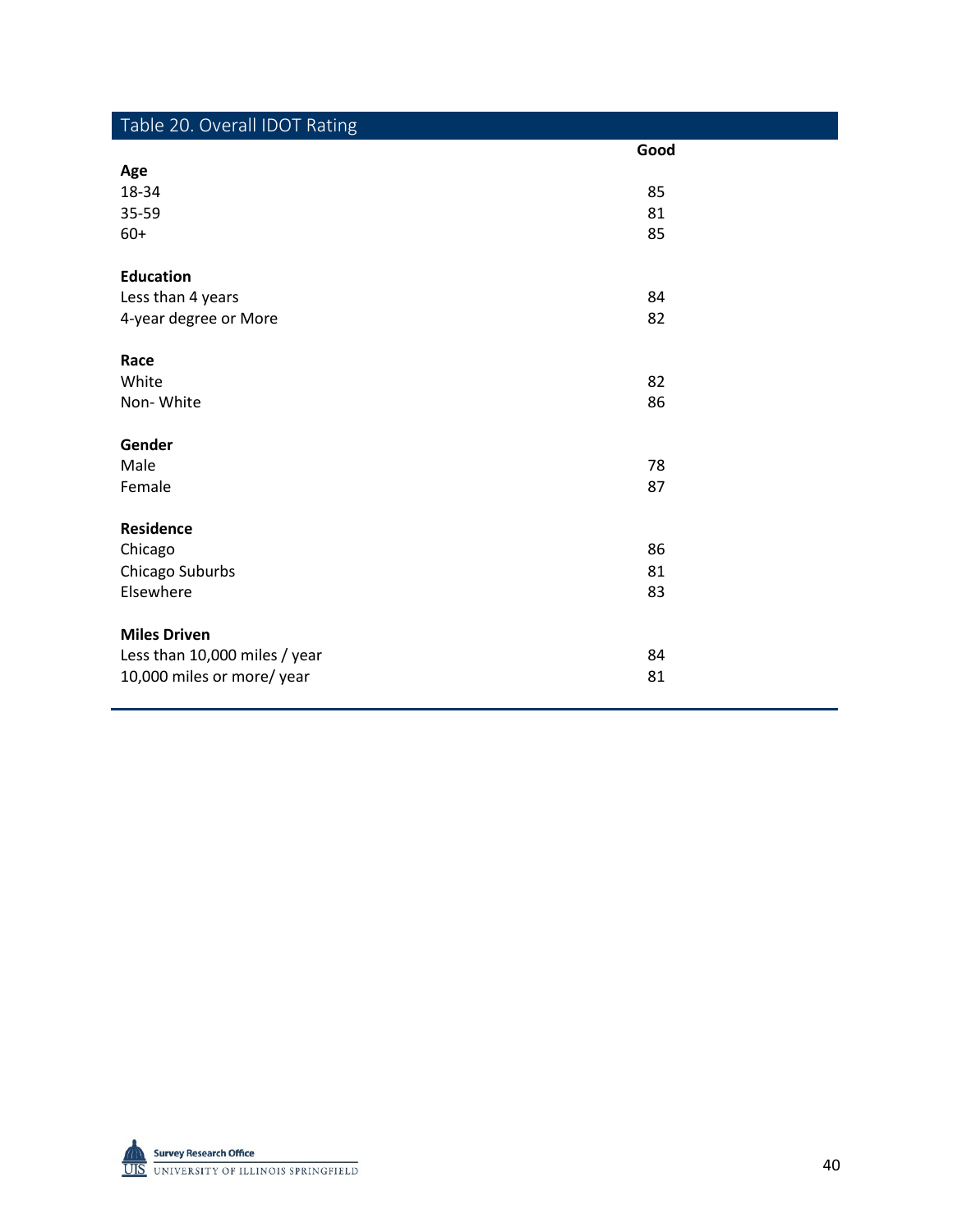## Appendix A. Topline Report<sup>8</sup>

## Maintaining Highways and Traffic Flow

Please rate the following items using the scale below. Would you rate them as very good, good, poor, or very poor?

#### **Cleanliness of roadsides**

|            | Valid percent |
|------------|---------------|
| Very good  | 12 (142)      |
| Good       | 63 (746)      |
| Poor       | 19(226)       |
| Very poor  | 5(53)         |
| Don't know | 1(9)          |

#### **Timely removal of debris and dead animals from pavement**

|            | Valid percent |
|------------|---------------|
| Very good  | 12 (144)      |
| Good       | 53 (625)      |
| Poor       | 25 (292)      |
| Very poor  | 7(78)         |
| Don't know | 3(37)         |

## **Landscaping and overall appearance of roadsides and medians**

|            | Valid percent |
|------------|---------------|
| Very good  | 14 (159)      |
| Good       | 61 (713)      |
| Poor       | 21(244)       |
| Very poor  | 4(48)         |
| Don't know | 1(12)         |

#### **Snow and ice removal**

|            | Valid percent |
|------------|---------------|
| Very good  | 14 (160)      |
| Good       | 54 (636)      |
| Poor       | 23 (276)      |
| Very poor  | 7(80)         |
| Don't know | 2(24)         |

<span id="page-42-0"></span><sup>&</sup>lt;sup>8</sup> For this section, due to rounding the totals may not always equal 100 percent.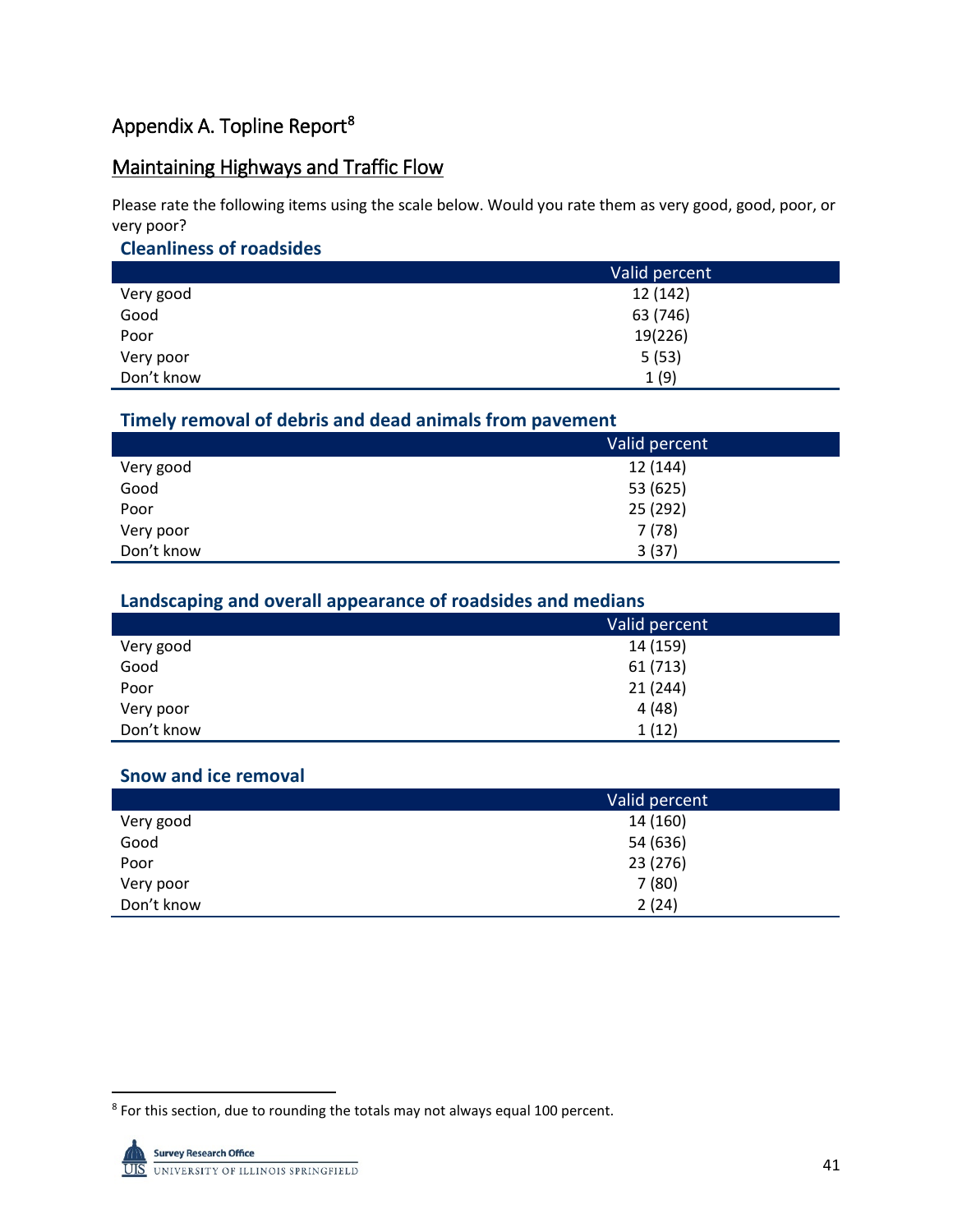## **Traffic signs (directional signs, warning signs, and "miles to destination" signs):**  *consider clarity, visibility, number, and placement*

|            | Valid percent |
|------------|---------------|
| Very good  | 26 (308)      |
| Good       | 60 (705)      |
| Poor       | 10(123)       |
| Very poor  | 2(25)         |
| Don't know | 1(15)         |

## **Electronic message boards to advise drivers of delays or construction areas:**  *consider clarity, visibility, number, and placement*

|            | Valid percent |
|------------|---------------|
| Very good  | 24 (277)      |
| Good       | 59 (698)      |
| Poor       | 10(123)       |
| Very poor  | 3(31)         |
| Don't know | 4(47)         |

#### **Visibility of lane and shoulder (edge) paint stripes on highways**

|            | - - -         |
|------------|---------------|
|            | Valid percent |
| Very good  | 20(237)       |
| Good       | 59 (691)      |
| Poor       | 15 (181)      |
| Very poor  | 4(47)         |
| Don't know | 2(20)         |

## **Timing of traffic signals (stop-and-go lights) to maintain the flow of traffic**

|            | Valid percent |
|------------|---------------|
| Very good  | 13 (153)      |
| Good       | 56 (655)      |
| Poor       | 24 (279)      |
| Very poor  | 6(68)         |
| Don't know | 2(20)         |

#### **Roadside lighting and reflectors for visibility after dark and in bad weather**

|            | Valid percent |
|------------|---------------|
| Very good  | 14 (170)      |
| Good       | 55 (651)      |
| Poor       | 24 (279)      |
| Very poor  | 4(46)         |
| Don't know | 3(30)         |

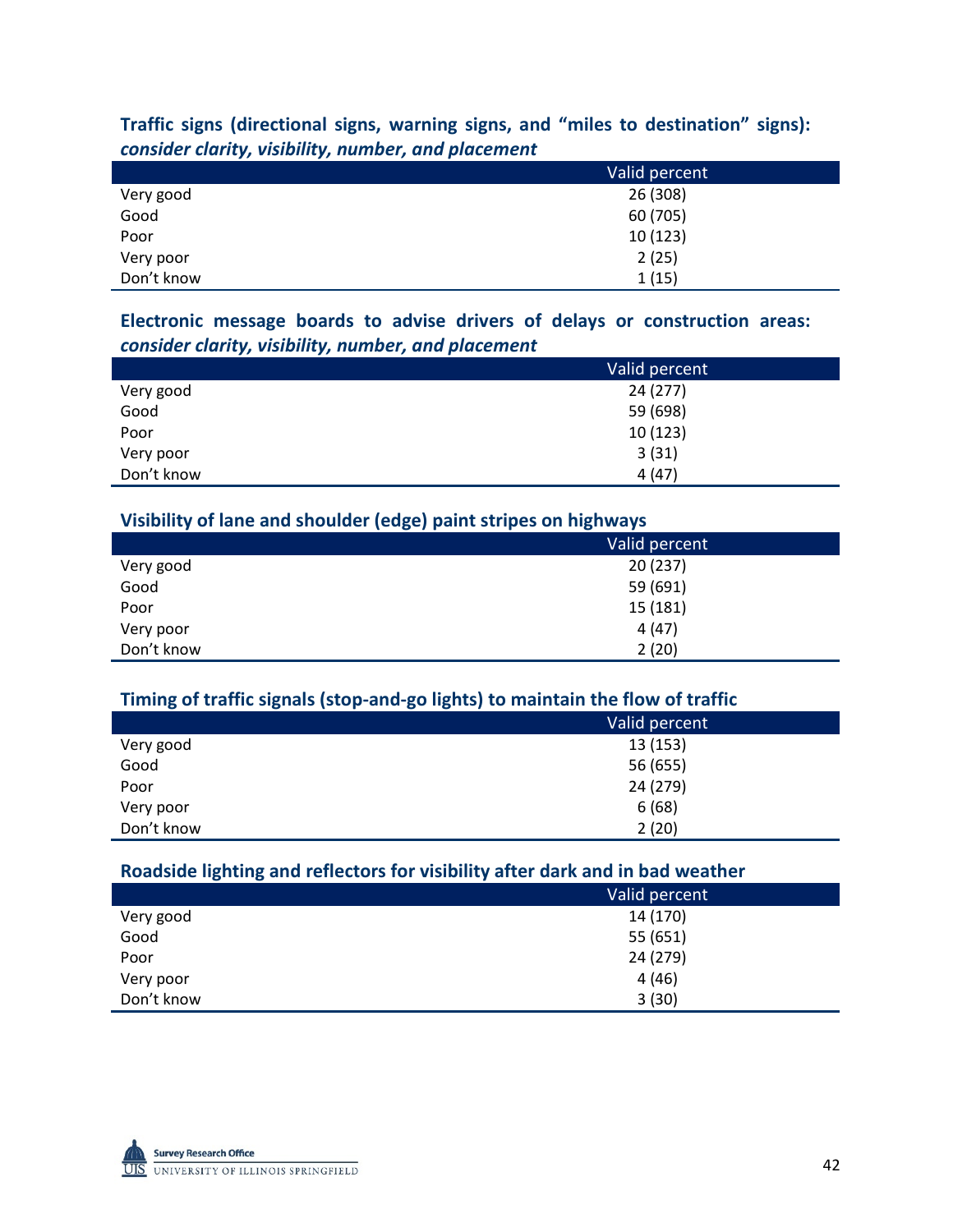## Road Repair and Construction

Please rate the following items using the scale below. Would you rate them as very good, good, poor, or very poor?

## **Overall conditions of Illinois state highways (not tollways)**

|            | Valid percent |
|------------|---------------|
| Very good  | 11 (127)      |
| Good       | 58 (684)      |
| Poor       | 24 (283)      |
| Very poor  | 5(59)         |
| Don't know | 2(23)         |

## **Timeliness of repairs on interstate highways and non-interstate highways**

|            | Valid percent |
|------------|---------------|
| Very good  | 7(81)         |
| Good       | 39 (455)      |
| Poor       | 36 (421)      |
| Very poor  | 15 (171)      |
| Don't know | 4(48)         |

## **Ride quality and smoothness of pavement on interstate highways and on noninterstate highways**

| Very good  | 10(123)  |
|------------|----------|
| Good       | 49 (580) |
| Poor       | 32 (373) |
| Very poor  | 8(92)    |
| Don't know | 1(8)     |

## **The flow of traffic through work zones**

|            | Valid percent |
|------------|---------------|
| Very good  | 7(78)         |
| Good       | 41 (481)      |
| Poor       | 36 (428)      |
| Very poor  | 14 (163)      |
| Don't know | 2(26)         |

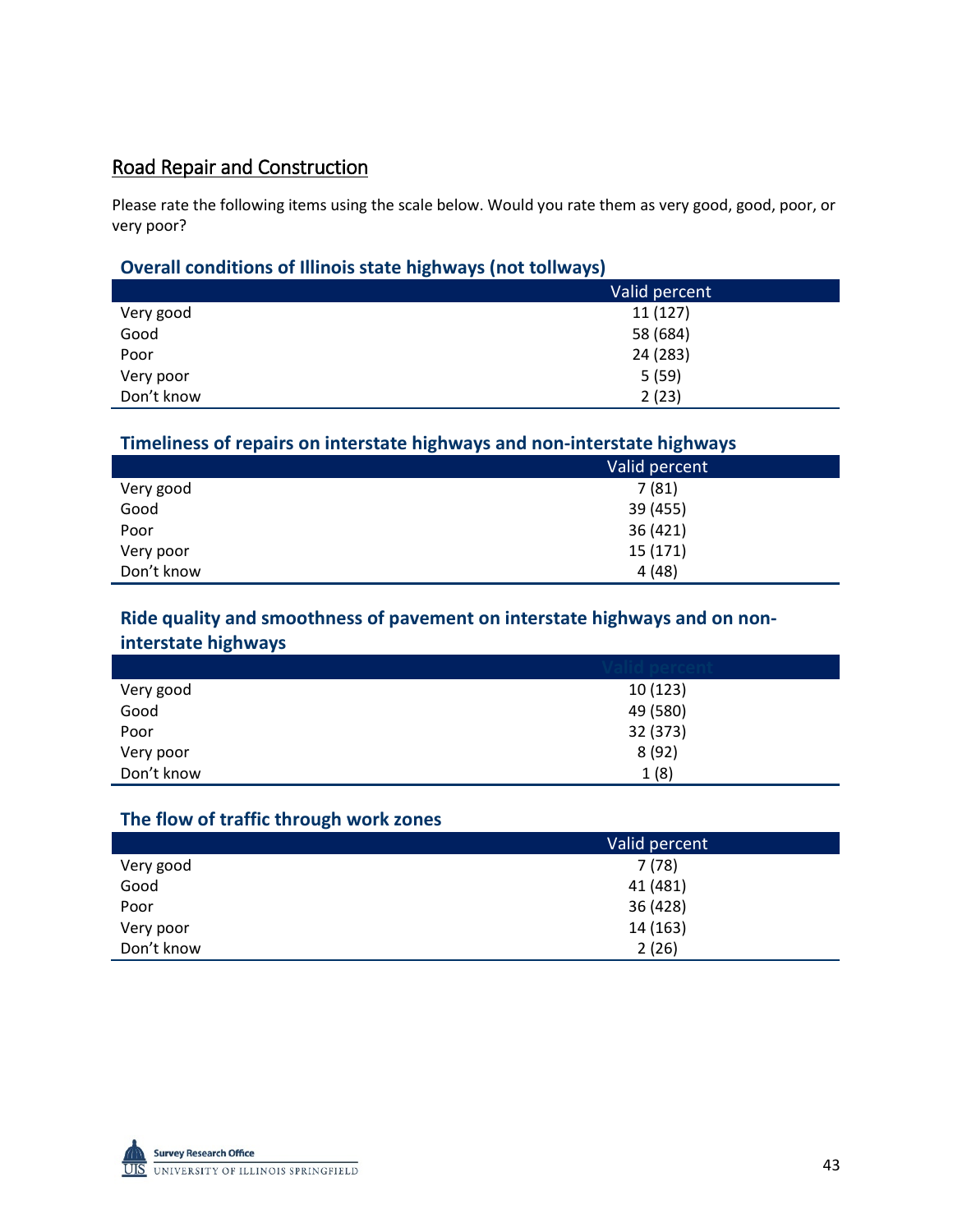## **Work zone signs to direct merging traffic and alert motorists to reduce speed: consider clarity, visibility, number, and placement**

|            | Valid percent |
|------------|---------------|
| Very good  | 16 (188)      |
| Good       | 60 (704)      |
| Poor       | 18 (214)      |
| Very poor  | 4(46)         |
| Don't know | 2(23)         |

## Passenger Rail

In general, how strongly do you support Amtrak passenger rail routes in Illinois?

|                       | <b>Valid percent</b> |
|-----------------------|----------------------|
| Strongly support      | 47 (553)             |
| Somewhat support      | 47 (552)             |
| Do not support at all | 6(71)                |

How often, if at all, do you use Amtrak passenger rail routes in Illinois? Do you use Amtrak passenger rail routes very often, somewhat often, rarely, or never?

|                | Valid percent |
|----------------|---------------|
| Very often     | 5(57)         |
| Somewhat often | 19 (228)      |
| Rarely         | 41 (479)      |
| <b>Never</b>   | 35 (412)      |

Please provide your level of satisfaction with your overall Amtrak experience.

|                       | Valid percent |
|-----------------------|---------------|
| Very satisfied        | 40 (306)      |
| Somewhat satisfied    | 56 (430)      |
| Somewhat dissatisfied | 3(24)         |
| Very dissatisfied     | 0(2)          |

In general, how strongly do you support increasing the number of Amtrak passenger rail routes in Illinois?

|                       | Valid percent |
|-----------------------|---------------|
| Strongly support      | 42 (493)      |
| Somewhat support      | 50 (591)      |
| Do not support at all | 8(92)         |

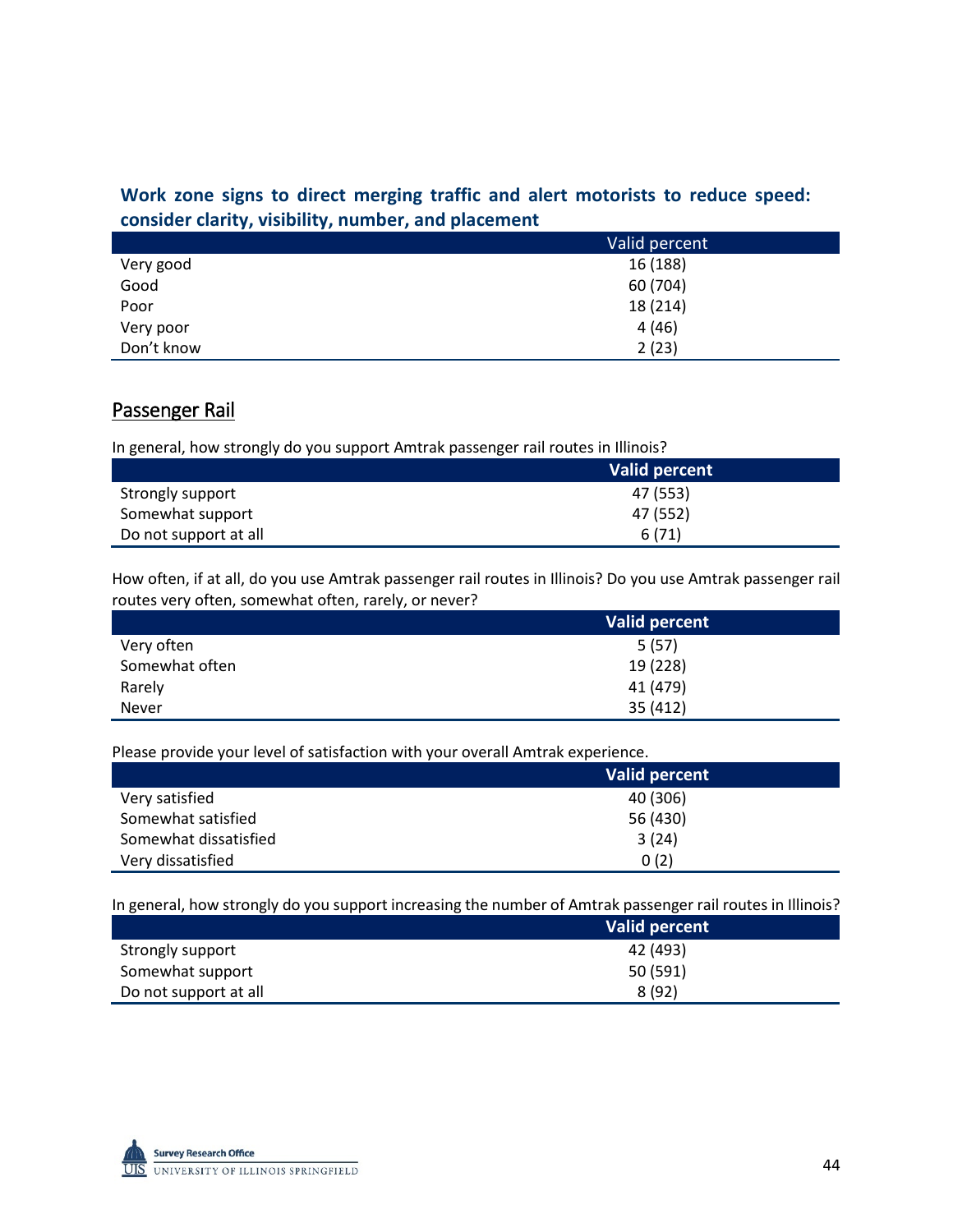If you do not use Amtrak state supported passenger rail regularly, why do you not do so? *Please check all that apply.* Or, do you use Amtrak regularly?

|                                  | Valid percent |
|----------------------------------|---------------|
| Scheduled times are inconvenient | 10(121)       |
| Service delays/ not timely       | 9(100)        |
| Lack of access                   | 25 (297)      |
| Cost                             | 16 (191)      |
| Safety                           | 6(76)         |
| <b>Cleanliness</b>               | 4(52)         |
| I prefer to drive                | 45 (524)      |
| Other <sup>9</sup>               | 12 (136)      |
| I use Amtrak regularly           | 8(99)         |

## Mass Transit/ Public Transportation

In general, how strongly do you support IDOT contributions to the building, maintenance and operation of public transportation systems in Illinois?

|                       | <b>Valid percent</b> |
|-----------------------|----------------------|
| Strongly support      | 46 (536)             |
| Somewhat support      | 49 (582)             |
| Do not support at all | 5(58)                |

How often, if at all, do you use public transportation in Illinois?

|                                       | Valid percent |
|---------------------------------------|---------------|
| Very often (daily or almost daily)    | 14 (165)      |
| Somewhat often (once or twice a week) | 21(251)       |
| Rarely (once a month or less)         | 39 (456)      |
| <b>Never</b>                          | 26 (304)      |

How would you rate your experience with public transportation in Illinois overall?

|           | Valid percent |
|-----------|---------------|
| Very good | 18 (155)      |
| Good      | 69 (599)      |
| Poor      | 12 (103)      |
| Very poor | 1(12)         |

<span id="page-46-0"></span><sup>&</sup>lt;sup>9</sup> See section below.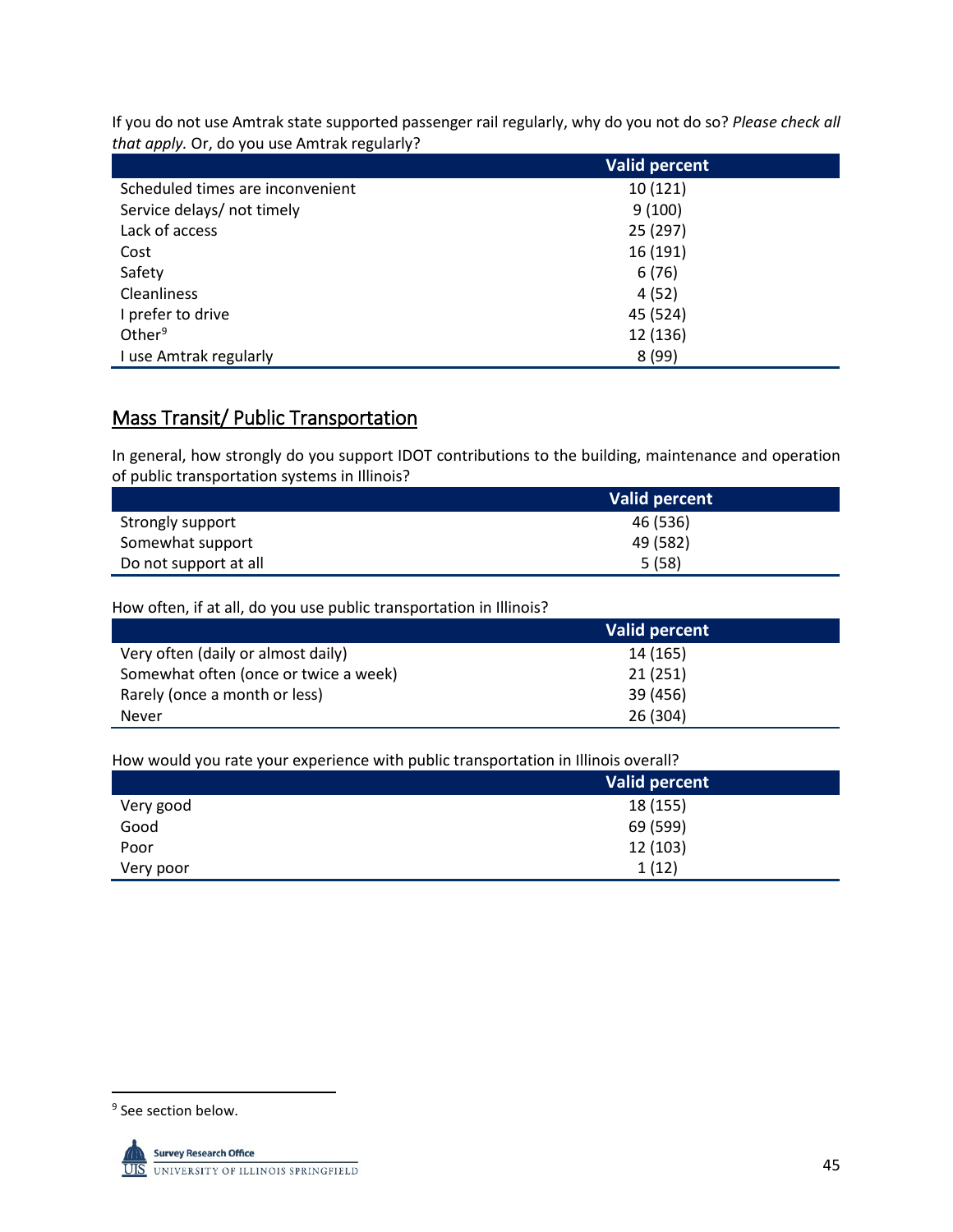Current levels of public transportation access in Illinois should be…

|                        | <b>Valid percent</b> |
|------------------------|----------------------|
| Significantly expanded | 26 (305)             |
| Modestly expanded      | 47 (550)             |
| Kept about the same    | 25 (296)             |
| Modestly reduced       | 1(10)                |
| Significantly reduced  | 1(15)                |

If you do not use public transportation regularly, what is the primary reason do you not do so? Or, do you use public transportation regularly?

|                                       | <b>Valid percent</b> |
|---------------------------------------|----------------------|
| Scheduled times are inconvenient      | 7(78)                |
| Service delays/ not timely            | 4(44)                |
| Lack of access                        | 17 (201)             |
| Cost                                  | 6(67)                |
| Safety                                | 5(57)                |
| <b>Cleanliness</b>                    | 3(41)                |
| I prefer to drive                     | 38 (451)             |
| Other                                 | 6(73)                |
| I use public transportation regularly | 1(11)                |

## **Commuting**

Do you commute to work?

|     | Valid percent |
|-----|---------------|
| Yes | 53 (622)      |
| No  | 47 (554)      |

What mode of transportation do you use to get to work? *Please select all that apply.*

|                            | <b>Valid percent</b> |
|----------------------------|----------------------|
| Car/ Personal vehicle      | 44 (517)             |
| <b>Public transit: Bus</b> | 11(127)              |
| Public transit: Train      | 12 (143)             |
| <b>Bike</b>                | 2(26)                |
| Walk                       | 6(69)                |
| Amtrak/Greyhound           | 3(32)                |
| Other                      | 0(5)                 |

Other: Metra (2), Pace, Ride, "L"

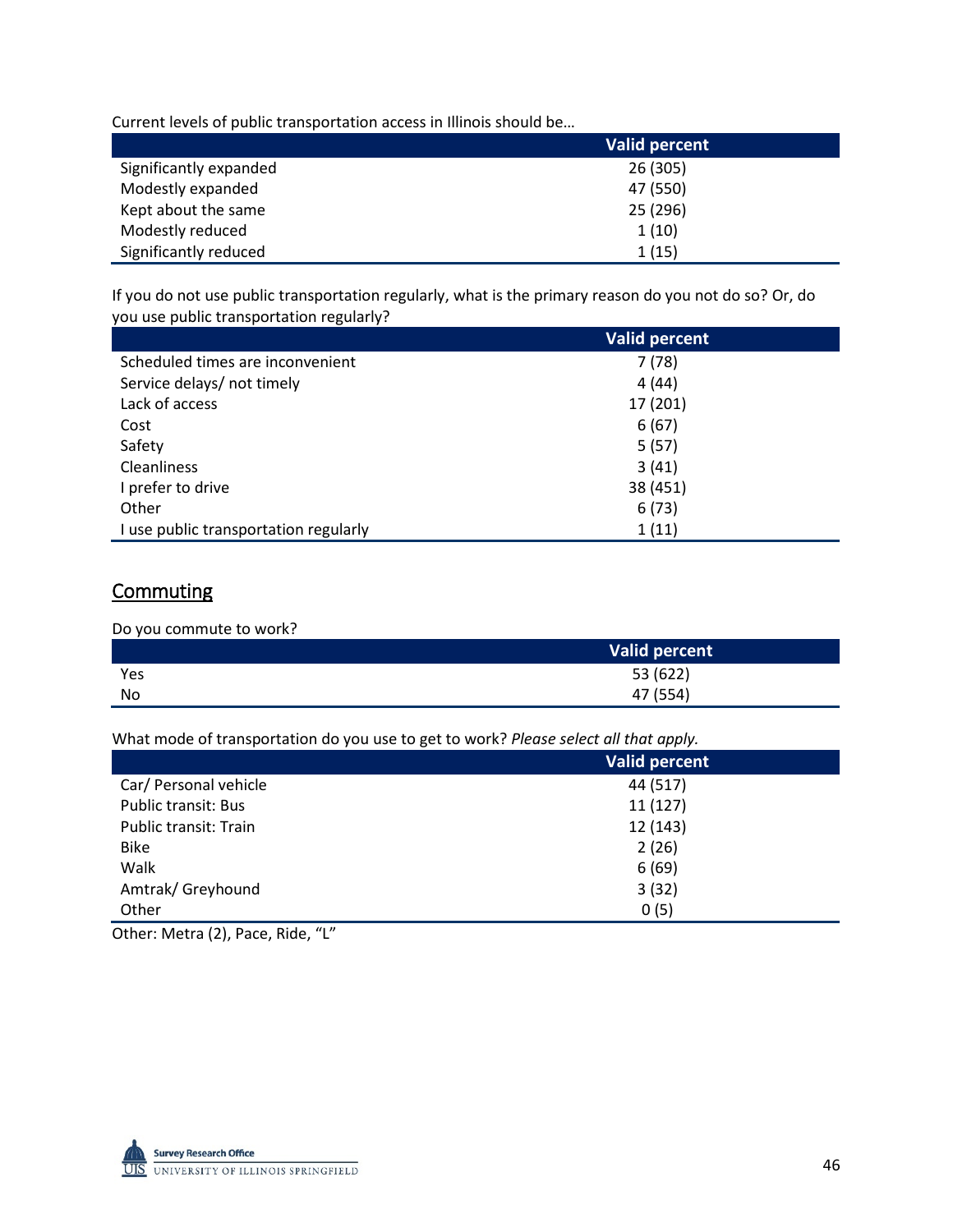Please estimate the number of *miles* you travel to get to and from work...

|                    | <b>Valid percent</b> |
|--------------------|----------------------|
| Less than 10 miles | 34 (213)             |
| 11 to 20 miles     | 30 (184)             |
| 21 to 30 miles     | 18 (109)             |
| 31 to 40 miles     | 10(65)               |
| 41 to 50 miles     | 4(24)                |
| More than 50 miles | 4(27)                |

Please estimate the number of *minutes* it takes to get to work.

|                      | <b>Valid percent</b> |
|----------------------|----------------------|
| Less than 10 minutes | 16 (98)              |
| 11 to 20 minutes     | 27 (168)             |
| 21 to 30 minutes     | 22 (136)             |
| 31 to 40 minutes     | 14 (84)              |
| 41 to 50 minutes     | 9(56)                |
| More than 50 minutes | 13 (80)              |

Please estimate the number of *minutes* it takes to get home from work.

|                      | <b>Valid percent</b> |
|----------------------|----------------------|
| Less than 10 minutes | 15(8)                |
| 11 to 20 minutes     | 25(156)              |
| 21 to 30 minutes     | 20(126)              |
| 31 to 40 minutes     | 13 (82)              |
| 41 to 50 minutes     | 12(73)               |
| More than 50 minutes | 15 (92)              |

How predictable is your commute time? (i.e. are you able to estimate how long your commute is on a daily basis?)

|                        | Valid percent |
|------------------------|---------------|
| Very predictable       | 46 (277)      |
| Somewhat predictable   | 33 (205)      |
| Somewhat unpredictable | 6(38)         |
| Very unpredictable     | 1(8)          |

How many times per month is your commute longer than your average commute?

|                                            | Valid percent |
|--------------------------------------------|---------------|
| Rarely (once or twice a month)             | 45 (277)      |
| Occasionally (three or four times a month) | 33 (205)      |
| Sometimes (five to eight times a month)    | 16 (97)       |
| Often (more than eight times a month)      | 7 (43)        |

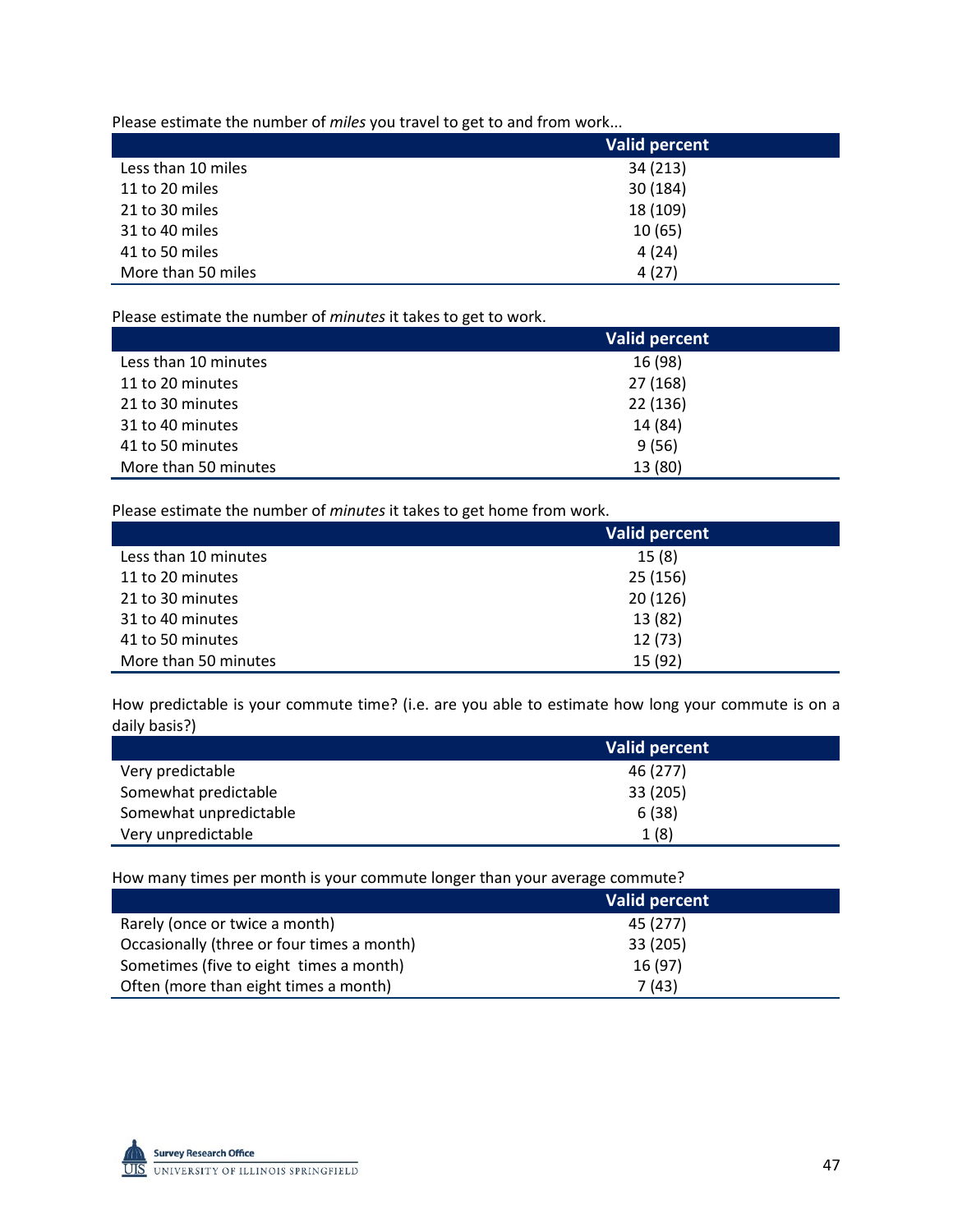## Traveler Services

Are rest areas important to you?

|     | Valid percent |
|-----|---------------|
| Yes | 74 (872)      |
| No  | 26 (303)      |

How often, if at all, do you use rest areas in Illinois?

|                | Valid percent |
|----------------|---------------|
| Very often     | 10(118)       |
| Somewhat often | 36 (419)      |
| Rarely         | 42 (497)      |
| <b>Never</b>   | 12 (142)      |

How often, if at all, do you use rest areas in other states?

|                | Valid percent |
|----------------|---------------|
| Very often     | 12 (137)      |
| Somewhat often | 37 (435)      |
| Rarely         | 37 (436)      |
| <b>Never</b>   | 14 (168)      |

Please rate the following items using the scale below. Would you rate them as very good, good, poor, or very poor?

## **Cleanliness of rest areas for highway motorists**

|            | <b>Valid percent</b> |
|------------|----------------------|
| Very good  | 20(238)              |
| Good       | 55 (652)             |
| Poor       | 11 (133)             |
| Very poor  | 2(26)                |
| Don't know | 11(127)              |

## **Safety of rest areas for highway motorists**

|            | Valid percent |
|------------|---------------|
| Very good  | 16 (189)      |
| Good       | 58 (680)      |
| Poor       | 11 (129)      |
| Very poor  | 3(33)         |
| Don't know | 12 (145)      |

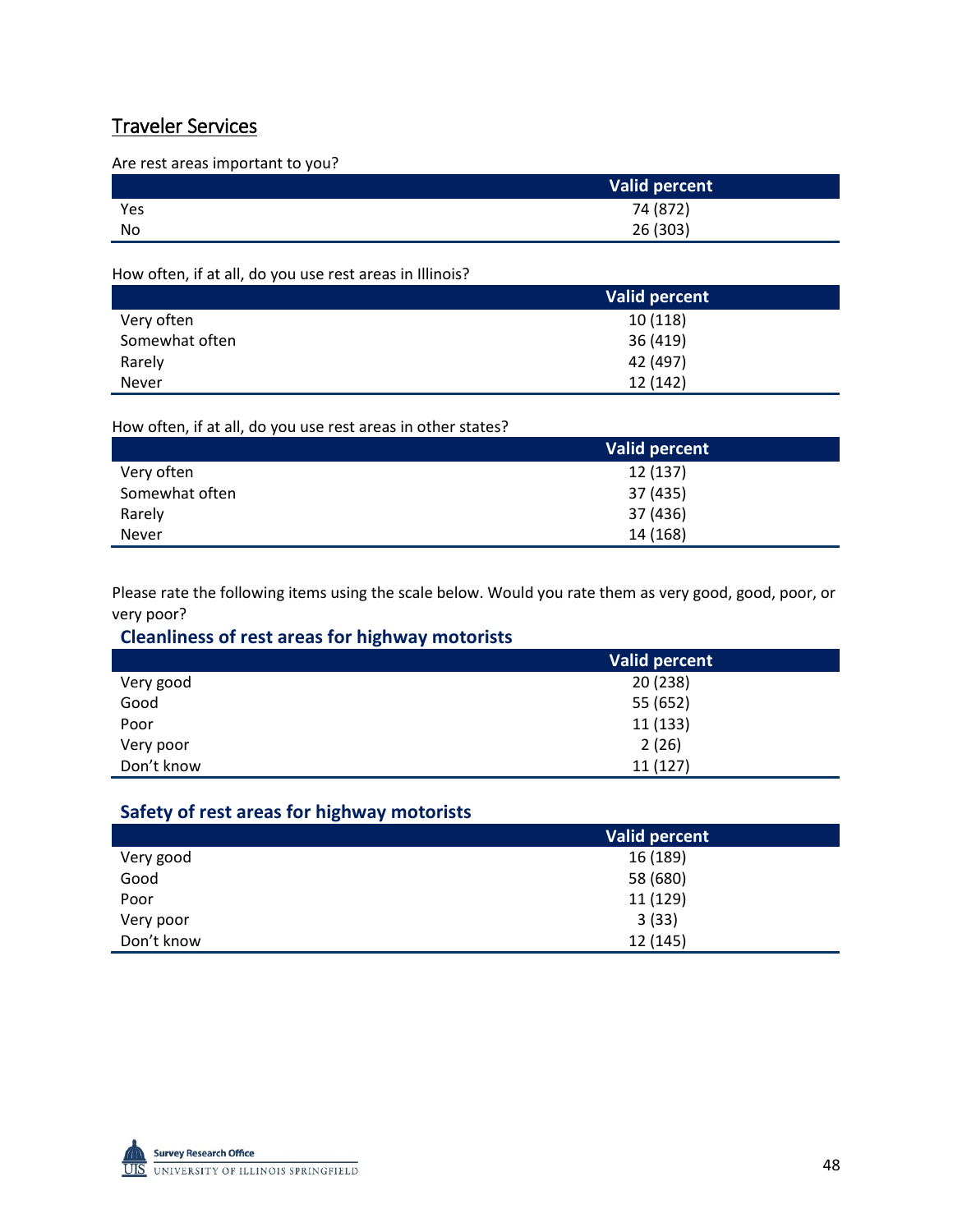## **Informational signs at highway exits for food, gas, & lodging:** *consider clarity, visibility, number, and placement*

|            | Valid percent |
|------------|---------------|
| Very good  | 29 (337)      |
| Good       | 59 (696)      |
| Poor       | 6(73)         |
| Very poor  | 1(16)         |
| Don't know | 5(54)         |

## **Informational highway signs about area tourist attractions and state parks:**  *consider clarity, visibility, number, and placement*

|            | Valid percent |
|------------|---------------|
| Very good  | 26 (302)      |
| Good       | 59 (691)      |
| Poor       | 8(97)         |
| Very poor  | 2(18)         |
| Don't know | 6(67)         |

## **Availability of free IDOT road maps**

|            | Valid percent |
|------------|---------------|
| Very good  | 16 (189)      |
| Good       | 41 (478)      |
| Poor       | 18 (207)      |
| Very poor  | 4(48)         |
| Don't know | 22 (254)      |

### **IDOT's toll-free number (1-800-452-IDOT) to get information on current road conditions**

|            | Valid percent |
|------------|---------------|
| Very good  | 16(191)       |
| Good       | 43 (503)      |
| Poor       | 12 (145)      |
| Very poor  | 3(32)         |
| Don't know | 26 (305)      |

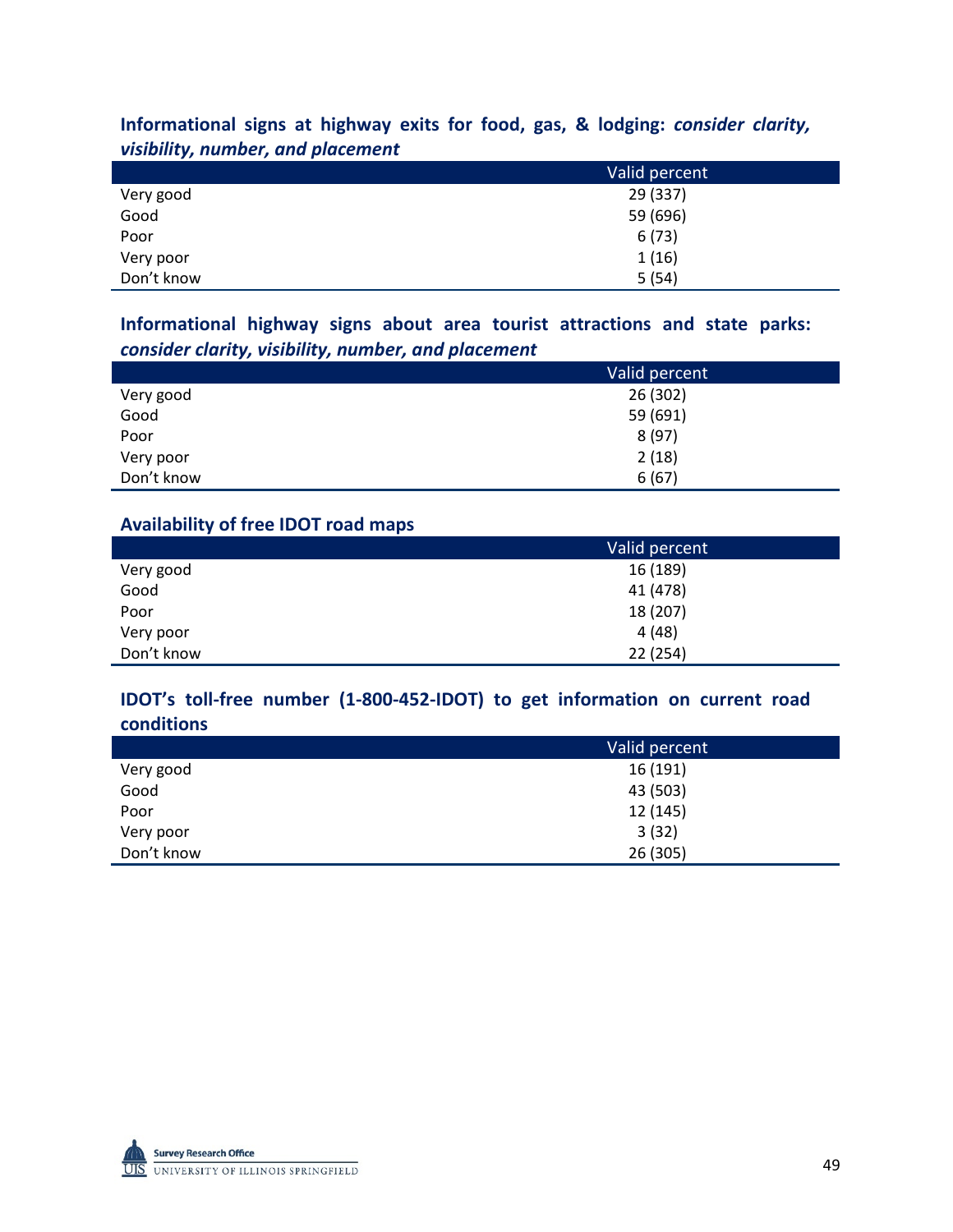## **IDOT's website (idot.illinois.gov) where you can get information on construction zones and road conditions**

|            | Valid percent |
|------------|---------------|
| Very good  | 17 (205)      |
| Good       | 45 (532)      |
| Poor       | 10(122)       |
| Very poor  | 2(23)         |
| Don't know | 25 (294)      |

## **IDOT's traveler information site (www.gettingaroundillinois.com) where you can get information on construction zones and road conditions**

|            | Valid percent |
|------------|---------------|
| Very good  | 16 (183)      |
| Good       | 44 (515)      |
| Poor       | 11 (133)      |
| Very poor  | 2(21)         |
| Don't know | 28 (324)      |

Have you ever visited IDOT's website (idot.illinois.gov)?

|     | <b>Valid percent</b> |
|-----|----------------------|
| Yes | 41 (482)             |
| No  | 59 (694)             |

Which of the following information, if any, would you be likely to access on IDOT's website? *Please select all that apply.* 

|                                     | <b>Valid percent</b> |
|-------------------------------------|----------------------|
| Traffic/ travel updates             | 48 (559)             |
| Travel routes/ maps                 | 44 (515)             |
| Traffic safety tips                 | 16 (189)             |
| Areas of construction               | 52 (616)             |
| Not likely to access IDOT's website | 22 (259)             |
| Other, please specify:              | 2(27)                |

Other: Career; Didn't realize it existed; Have only accessed it during snowy months for road/highway closures; local transit issues; medical, restaurants, and recreational / help locators; none; update I-Pass info; road conditions; route, gas, dinning etc.; toll roads; tolls; travel changes; weather closures; weather conditions; weather reports; whatever my phone alerts me to in an area; work for bid.

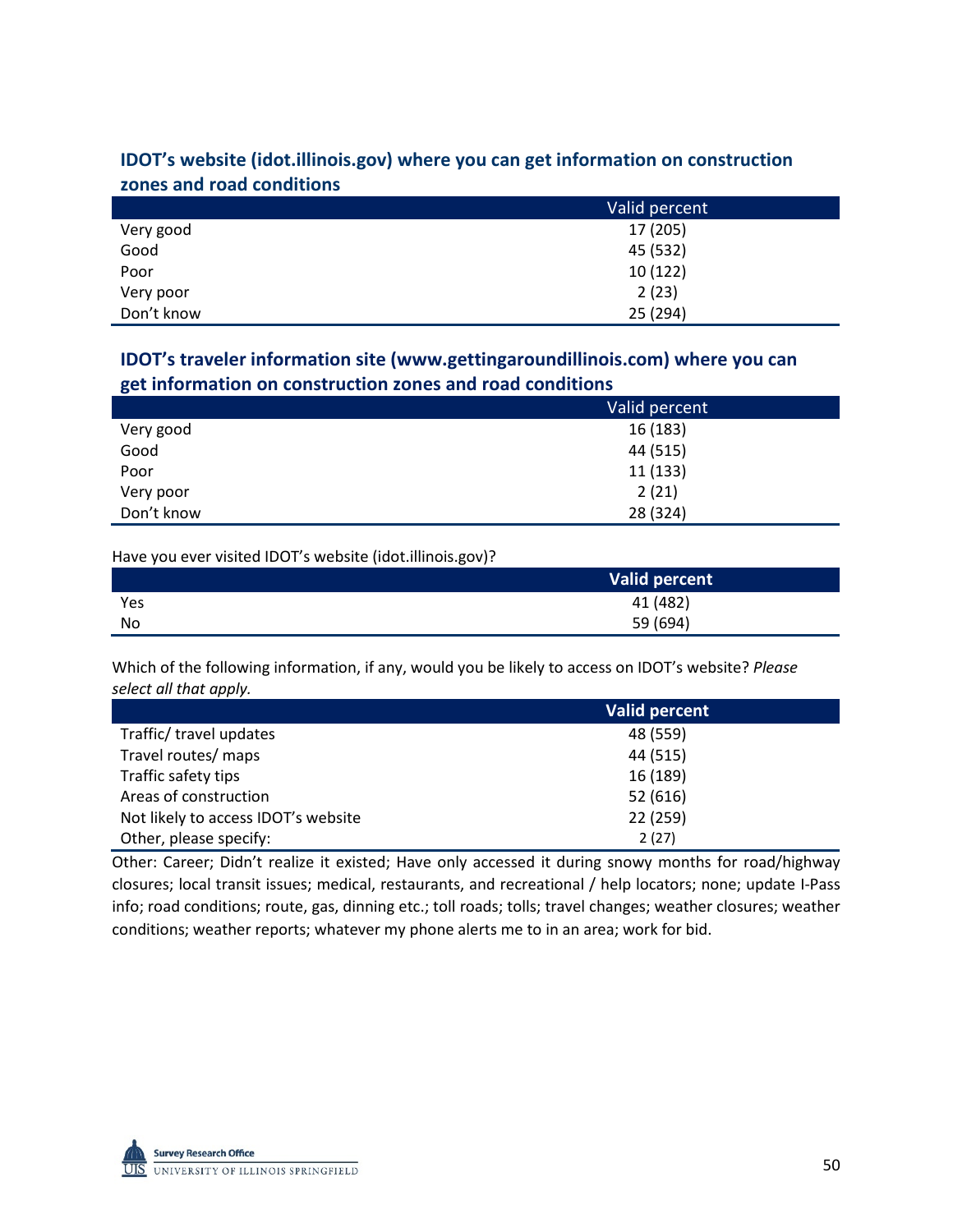## Driving Behaviors

Please identify how often, if at all, you have done any of the following behaviors in the past 30 days.

## **Not worn your seatbelt while driving a car, van, sport utility vehicle, or pickup truck**

|                    | Valid percent |
|--------------------|---------------|
| Five or more times | 5(58)         |
| Two to four times  | 5(59)         |
| Once               | 6(67)         |
| <b>Never</b>       | 84 (992)      |

## **Not worn your seatbelt while riding in a car, van, sport utility vehicle, or pickup truck**

|                    | Valid percent |
|--------------------|---------------|
| Five or more times | 4 (50)        |
| Two to four times  | 8(92)         |
| Once               | 10(114)       |
| <b>Never</b>       | 78 (919)      |

## **Attempted to use a hand-held cell phone or texting device while driving**

|                    | Valid percent |
|--------------------|---------------|
| Five or more times | 7(87)         |
| Two to four times  | 15 (181)      |
| Once               | 16(185)       |
| <b>Never</b>       | 61 (723)      |

## **Driven a motor vehicle within two hours of drinking an alcoholic beverage**

|                    | Valid percent |
|--------------------|---------------|
| Five or more times | 3(31)         |
| Two to four times  | 8(99)         |
| Once               | 9(102)        |
| <b>Never</b>       | 80 (944)      |

## **Not slowed down in a work zone**

|                    | Valid percent |
|--------------------|---------------|
| Five or more times | 3(31)         |
| Two to four times  | 9(110)        |
| Once               | 13 (155)      |
| <b>Never</b>       | 75 (880)      |

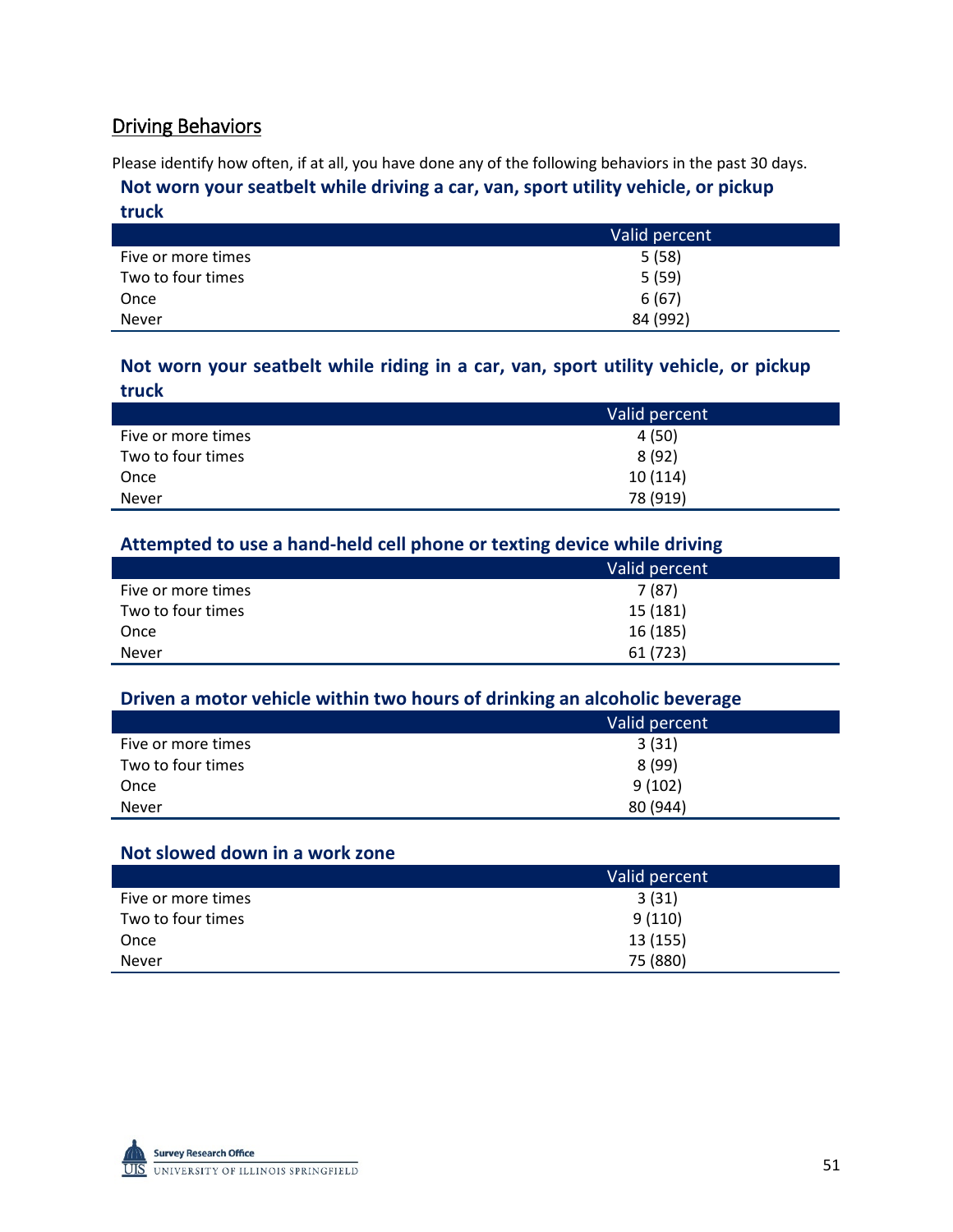Sometimes drivers become irritated by other drivers' behaviors. Thinking about the past 30 days, please identify if you have experienced the following five or more times, two to four times, once, or never.

#### **Become irritated by other drivers using cell phones while driving**

|                    | Valid percent |
|--------------------|---------------|
| Five or more times | 31 (365)      |
| Two to four times  | 38 (442)      |
| Once               | 15 (173)      |
| <b>Never</b>       | 17 (196)      |

## **Become irritated by other drivers texting while driving**

|                    | Valid percent |
|--------------------|---------------|
| Five or more times | 31 (366)      |
| Two to four times  | 34 (403)      |
| Once               | 15 (174)      |
| <b>Never</b>       | 20(232)       |

#### **Become irritated at others driving at speeds higher than the posted speed limit**

|                    | Valid percent |
|--------------------|---------------|
| Five or more times | 24 (288)      |
| Two to four times  | 32 (374)      |
| Once               | 18 (216)      |
| <b>Never</b>       | 25 (298)      |

#### **Become irritated by other drivers cutting you off in traffic**

|                    | Valid percent |
|--------------------|---------------|
| Five or more times | 22 (260)      |
| Two to four times  | 36 (422)      |
| Once               | 22 (256)      |
| <b>Never</b>       | 20(238)       |

## **Become irritated by other drivers not using proper signals**

|                    | Valid percent |
|--------------------|---------------|
| Five or more times | 34 (396)      |
| Two to four times  | 32 (382)      |
| Once               | 17 (198)      |
| <b>Never</b>       | 17 (200)      |

How likely do you think you are to be stopped by a police officer while doing any of the following? Would you say this is very likely, somewhat likely, somewhat unlikely, or very unlikely?

#### **Drove while using a handheld electronic device**

|                   | Valid percent |
|-------------------|---------------|
| Very likely       | 12 (143)      |
| Somewhat likely   | 20 (240)      |
| Somewhat unlikely | 20(230)       |
| Very unlikely     | 48 (563)      |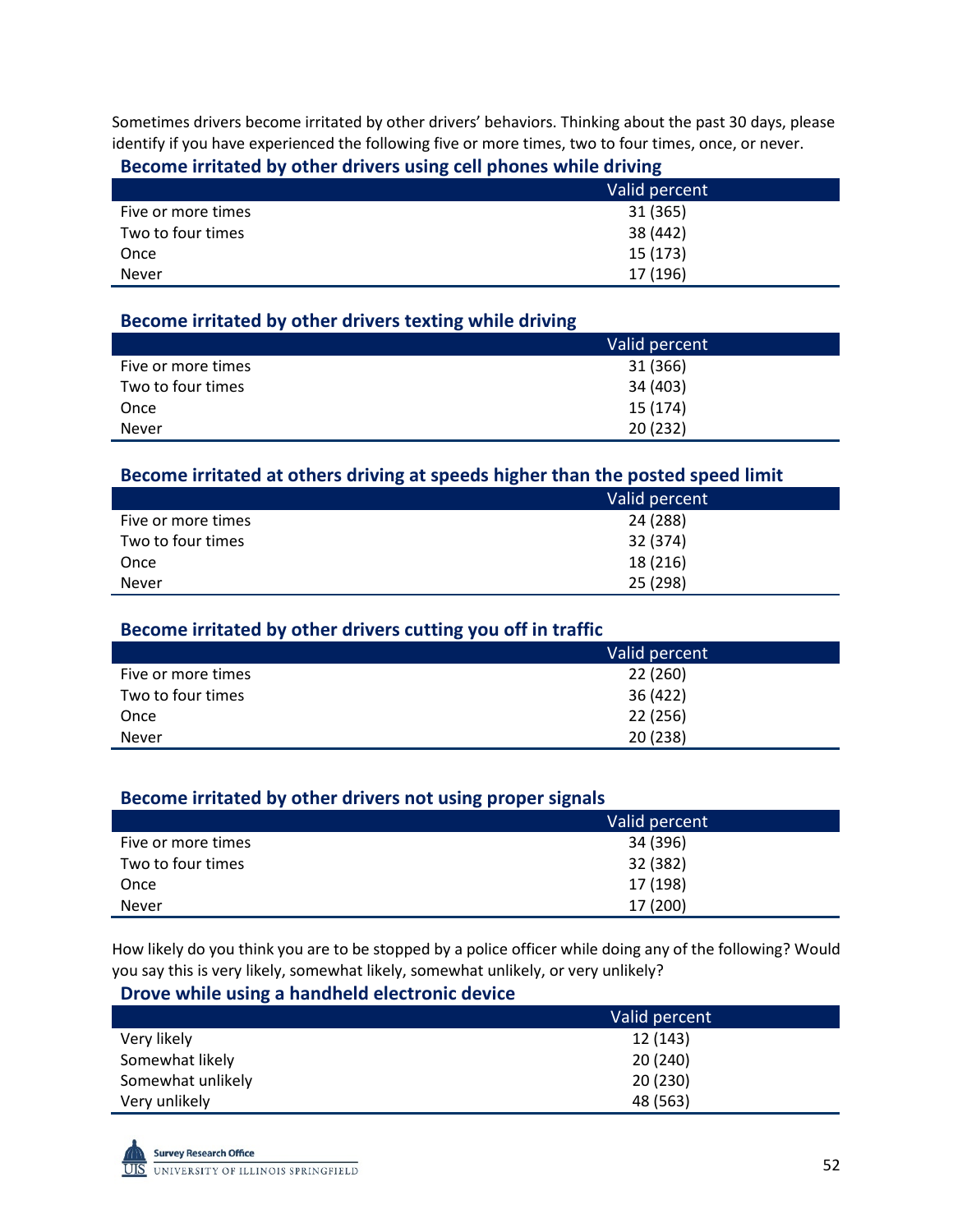### **Drove after having too much to drink to drive safely**

|                   | Valid percent |
|-------------------|---------------|
| Very likely       | 21 (248)      |
| Somewhat likely   | 15 (181)      |
| Somewhat unlikely | 11(133)       |
| Very unlikely     | 52(614)       |

#### **Drove without wearing your seat belt**

|                   | Valid percent |
|-------------------|---------------|
| Very likely       | 14 (169)      |
| Somewhat likely   | 17 (200)      |
| Somewhat unlikely | 16 (191)      |
| Very unlikely     | 52(616)       |

## **Drove faster than the posted speed limit on interstate/rural highways**

|                   | Valid percent |
|-------------------|---------------|
| Very likely       | 20(237)       |
| Somewhat likely   | 25 (290)      |
| Somewhat unlikely | 26(311)       |
| Very unlikely     | 29 (338)      |

## Media Awareness

During the past 30 days, have you read, seen, or heard anything about alcohol impaired driving (or drunk driving) enforcement be police?

|     | Valid percent |
|-----|---------------|
| Yes | 47 (553)      |
| No  | 53 (623)      |

During the past 30 days, have you read, seen, or heard anything about seat belt law enforcement by police?

|     | Valid percent |
|-----|---------------|
| Yes | 40 (467)      |
| No  | 60 (709)      |

During the past 30 days, have you read, seen, or heard anything about police enforcing the law prohibiting the use of handheld electronic devices while driving?

|     | Valid percent |
|-----|---------------|
| Yes | 42 (493)      |
| No  | 58 (683)      |

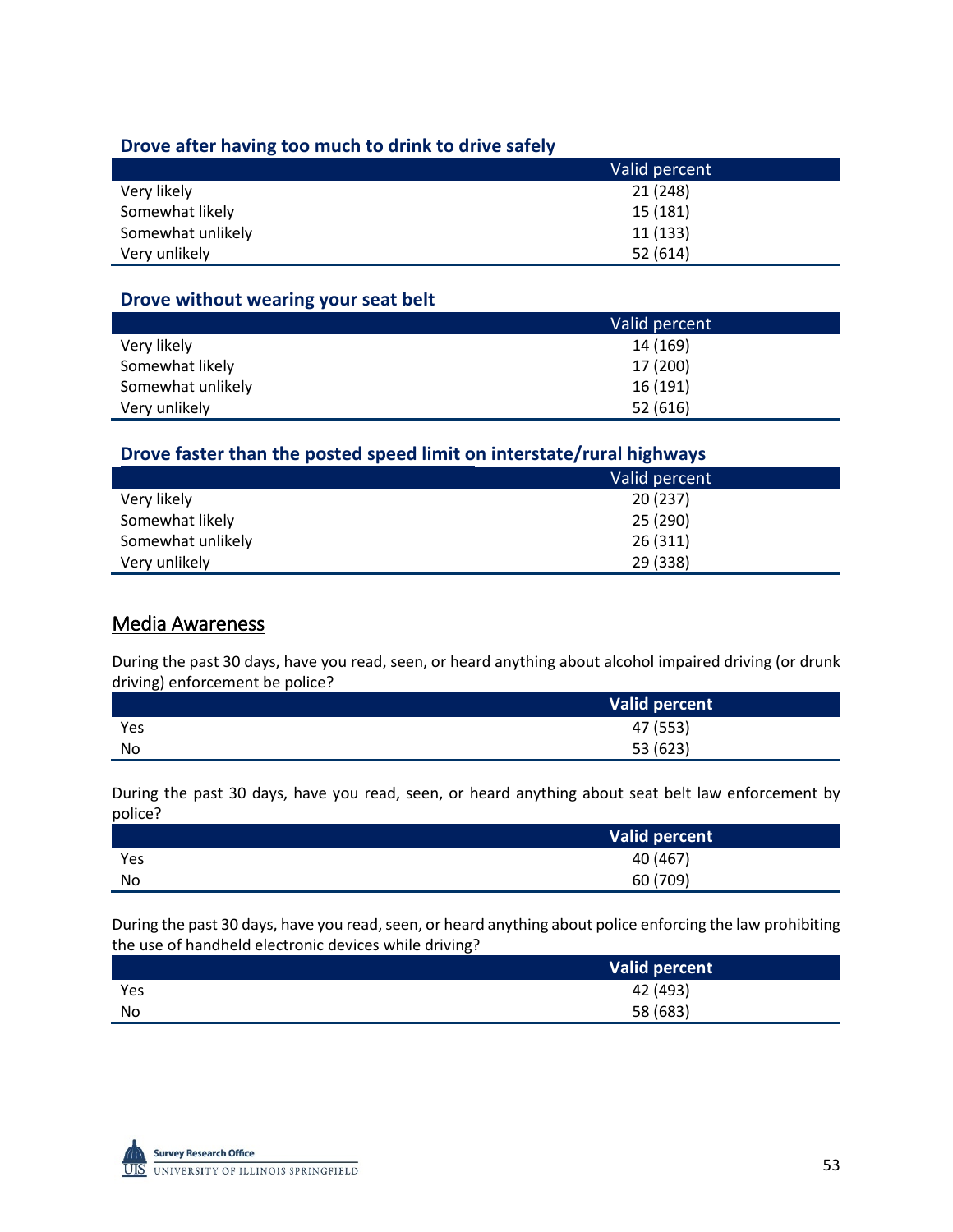## Funding for Infrastructure Improvements

Do you believe the quality of roads, bridges, and mass transit systems you regularly use have significantly improved, slightly improved, neither improved nor declined, slightly declined, or significantly declined in the past three years?

|                               | <b>Valid percent</b> |
|-------------------------------|----------------------|
| Significantly improved        | 10(116)              |
| Somewhat improved             | 36 (423)             |
| Neither improved nor declined | 33 (388)             |
| Slightly declined             | 15 (179)             |
| Significantly declined        | 6(70)                |

Federal funding for roads, bridges, and mass transit systems comes primarily from taxes on gasoline and diesel fuel consumption. Do you think this is an appropriate or inappropriate way to raise funds for this transportation investment?

|                                     | Valid percent |
|-------------------------------------|---------------|
| An appropriate way to raise funds   | 58 (677)      |
| An inappropriate way to raise funds | 22 (261)      |
| Don't know                          | 20(238)       |

How should Illinois fund transportation and Infrastructure investments? Please select "yes" for each source you believe should be used to fund transportation and infrastructure and "no" for each source you believe should not be used to fund transportation and infrastructure?

| <b>Tolls</b> |               |
|--------------|---------------|
|              | Valid percent |
| Yes          | 74 (870)      |
| <b>No</b>    | 26 (306)      |

#### **Gas tax**

|     | Valid percent |
|-----|---------------|
| Yes | 64 (751)      |
| No  | 36 (425)      |

## **Other taxes (e.g., taxes on goods)**

|     | Valid percent |
|-----|---------------|
| Yes | 30 (354)      |
| No  | 70 (822)      |

#### **Miles driven**

|     | Valid percent |
|-----|---------------|
| Yes | 28 (325)      |
| No  | 72 (851)      |

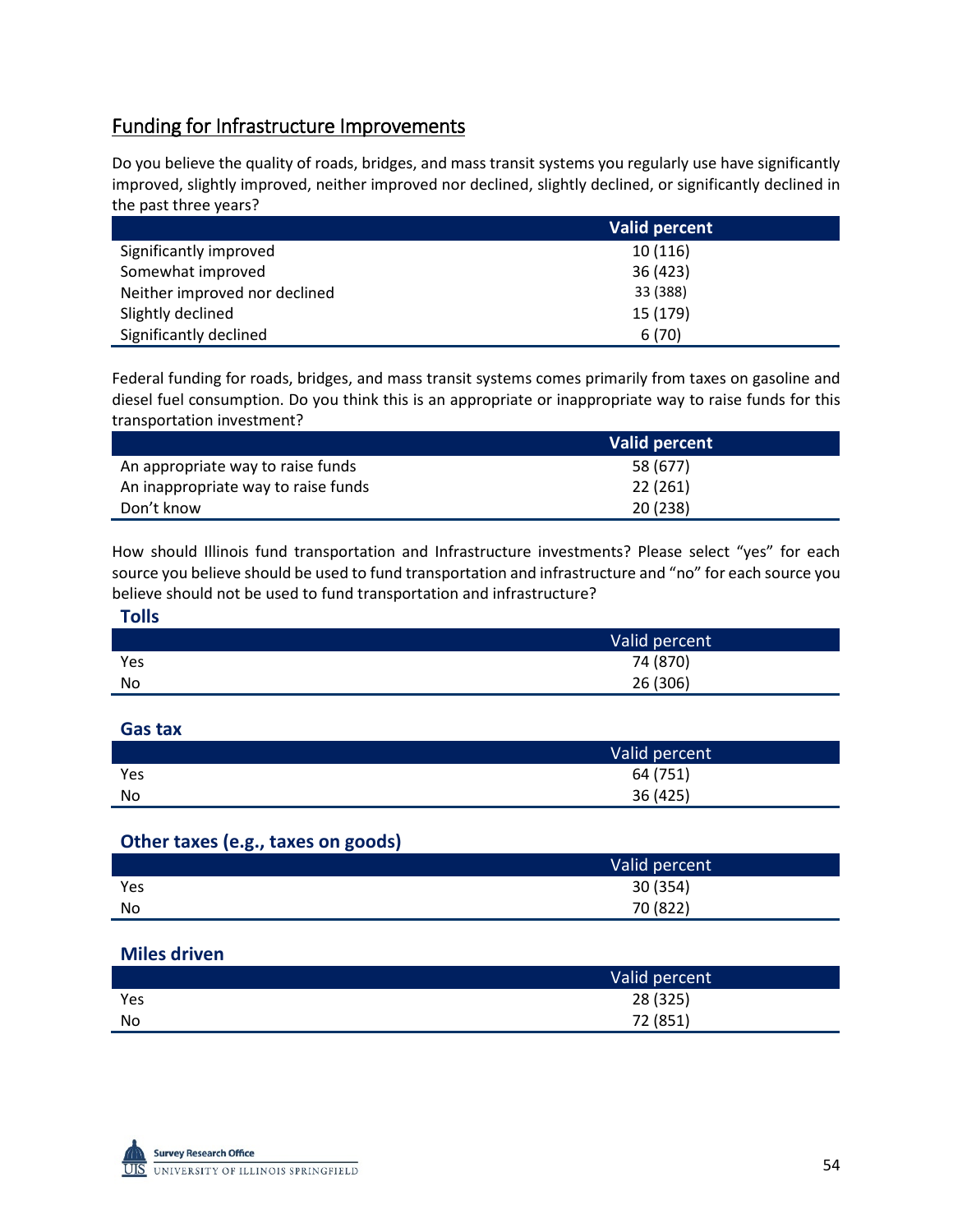| <b>Car value</b> |               |
|------------------|---------------|
|                  | Valid percent |
| Yes              | 20(231)       |
| No               | 80 (945)      |

#### **License fees**

|     | Valid percent |
|-----|---------------|
| Yes | 56 (657)      |
| No  | 44 (518)      |

## General IDOT Questions

Do you think IDOT is very important, somewhat important, somewhat unimportant, or not important at all to the following items?

## **Your area's economy**

|                      | Valid percent |
|----------------------|---------------|
| Very important       | 34 (404)      |
| Somewhat important   | 50 (583)      |
| Somewhat unimportant | 12 (139)      |
| Not important at all | 4(50)         |

## **Your area's quality of life**

|                      | Valid percent |
|----------------------|---------------|
| Very important       | 40 (469)      |
| Somewhat important   | 45 (528)      |
| Somewhat unimportant | 11(127)       |
| Not important at all | 4(52)         |

Now thinking about all the things you have been asked to rate, how would you rate the overall job the Illinois Department of Transportation is doing?

|           | Valid percent |
|-----------|---------------|
| Very good | 14 (165)      |
| Good      | 69 (812)      |
| Poor      | 15 (181)      |
| Very poor | 2(18)         |

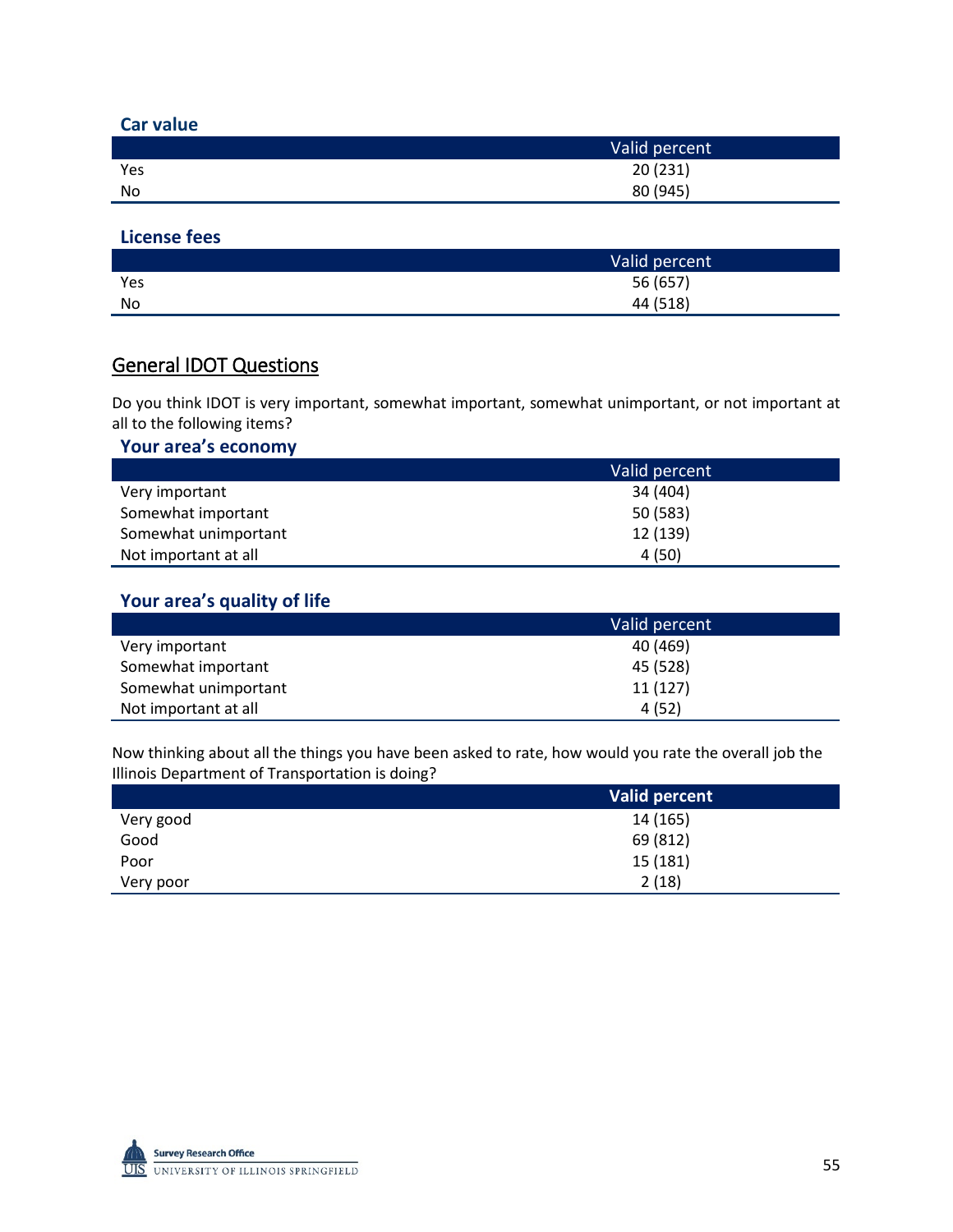Generally speaking, how often do you think you can trust IDOT to do what is right regarding transportation issues? Can you trust them just about always, most of the time, only some of the time, or hardly ever?

|                       | Valid percent |
|-----------------------|---------------|
| Just about always     | 12 (144)      |
| Most of the time      | 58 (685)      |
| Only some of the time | 26(301)       |
| Hardly ever           | 4(46)         |

Please rate IDOT employees on each of the following items using the scale below. Would you rate them as very good, good, poor, or very poor?

#### **Courtesy and respect shown to motorists**

|            | Valid percent |
|------------|---------------|
| Very good  | 17 (199)      |
| Good       | 52 (609)      |
| Poor       | 8(97)         |
| Very poor  | 3(30)         |
| Don't know | 20(241)       |

## **Accessibility of employees when you need them**

|            | Valid percent |
|------------|---------------|
| Very good  | 11 (131)      |
| Good       | 39 (462)      |
| Poor       | 14 (165)      |
| Very poor  | 4(42)         |
| Don't know | 32 (376)      |

## **Helpfulness of the information provided by the employees**

|            | Valid percent |
|------------|---------------|
| Very good  | 13 (158)      |
| Good       | 44 (514)      |
| Poor       | 10(114)       |
| Very poor  | 3(35)         |
| Don't know | 30 (355)      |

## **Overall conduct of IDOT employees on the job**

|            | Valid percent |
|------------|---------------|
| Very good  | 16 (194)      |
| Good       | 50 (586)      |
| Poor       | 8(98)         |
| Very poor  | 2(29)         |
| Don't know | 23 (269)      |

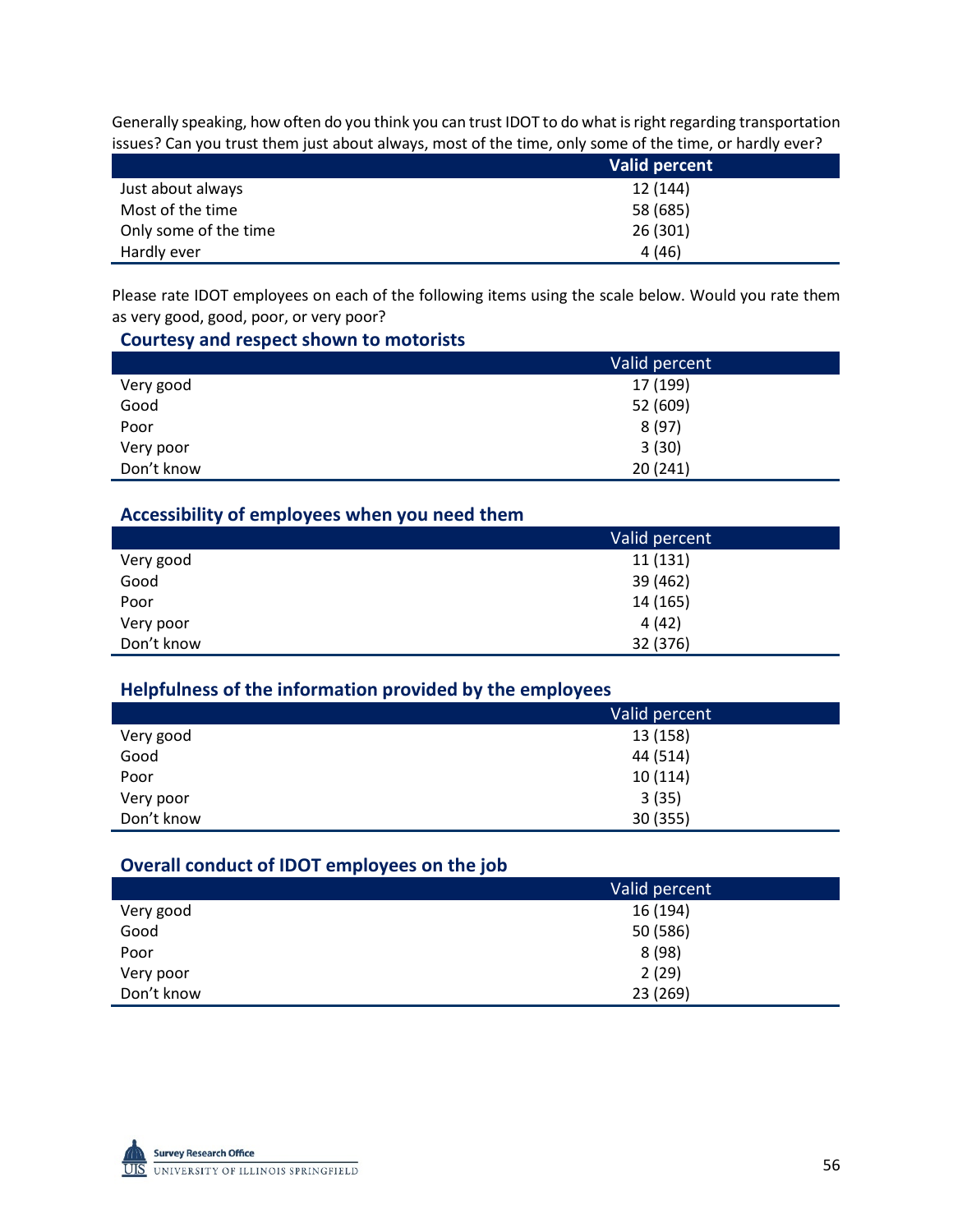How informed, if at all, do you feel about IDOT projects (road repairs, construction) in your area? Are you very informed, somewhat informed, not very informed, or not at all informed?

|                     | Valid percent |
|---------------------|---------------|
| Very informed       | 12 (137)      |
| Somewhat informed   | 48 (559)      |
| Not very informed   | 34 (397)      |
| Not at all informed | 7(83)         |

And how, in general, would you describe your understanding of why certain IDOT projects were selected? Would you say that you have a good understanding, some understanding, or no understanding?

|                    | Valid percent |
|--------------------|---------------|
| Good understanding | 15 (176)      |
| Some understanding | 53 (620)      |
| No understanding   | 32 (380)      |

Listed below are several capital improvement projects. Please select UP TO THREE of the projects that you believe are the most important.

|                                                                       | Valid percent |
|-----------------------------------------------------------------------|---------------|
| Repair / upgrade aging and deteriorating highways<br>and bridges      | 82 (969)      |
| Construct new highways and bridges                                    | 35 (417)      |
| Improve mass transit / public transportation<br>systems               | 57 (670)      |
| Americans with Disabilities Act (ADA) /<br>accessibility improvements | 32 (372)      |
| Freight rail improvements                                             | 15 (178)      |
| Improvements to passenger rail and stations                           | 25 (291)      |
| Bicycle and pedestrian improvements                                   | 29 (345)      |

## Demographics

What is your age?

|                 | Valid percent |
|-----------------|---------------|
| 18-24 years old | 19 (220)      |
| 25-34 years old | 19 (221)      |
| 35-44 years old | 19 (218)      |
| 45-59 years old | 24 (280)      |
| 60-74 years old | 16.4 (193)    |
| 75 or older     | 4(44)         |

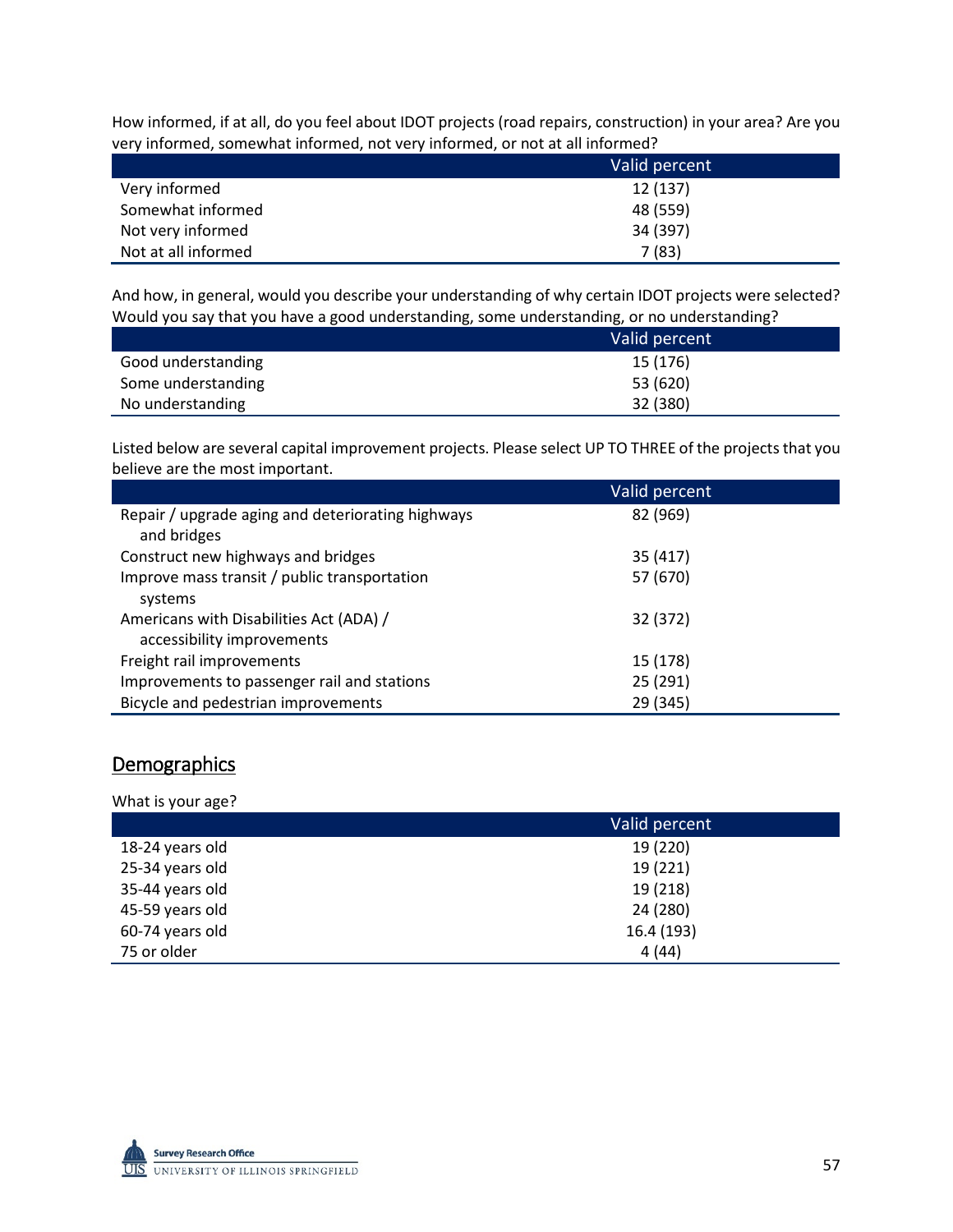What is your disability status?

|                          | Valid percent |
|--------------------------|---------------|
| Do not have a disability | 84 (988)      |
| Have a disability        | 16 (187)      |

Highest level of education you have completed?

|                                   | Valid percent |
|-----------------------------------|---------------|
| Less than high school             | 3(41)         |
| High school diploma or equivalent | 26 (305)      |
| Some college                      | 33 (385)      |
| 4-year college degree or higher   | 38 (445)      |

#### What is your annual earned income before taxes?

|                     | Valid percent |
|---------------------|---------------|
| Less than $$20,000$ | 23 (273)      |
| \$20,000 - \$34,999 | 19 (225)      |
| \$35,000 - \$49,999 | 15 (182)      |
| \$50,000 - \$75,000 | 21 (248)      |
| \$75,000 or more    | 21 (248)      |

#### What is your race?

|                                     | Valid percent |
|-------------------------------------|---------------|
| White                               | 76 (898)      |
| <b>Black or African American</b>    | 15(177)       |
| American Indian or Alaska Native    | 1(12)         |
| Asian                               | 3(39)         |
| Native Hawaiian or Pacific Islander | 0(5)          |
| Other                               | 4(45)         |

Other: Biracial (White and Black), Hispanic, Human, Latino, Mediterranean, Mexican, Mexican/American, Middle Eastern, Mixed, Mixed (Asian and Caucasian), Puerto Rican

#### Are you Hispanic/ Latino?

|     | Valid percent |
|-----|---------------|
| Yes | 11 (125)      |
| No  | 89 (1051)     |

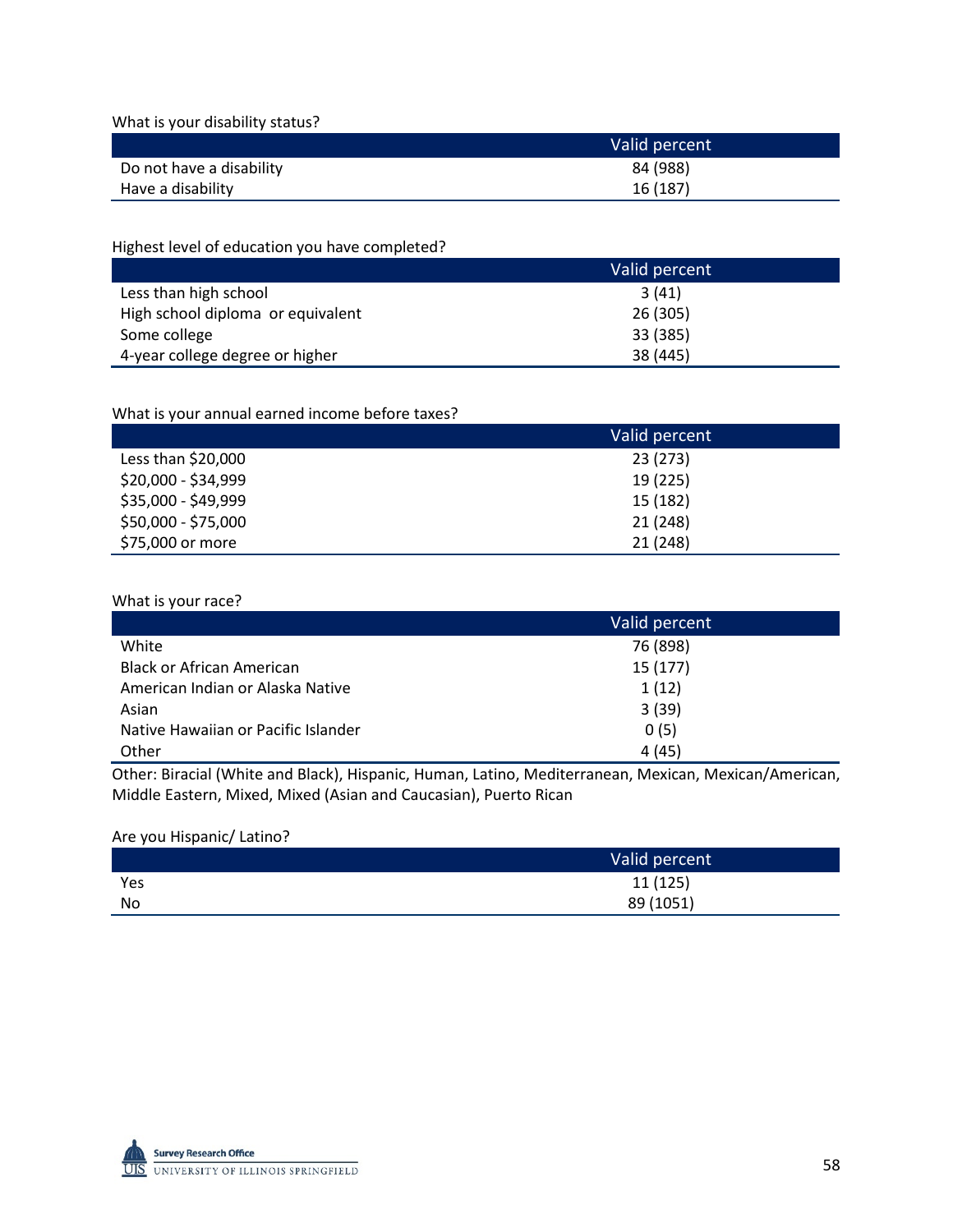What is your gender?

|        | Valid percent |
|--------|---------------|
| Male   | 48 (561)      |
| Female | 52(613)       |
| Other  | 0(2)          |

Which of the following best describes the location of your residence in Illinois?

|                                             | Valid percent |
|---------------------------------------------|---------------|
| City of Chicago                             | 22(263)       |
| Chicago Suburbs                             | 39 (462)      |
| Metro East (St. Louis) area suburbs         | 4(43)         |
| Other metro area of more than 75,000        | 10 (123)      |
| Other city/village/town of 10,000 to 19,000 | 9(109)        |
| Other city/village/town under 10,000        | 9(103)        |
| Rural area outside of city/village/town     | 6(73)         |

#### Are you currently a licensed driver?

|     | Valid percent |
|-----|---------------|
| Yes | 87 (1026)     |
| No  | 13 (149)      |

How many miles do you personally drive during a typical year?

|                      | Valid percent |
|----------------------|---------------|
| Zero miles           | 11 (135)      |
| 1 to 4,999           | 26 (302)      |
| 5,000 to 9,999       | 25 (297)      |
| 10,000 to 14,999     | 23 (272)      |
| 15,000 miles or more | 14 (170)      |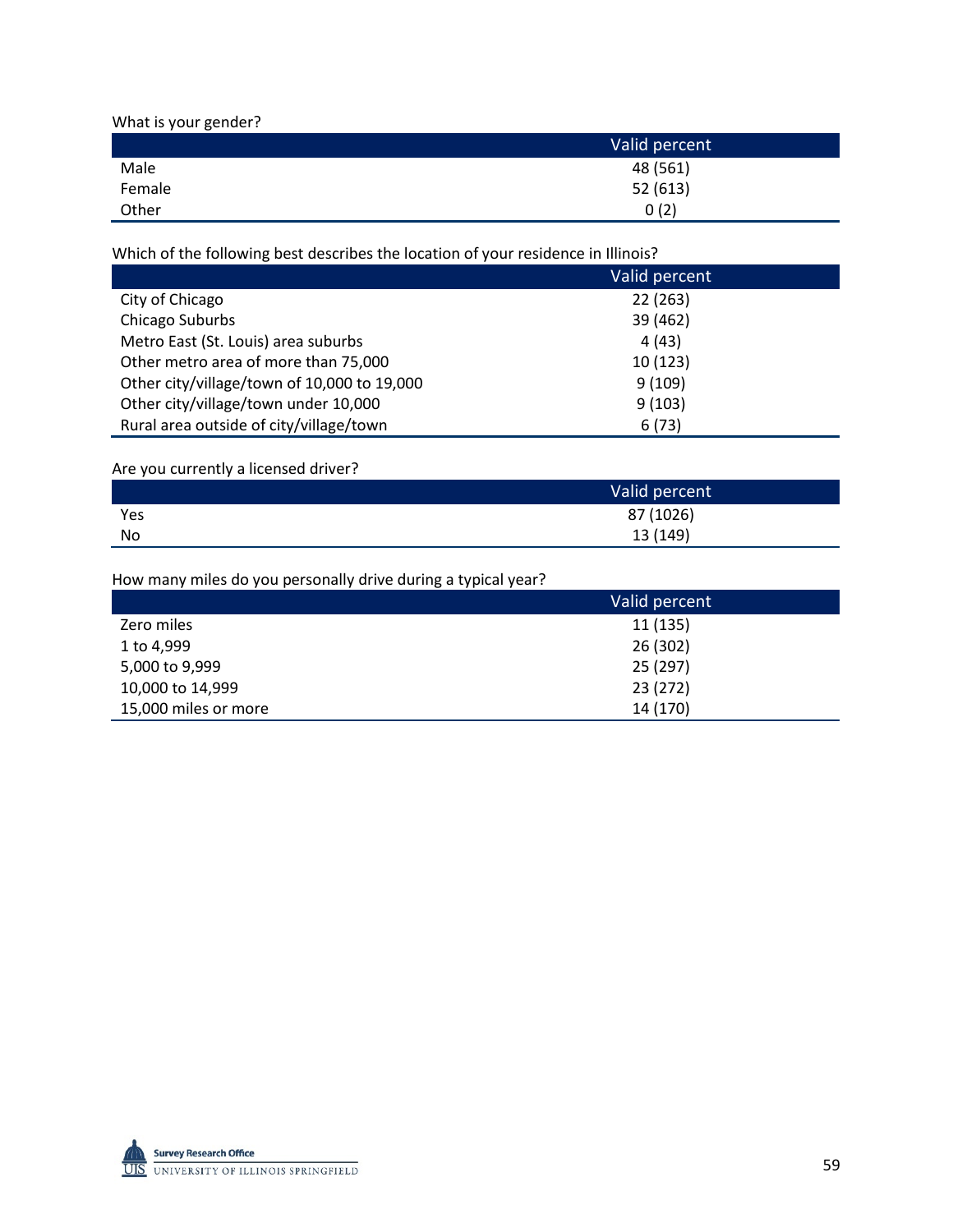| what influits county you currently live in. Please enter only the name of the county (e.g., $\sim$ COOK $\mu$ . |               |
|-----------------------------------------------------------------------------------------------------------------|---------------|
|                                                                                                                 | Valid percent |
| Adams                                                                                                           | 1(10)         |
| <b>Bond</b>                                                                                                     | 0(2)          |
| Boone                                                                                                           | 1(7)          |
| <b>Bureau</b>                                                                                                   | 0(1)          |
| Cary                                                                                                            | 0(1)          |
| Champaign                                                                                                       | 1(14)         |
| Christian                                                                                                       | 0(3)          |
| Clinton                                                                                                         | 0(1)          |
| Coles                                                                                                           | 1(6)          |
| Cook                                                                                                            | 42 (493)      |
| Crawford                                                                                                        | 0(2)          |
| DeKalb                                                                                                          | 1(11)         |
| <b>DeWitt</b>                                                                                                   | 0(2)          |
| Douglas                                                                                                         | 0(1)          |
| <b>DuPage</b>                                                                                                   | 7(84)         |
| Edgar                                                                                                           | 0(1)          |
| Edwards                                                                                                         | 0(1)          |
| Effingham                                                                                                       | 0(3)          |
| Fayette                                                                                                         | 0(1)          |
| Ford                                                                                                            | 0(3)          |
| Franklin                                                                                                        | 0(2)          |
| Greene                                                                                                          | 0(3)          |
| Grundy                                                                                                          | 0(4)          |
| Henderson                                                                                                       | 0(1)          |
| Henry                                                                                                           | 1(9)          |
| Iroquois                                                                                                        | 0(3)          |
| Jackson                                                                                                         | 1(8)          |
| Jefferson                                                                                                       | 0(2)          |
| Jersey                                                                                                          | 0(3)          |
| Jo Daviess                                                                                                      | 0(1)          |
| Johnson                                                                                                         | 0(1)          |
| Kane                                                                                                            | 3(34)         |
| Kankakee                                                                                                        | 1(10)         |
| Kendall                                                                                                         | 1(9)          |
| Knox                                                                                                            | 0(4)          |
| Lake                                                                                                            | 5(54)         |
| LaSalle                                                                                                         |               |
|                                                                                                                 | 1(13)         |
| Lawrence                                                                                                        | 0(1)          |
| Lee                                                                                                             | 0(2)          |
| Livingston                                                                                                      | 0(4)          |
| Macon                                                                                                           | 1(14)         |
| Macoupin                                                                                                        | 0(3)          |
| Madison                                                                                                         | 3(30)         |
| Marion                                                                                                          | 0(4)          |
| McDonough                                                                                                       | 0(1)          |
| McHenry                                                                                                         | 2(22)         |



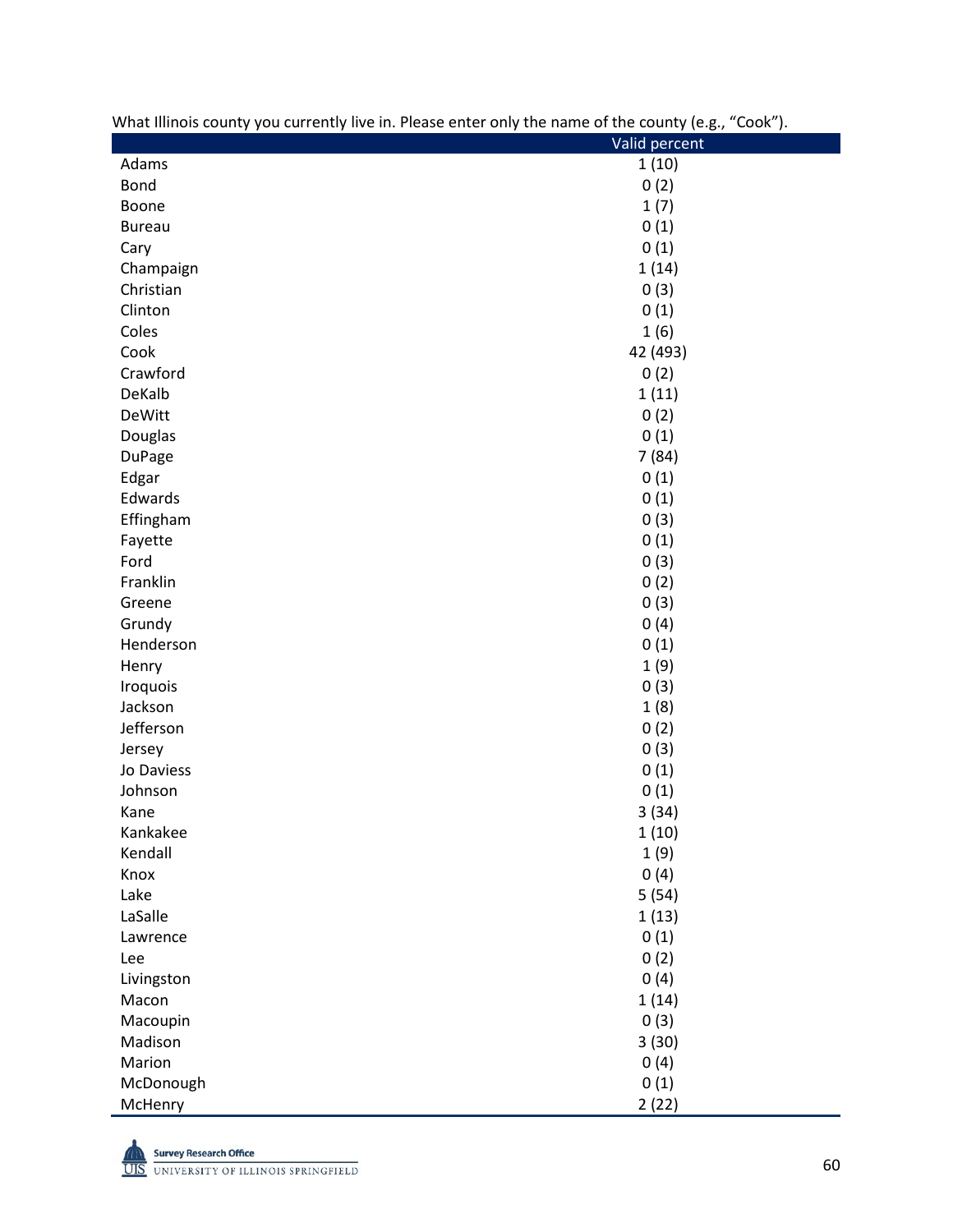| McLean             | 1(15) |
|--------------------|-------|
| Menard             | 0(3)  |
| Mercer             | 0(2)  |
| Monroe             | 0(2)  |
| Montgomery         | 0(4)  |
| Morgan             | 0(1)  |
| Moultrie           | 0(1)  |
| Ogle               | 1(6)  |
| Peoria             | 2(27) |
| Perry              | 0(2)  |
| Pike               | 0(1)  |
| Pope               | 0(1)  |
| Putnam             | 0(1)  |
| Randolph           | 0(1)  |
| Richland           | 0(4)  |
| Rock Island        | 1(14) |
| Sangamon           | 2(23) |
| Schuyler           | 0(1)  |
| Shelby             | 0(1)  |
| St. Clair          | 2(20) |
| Stephenson         | 0(1)  |
| Tazewell           | 1(13) |
| Vermilion          | 1(7)  |
| Warren             | 0(3)  |
| Wayne              | 0(3)  |
| White              | 0(1)  |
| Whiteside          | 1(8)  |
| Will               | 6(67) |
| Williamson         | 0(5)  |
| Winnebago          | 4(46) |
| Woodford           | 0(1)  |
| Unreported/Unknown | 0(2)  |

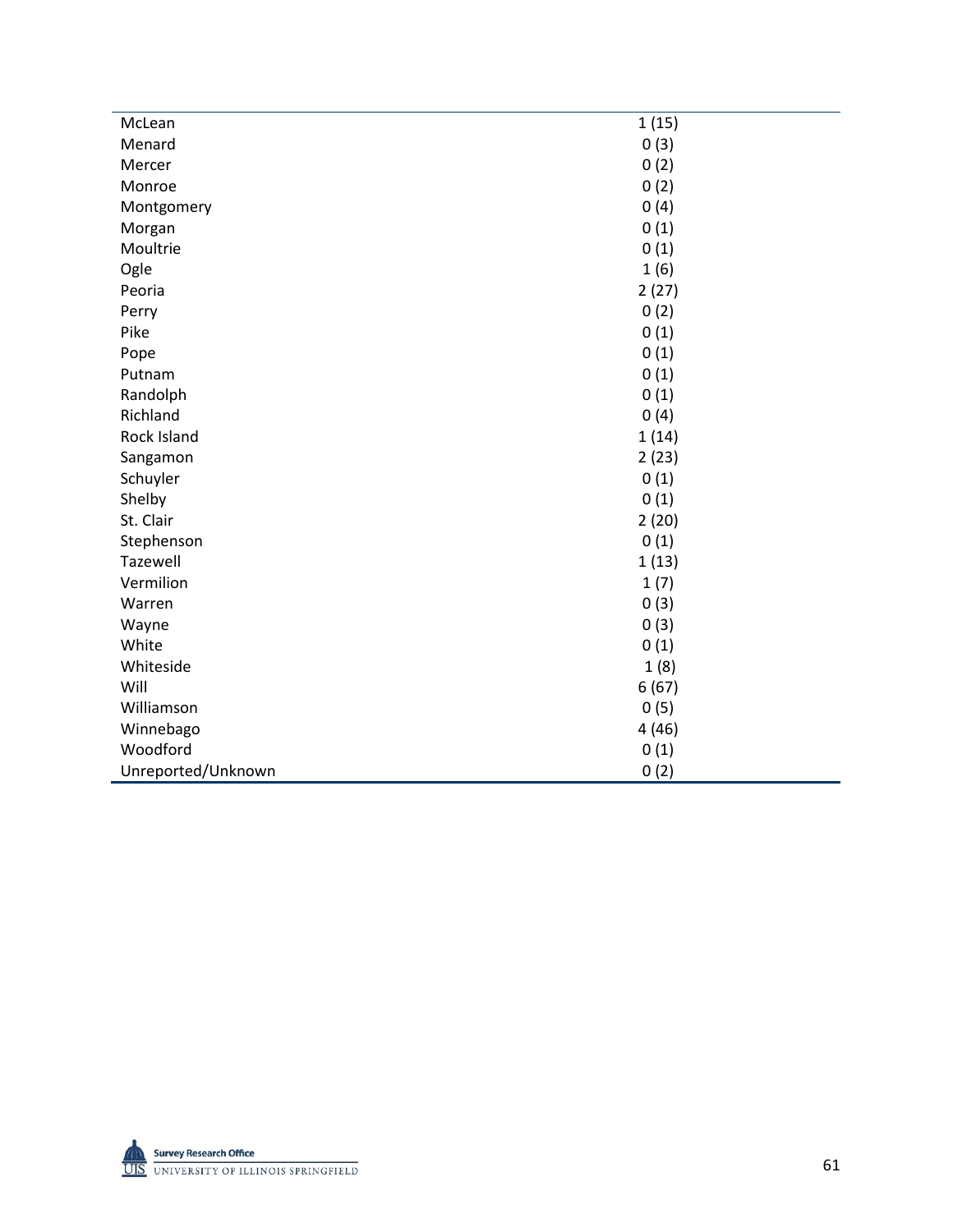## **Appendix B. Answers to Open-ended Questions**

If you do not use Amtrak state supported passenger rail regularly, why do you not do so? *Please check all that apply.* Or, do you use Amtrak regularly? (Other)

| No need                                                                                |
|----------------------------------------------------------------------------------------|
| <b>Bus</b>                                                                             |
| Convenience                                                                            |
| Cost                                                                                   |
| Destinations not available                                                             |
| Do mostly neighborhood driving                                                         |
| Do not need to. I do not go into the city much and that is usually only when I use it. |
| Do not use Amtrak                                                                      |
| Don't get to travel much.                                                              |
| don't go where I need to go                                                            |
| Don't go where they go.                                                                |
| Don't have a need. Usually take a Bus.                                                 |
| Don't have much need to take the train                                                 |
| Don't live near one.                                                                   |
| Don't need it often                                                                    |
| Don't travel far                                                                       |
| Don't travel far unless I'm in a car                                                   |
| don't travel much                                                                      |
| Don't travel often                                                                     |
| DONT NEED NOW                                                                          |
| FOR 2 MORE COSTLY AS HIGHWAYS RECEIVE MORE SUSIBDYS AND CREATED THE TRUCK TRAFFIC AND  |
| <b>EARLY WEAR ON HIGHWAYSV</b>                                                         |
| have no need for it                                                                    |
| have not thought of traveling by Amtrak.                                               |
| Haven't had the time to use the train                                                  |
| Haven't traveled                                                                       |
| I am disabled                                                                          |
| I can bike to work                                                                     |
| I do not go out of town much                                                           |
| I do not have a reason to.                                                             |
| I do not have reason to use Amtrak                                                     |
| I do not need to                                                                       |
| I don't travel, only drive locally                                                     |
| I don't find the occasion to use Amtrak                                                |
| I don't go out much                                                                    |
| I don't go out much.                                                                   |
| I don't have a reason to                                                               |
| I don't know where it is.                                                              |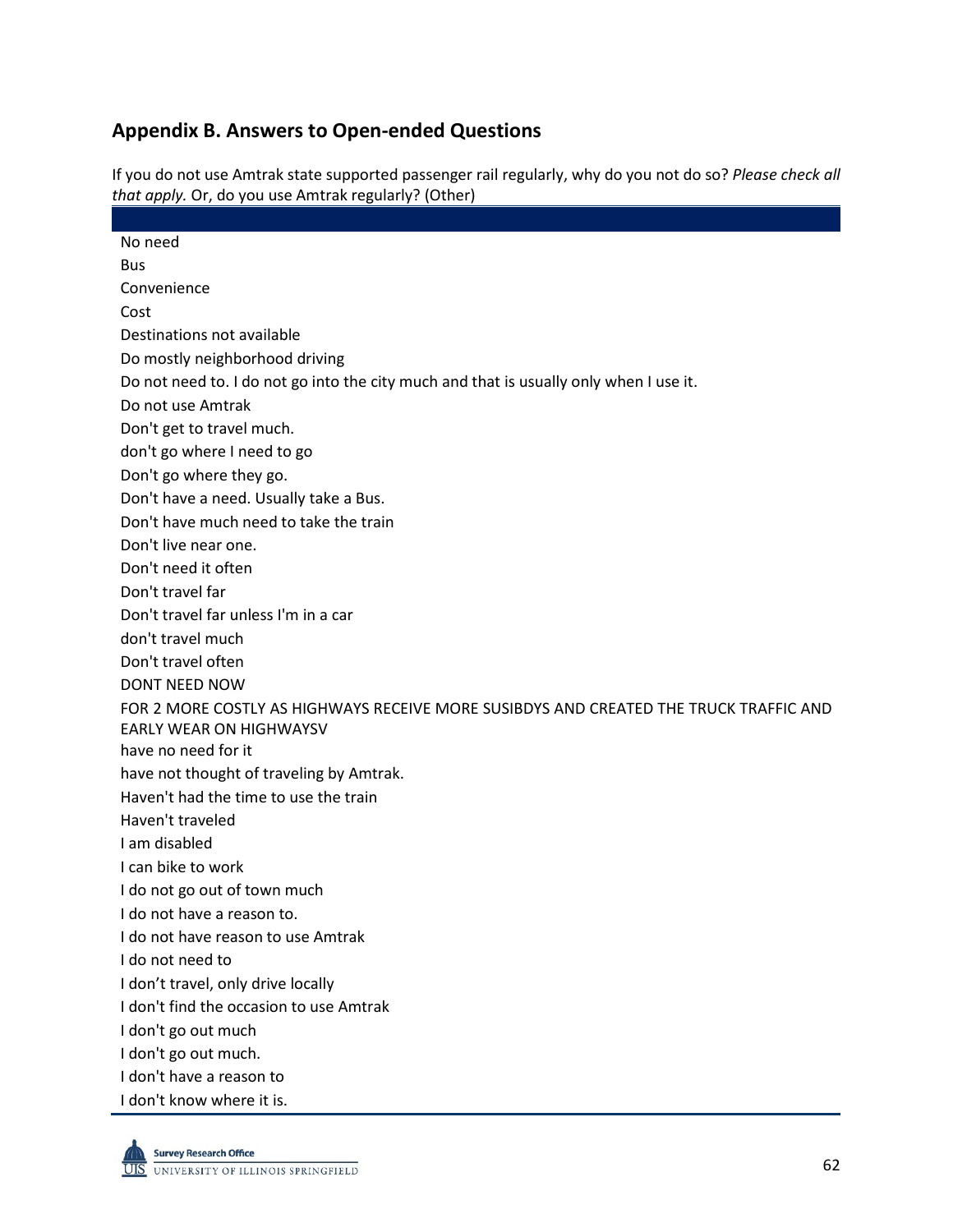I don't travel far enough to need train service often. I don't travel outside my state very often I don't travel to far I don't travel very much I don't use Amtrak when traveling I don't use it I drive I generally don't travel to areas that would be efficient via Amtrak I have a line in walking distance but only runs mon/fri I have no reason to I have no reason to use Amtrak I have six children and it is a better value to drive than to buy tickets for everyone I haven't had the opportunity I live in Peoria. There is no Amtrak service in the backwater known as Peoria. I live in the city and work in the city -- no need to use Amtrak I live less than 5 miles from my job. I my travels bring me to Wisconsin and Minnesota I never take vacations, even day trips; so I would have little occasion to use Amtrak, although I have traveled a couple of times on Amtrak in the past. I usually drive I will have to check out Amtrak, maybe it is something I can use I work very close to my home, no need . I'm retired; do not commute I still need a car when I arrive it does not go where I want It doesn't go where I need to be It offers no south/north routes It should be entirely privatized just don't go anywhere that often lack of need Little reason My commute is not far enough to use Amtrak regularly. My husband drives me My job is to drive to many locations for many daily inspections in different residences on a daily basis my spouse drives me everywhere need vehicle for utility never thought about it No Money no need No need No Need no need for me no need to

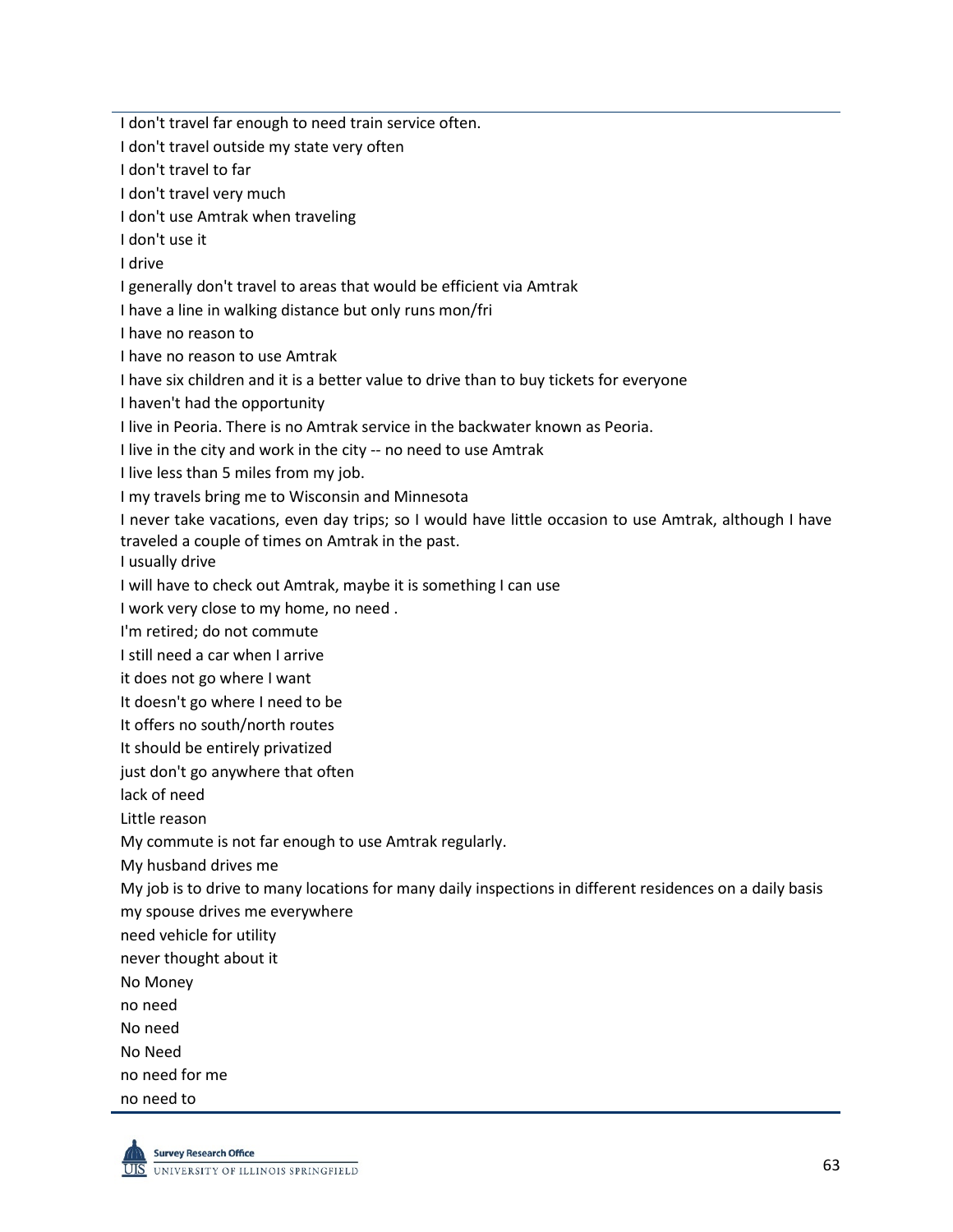no need to take No need to use Amtrak No need to use it, retired now, when I did work I used public transportation No need. No need/no income No rail to Rockford no real desire to go anywhere plus I can't afford it No Reason to use on Regular Basis. No reason to use them. no use none in my area None in my area Not by me not much need to Not near me at this time Not needed not sure of the routes and stops not the destinations I need or want! Only use it when going downtown Other ways to travel to my destination perform CTA or Metra prefer being driven to destinations in a Van type vehicle... I'm a paraplegic. Rarely Come upon them rarely goes where I need to go Rarely travel beyond metro Chicago and use Metra when possible routes not convenient survey The nearest Amtrak station is 50miles away. they don't go where I go most of the time They don't go where I need to go They only go into Chicago and out to some suburbs. We could use some North/South lines in the west suburbs. U work night train stop a certain time use CTA usually just local visit daughter by train Wood stone go near where I'm going Would much prefer a high speed train service

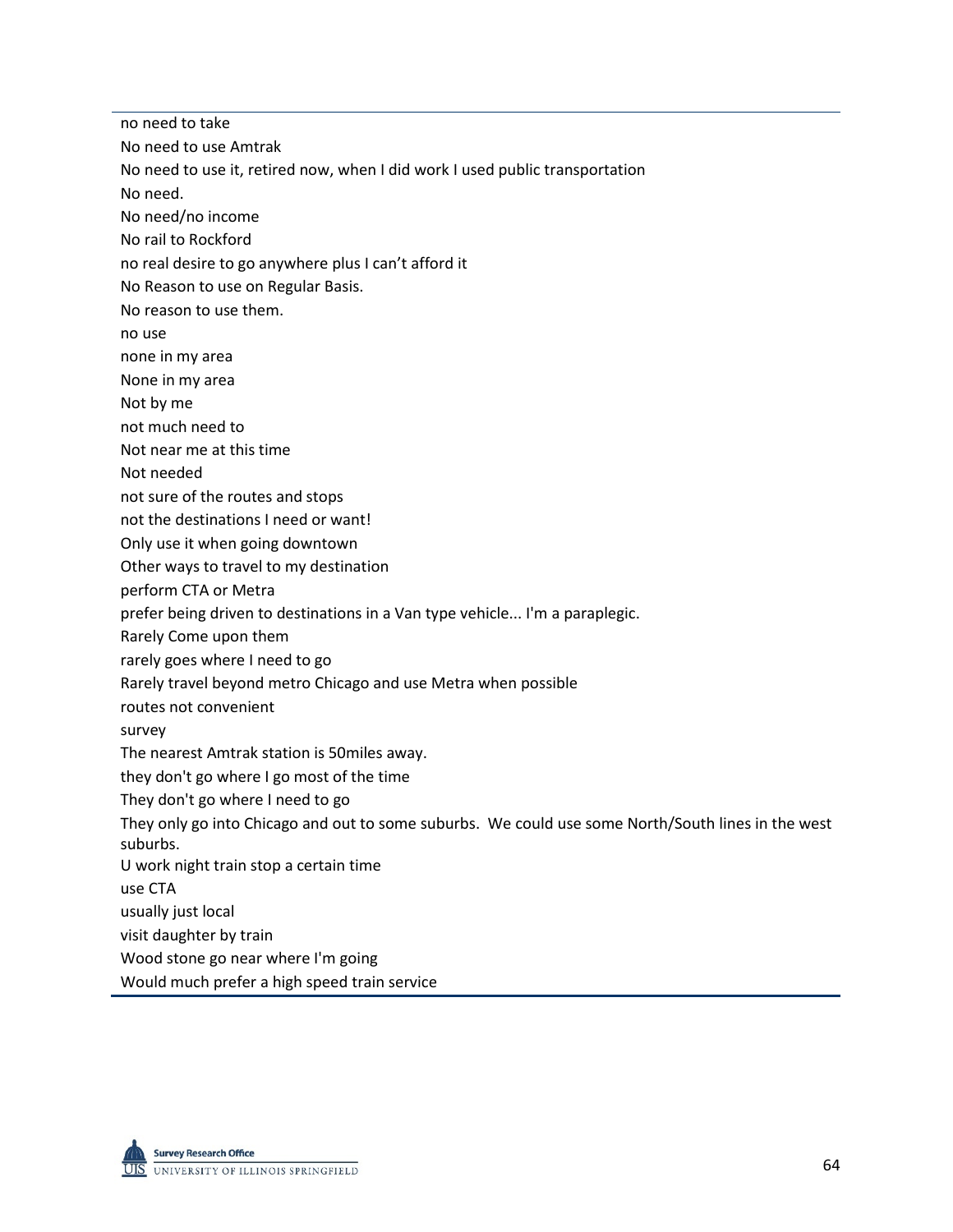If you do not use public transportation regularly, what is the primary reason you do not do so? (Other)

**Destinations** 

Destinations - for instance, for travel to Lake County from DuPage, one has to take a train into the city and back out again!

Destinations not served

Disabled

Does not go near where I need to go

doesn't go where i need to go

don't go where I do

Don't have need to commute any longer.

don't need to

Don't have a need to

Flexibility of driving

getting to service

Haven't had the need. Not much public transportation where I live.

I am disabled

I am disabled, hard to walk

I can walk to work.

I don't commute

I don't drive far

I don't go out much

I don't have it where I live

I don't leave the house much.

I don't travel that much

I don't travel very far.

I don't work retired now, but use when I have to

i don't have a need for it

I get rides

I have no reason to

I just don't go out much

I like walking.

I prefer walking

I ride a bike mostly, but take the bus in bad weather. I wish Amtrak would come to Quad Cities, I like to go to Chicago and St Louis IF I HAD EASY ACCESS

I usually just car pool. the bus stop is about one half of a mile from where I live. a little bit far to walk regularly.

Inconvenient to carry groceries or purchases on public transportation

It would be difficult to navigate with 6 children

lack of need

Lack of need

lack of opportunity

limited access